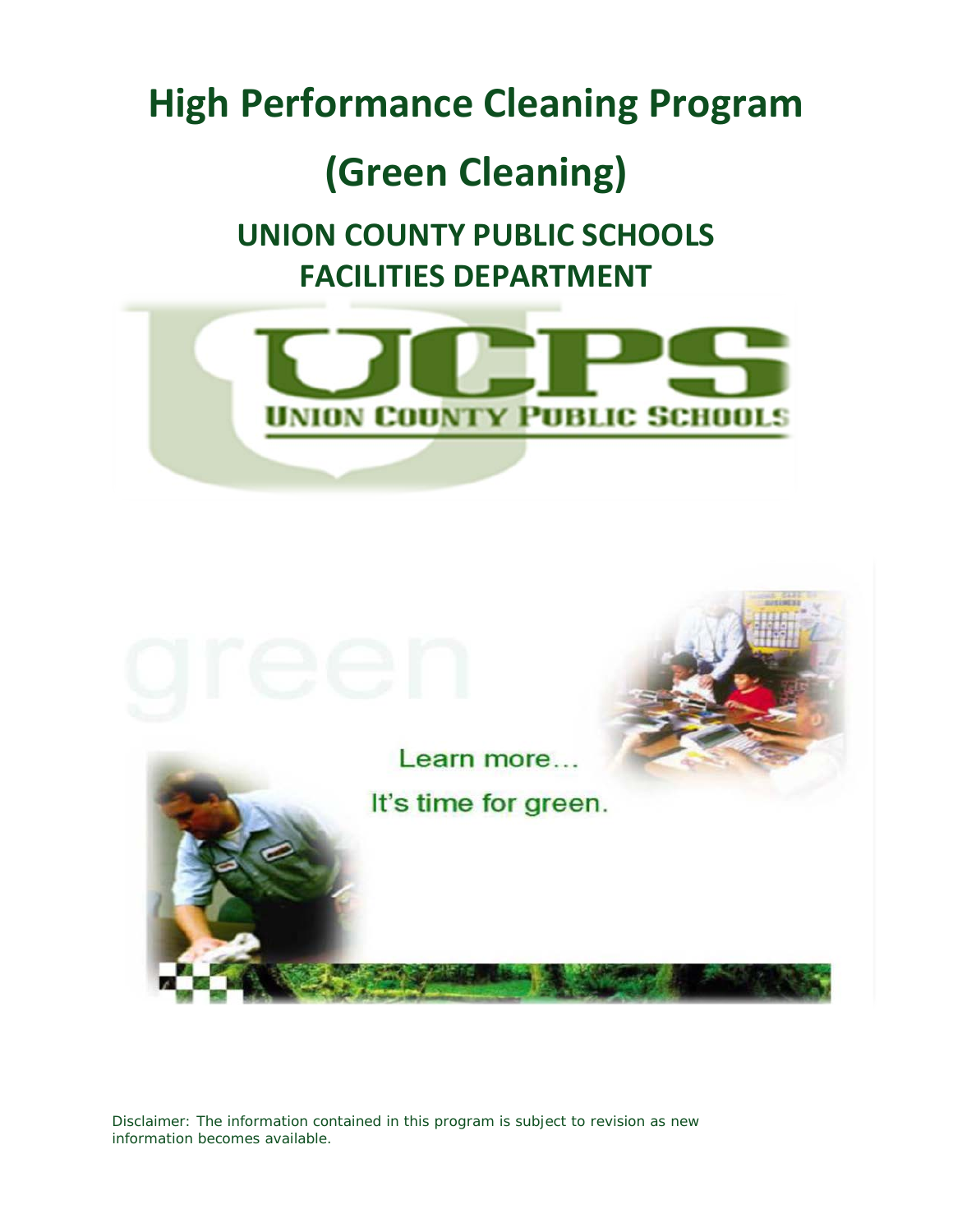# **Table of Contents**

- **SECTION A – OVERVIEW**
- **SECTION B – STATEMENT OF INTENT**
- **SECTION C – INTRODUCTION**
- **SECTION D – GUIDING PRINCIPLES**
- **SECTION E – REQUIREMENTS & PRODUCT RECOMMENDATIONS**
	- **1. STORAGE REQUIREMENTS FOR CLEANING PRODUCTS**
	- **2. CUSTODIAL POWERED EQUIPMENT REQUIREMENTS**
	- **3. CLEANING PROCEDURE REQUIREMENTS**
	- **4. GROUNDS CARE REQUIREMENTS**
	- **5. PRODUCT STANDARDS**
	- **6. PRODUCT RECOMMENDATIONS**
	- **7. TRAINING**
- **SECTION F – RESOURCES**

#### **SECTION G – DEFINITIONS**

#### **SECTION H – ATTACHMENTS**

- **1. SYSTEMATIC CLEANING PLAN – WHAT IS TEAM CLEANING?**
- **2. CLEANING CHECKLISTS**
- **3. GREEN CLEANING POLICY**
- **4. CHEMICAL STORAGE POLICY**
- **5. ENTRYWAY MAINTENANCE PROGRAM**
- **6. SUSTAINABLE PURCHASING POLICY**
- **7. SOLID WASTE MANAGEMENT POLICY**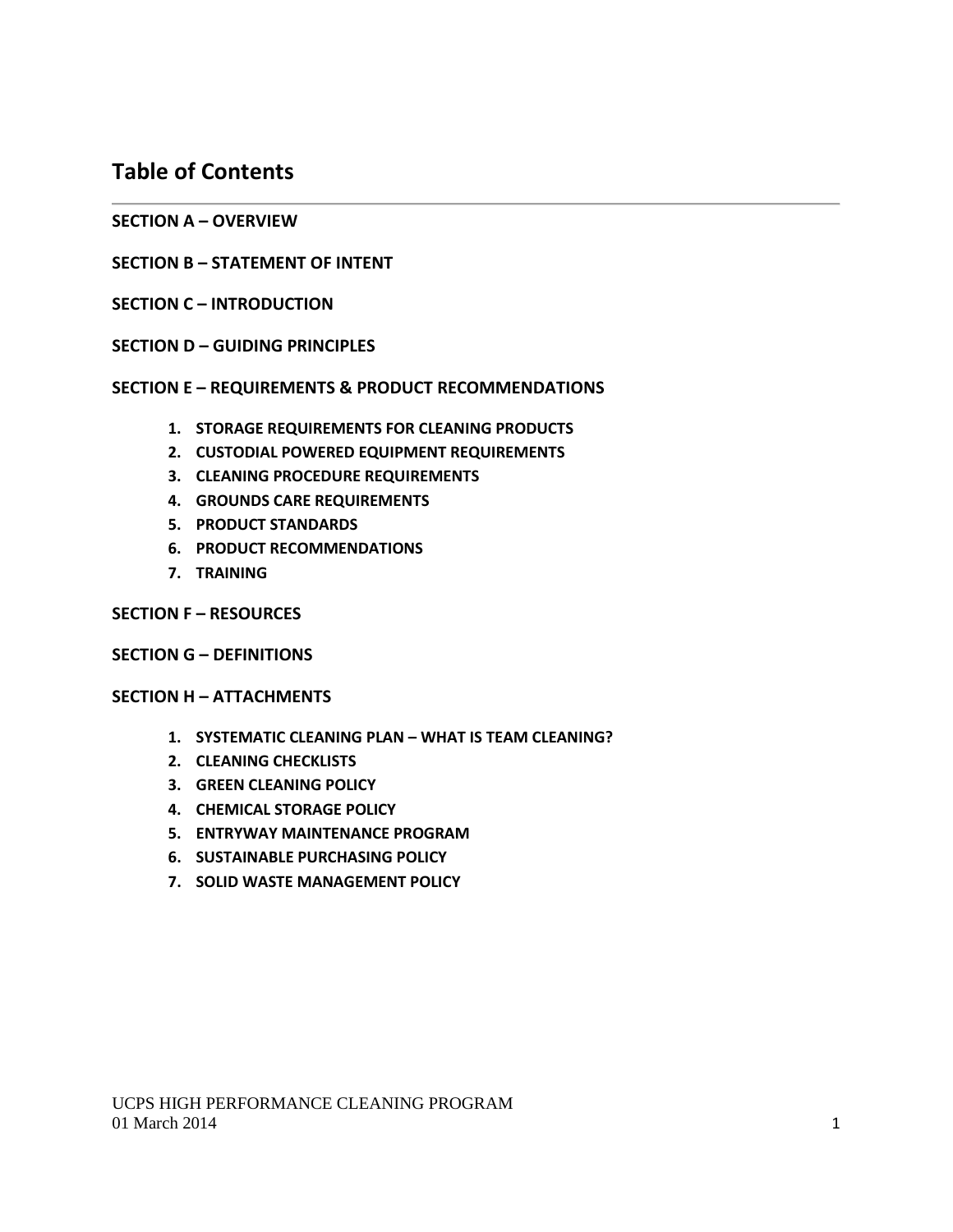This plan serves two primary functions. First, the plan informs facility manager and educates the custodial staff on how to achieve "green cleaning" requirements. Second, the plan serves as the US Green Building Council (USGBC) LEED™ submittal to demonstrate the intent for High Performance Cleaning and Sustainable Cleaning Equipment credits have been met for this project.

#### **SECTION B – STATEMENT OF INTENT**

This plan and its requirements is a commitment by Union County Public Schools Facilities Department to purchase and use cleaning and grounds care products and methods that reduce adverse impacts on public health and the environment. Cleaning methods set forth herein emphasize the removal of indoor pollutants (including soils, particulates, microbes, etc.) while maintaining a safe and healthy environment for all students, employees and other building occupants. Additionally, methods minimize the amount of product used as well as the amount of waste that is created. Products that fall under this plan include general purpose, glass, carpet cleaners, disinfectants, floor care products, hand soap and paper supplies for classroom sinks and restrooms. The product recommendations included in this plan are meant to provide current examples of acceptable cleaning products.

There are two primary benefits to "green" interior sanitation methods. First, selecting products that do not contain environmental contaminants reduces the ecological impact of cleaning products that end up down the drain. Second, cleaning practices that take environmental principles into account improve indoor air quality for building occupants and custodial staff. The result is a decrease in building-related illness, greater productivity and reduced liability for the school system. Green Cleaning is shown to reduce suspended particles, volatile organic compounds, as well as bacteria and fungi.

The High Performance Cleaning Program (HPCP) also includes operational standards to ensure effective equipment performance and energy conservation. Training, involvement and close collaboration with students, staff and the community is also a key component of the program promoting environmental principles beyond the school walls.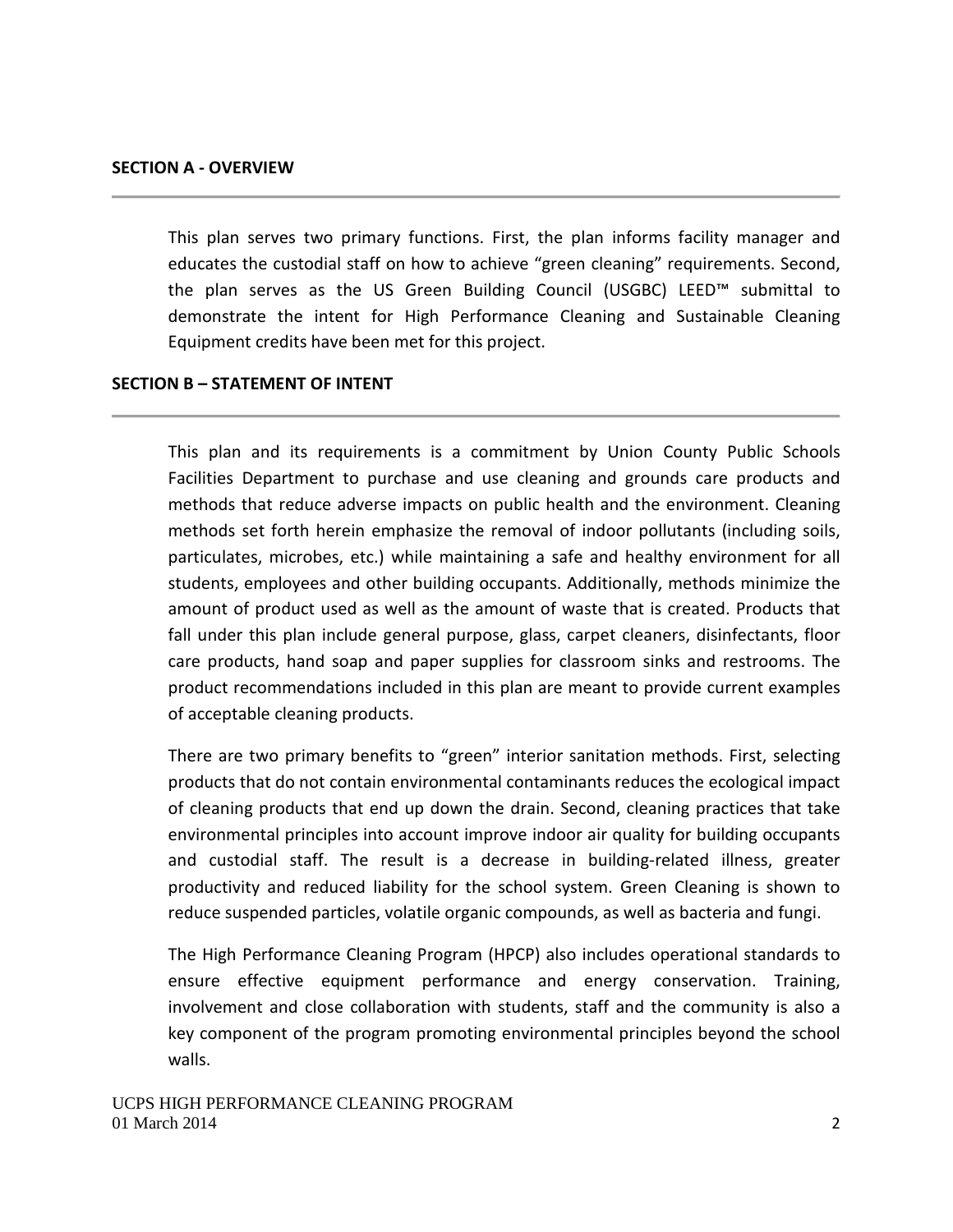Union County Public Schools Facilities Department is committed to providing a healthy facility environment that is conducive to student learning and employee productivity. The Facilities Department also recognizes its social responsibility to protect natural resources for future generations. As a result of this commitment, the Facilities Department has developed the High Performance Cleaning Program (HPCP).

The Facilities department HPCP approach consists of six essential components; products, equipment, processes, certification, audit and collaboration. It includes use of chemicals and equipment that have been certified as environmentally preferable by independent organizations such as Green Seal and Carpet and Rug Institute. Documented best practices for accomplishing tasks i.e. Systematic Cleaning and Integrated Pest Management will also be used. The Facilities Department places high strategic value on maintaining sustainable operations and therefore will continue to monitor buildings for adherence to LEED for Existing Buildings criteria by performing regular quality assurance inspections. This program will be fully implemented when students, staff and the community at all schools recognize and understand it and begin to pass on these concepts beyond Union County Public Schools.

#### **SECTION D – GUIDING PRINCIPLES**

- **1. Every student has the right to a safe and healthy school environment.** Every adult is accountable and personally responsible for protecting the health and safety of students. Every adult is expected to work collaboratively to sustain a healthy and safe environment by:
	- a. Recognizing the factors that contribute to an unhealthy environment
	- b. Knowing how what they do contributes to the environment
	- c. Taking corrective actions and/or notifying appropriate personnel necessary to restore the environment to healthy conditions.

The Facilities Department will provide training and communicate with staff and community users to educate them on the value HPCP is on the health and academic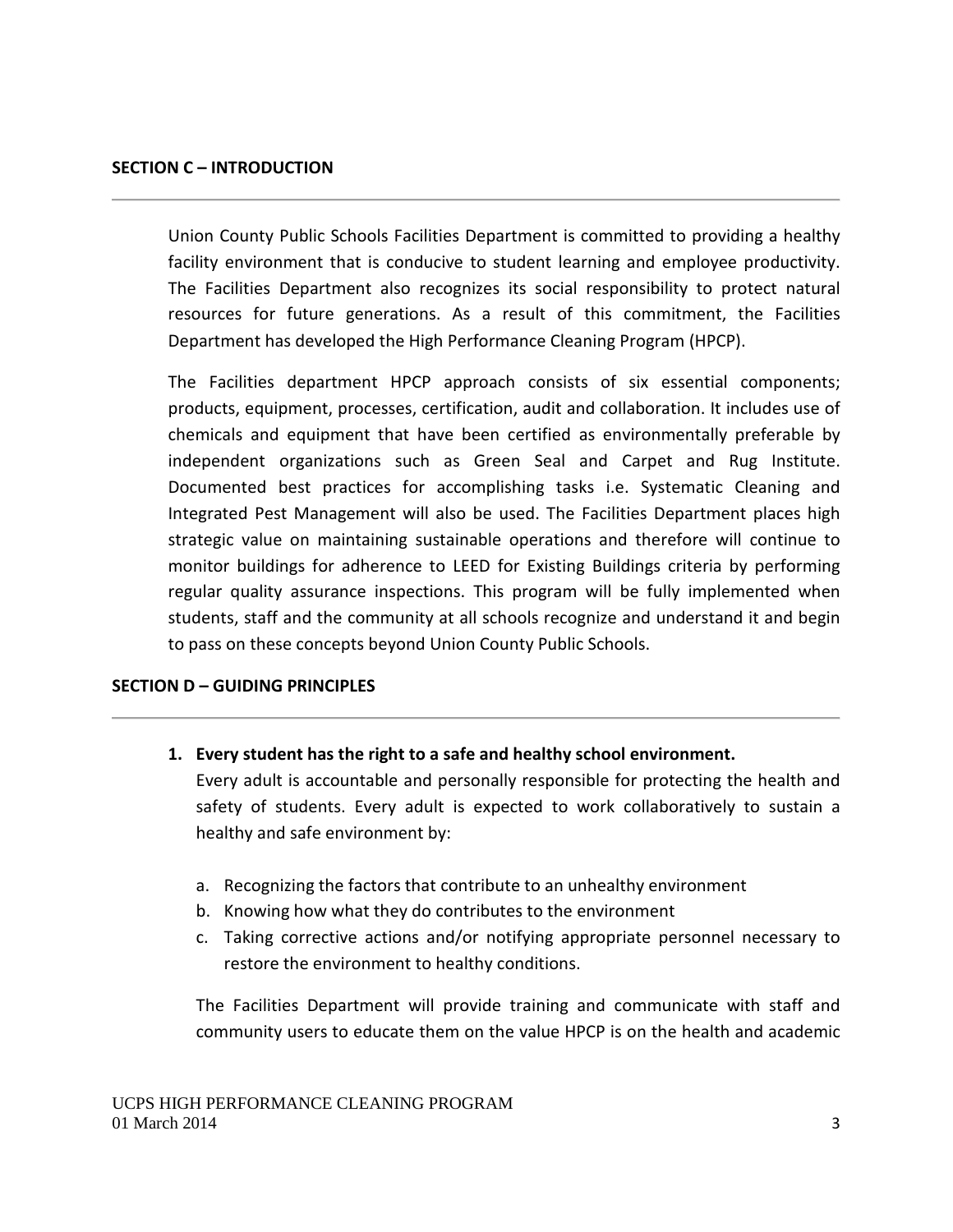performance of students as well as the personal end environmental benefits of a successful program.

**2. Every employee has a right to work in a healthy and safe environment.**

Workplace conditions are regularly evaluated to minimize employee/occupant exposure to harmful contaminates and cleaning residues. Systematic processes are in place to assure compliance with OSHA standards, safe operating procedures, and use of safe tools, equipment and supplies. Proper procedures, potential hazards and safety information are documented, clearly communicated to employees, and readily available for review.

## **3. What gets measured gets done.**

Regular assessments of school facilities are performed to track and manage information on environmental conditions. Information from these assessments is used to ensure consistent application of the standards throughout the school and drive improvement.

- **4. Effective cleaning that ensures consistent, thorough cleaning is achieved by applying systematic approaches to work planning and work flow, considering the entire school campus and programs, including building, grounds and activities.** The Facilities Department uses systematic work plans and custodial and grounds equipment that minimize student exposure to noise, dust, cleaning residues, and exhaust fumes. Specialized duties are assigned to each custodial employee so that the amount of time necessary to accomplish tasks is minimal, the quality of cleaning is consistent throughout the building, and the potential for occupant exposure to adverse effects is limited.
- **5. Effective management of exterior environment is essential to ensure healthy conditions are sustained in the interior environment.**

Minimize pollutants entering the building while maximizing the pollutants extracted.

**6. High Performance Cleaning can be accomplished while the amount of chemicals used and moisture accumulated and/or released into the air is limited.**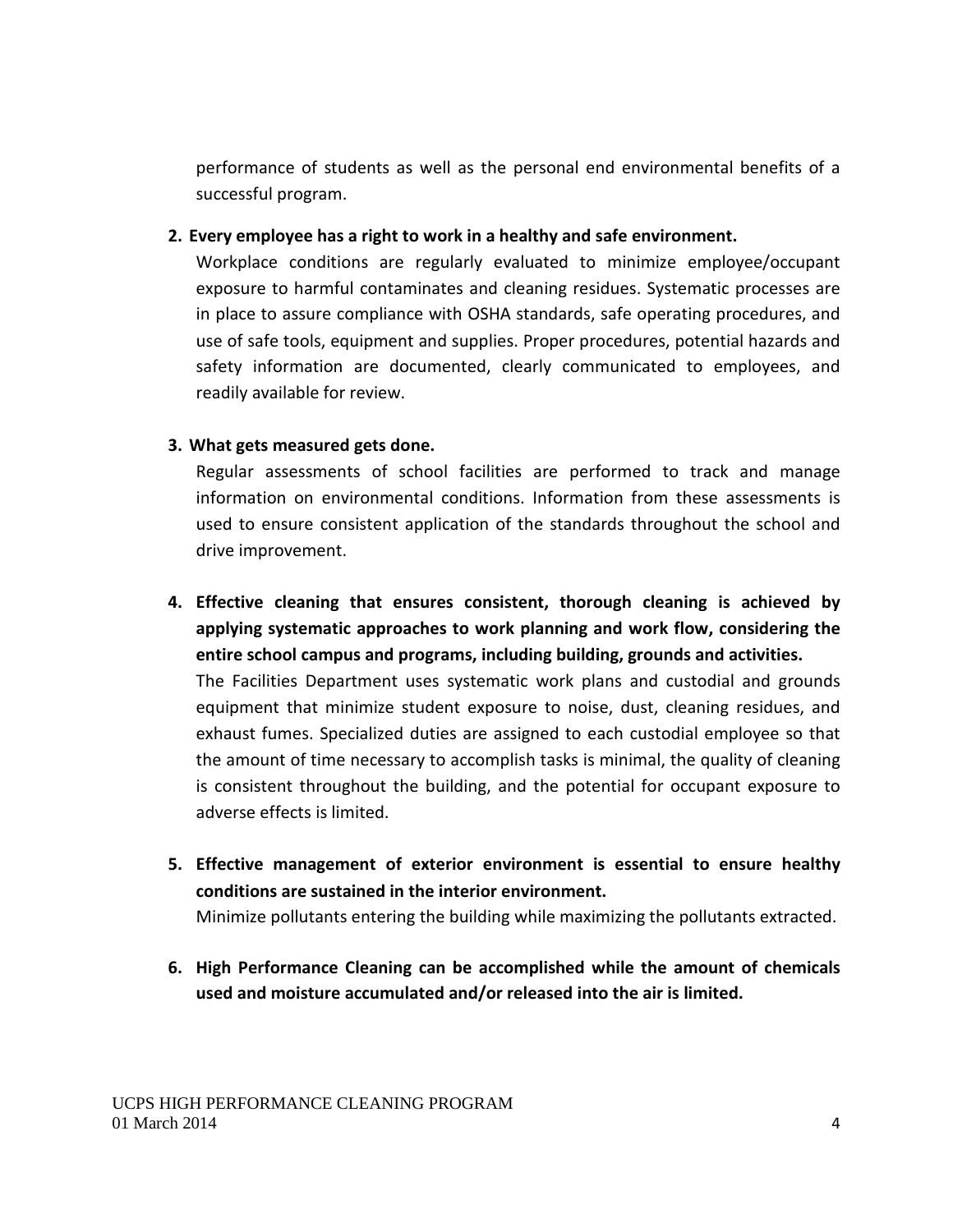- **7. Emergency response plans ensure rapid restoration of areas affected by unsuspected incidents such as floods, spills, blood, etc.**
- **8. Disposal of cleaning waste in environmentally safe ways preserves and protects the local ecology.**
- **9. Regularly scheduled preventative maintenance on HVAC systems ensures healthy indoor air quality, climate control, and longevity of equipment.** The Facilities Department uses comprehensive building maintenance plans, employee training and quality assurance inspections to effectively operate and maintain mechanical systems.

#### **10. T.E.A.M. Together Everyone Achieves More**

Training, involvement of, and close collaboration with students, staff and the community ensures sustainability of the HPCP.

#### **SECTION E – REQUIREMENTS & PRODUCT RECOMMENDATIONS**

The HPCP objectives for maintaining the interior of schools are to maximize the amount of pollutants extracted, minimize employee/occupant exposure to harmful contaminants and cleaning residues, minimize the amount of chemicals, particles and moisture accumulated and/or released into the air by the cleaning process and dispose of cleaning waste in an environmentally responsible manner.

To ensure that these objectives are accomplished, the Facilities Department will implement a Systematic Team Cleaning (STC) approach that maximizes the quality, quantity and consistency of building services. STC also reduces error, equipment and energy costs. This approach systematizes the application of personnel, tasks, frequency, time and space to get the most out of the cleaning process. Additionally, quality assurance inspections are performed daily by onsite staff and as scheduled by offsite supervisors.

#### **1. Storage Requirements for Cleaning Products**

a. Containers will be securely closed when not in use

UCPS HIGH PERFORMANCE CLEANING PROGRAM 01 March 2014  $\frac{5}{5}$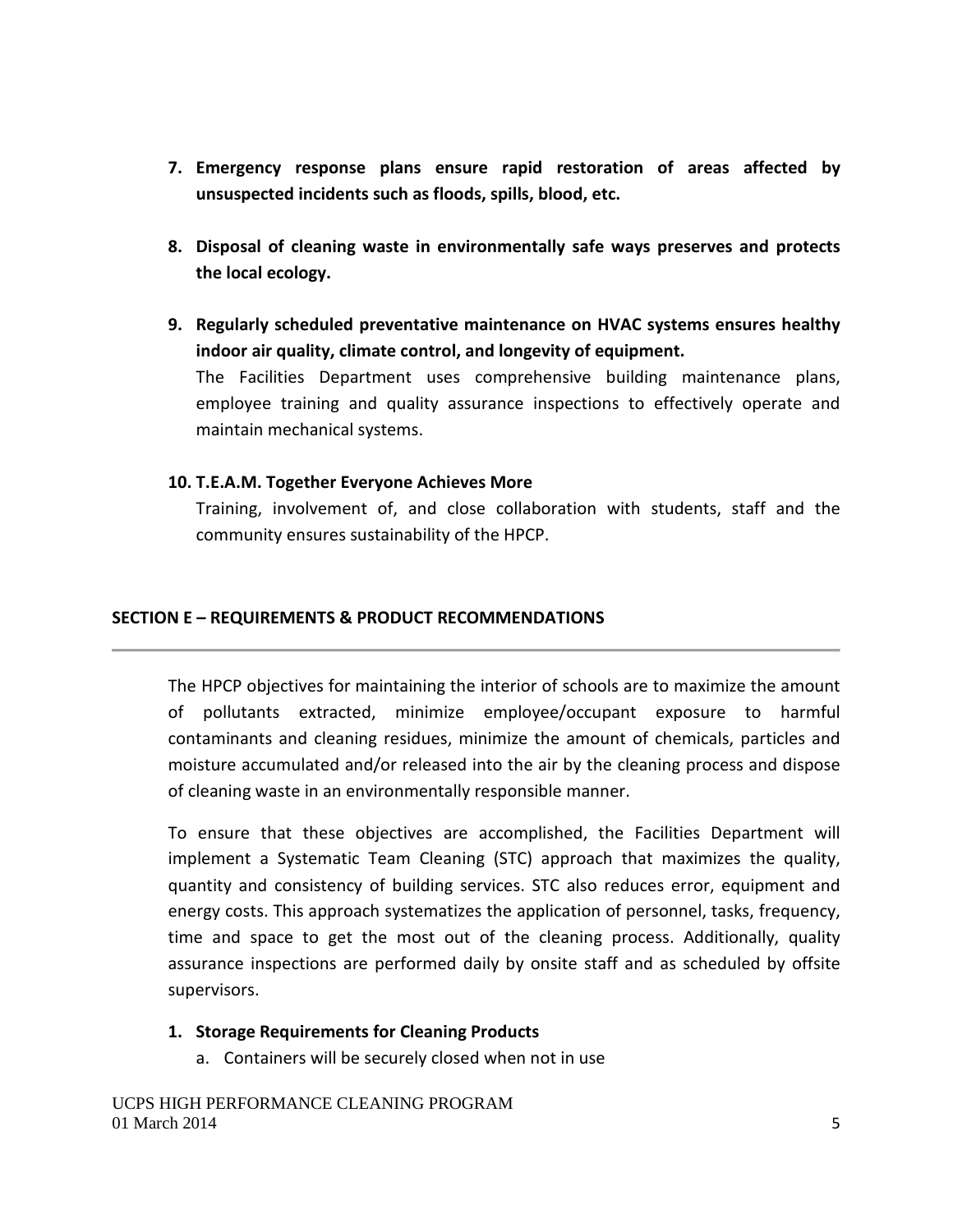- b. Storage areas that contain cleaning products will be ventilated
- c. Custodial closets and storage areas will be kept locked, clean and free of standing water. (See Chemical Storage Policy)
- d. Used cloths and wet mops will be rinsed after each use; hang up to dry (do not leave wet items in sinks or buckets)
- e. Dispensing equipment that minimizes employee exposure will be used

## **2. Powered Custodial Equipment Requirements**

- a. Vacuum cleaners must meet, at a minimum, the Carpet and Rug Institute (CRI) Green Label Program requirements and shall operate at a sound level of less than 70dBA.
- b. Carpet extraction equipment must meet, at a minimum, the Carpet and Rug Institute Bronze Seal of Approval.
- c. Propane-powered floor equipment must have low-emission engines certified by the California Air Resources Board under the Small Off-Road Engines or Equipment (SORE) program and shall be equipped with catalytic and exhaust monitoring systems in addition to other requirements for floor equipment set out in this section.
- d. Current in-use propane-powered equipment may only be used when the building is unoccupied and under conditions allowing for as much air circulation and exchange as possible.
- e. Powered scrubbing machines must be equipped with a control method for variable rate dispensing to optimize the use of cleaning fluid.
- f. A component of this plan shall also include a quarterly maintenance program that inspects and maintains the performance of custodial equipment, as defined by the equipment vendor and records results in a maintenance log.

## **3. Cleaning Procedure Requirements**

- a. Reduce, minimize or eliminate the need for using cleaning chemicals wherever possible.
- b. Use chemical measuring and dilution control system that limits employee exposure to chemical concentrates while facilitating the proper dilution of chemical and in a manner that does not result in overuse and waste of product.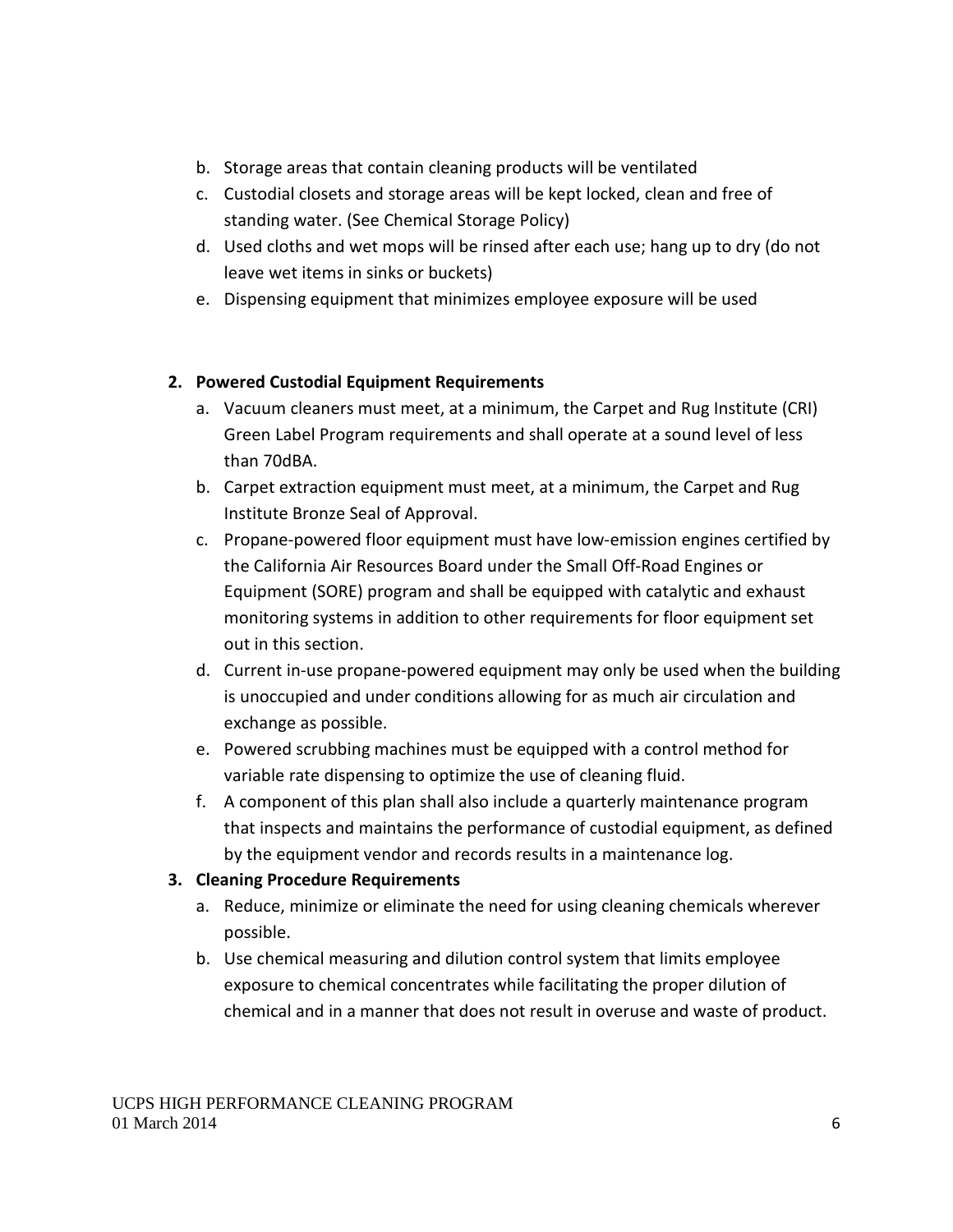- c. Apply durable floor finishes; deep scrub with floor cleaner and re-coat as necessary to avoid use of floor strippers.
- d. Ensure cleaning schedule meets actual needs to avoid redundant cleaning.
- e. Use microfiber cloths and mops that do not require application of chemicals and reduces the use of disposable towels.
- f. Ensure the use of walk-off mats, both outside the entryway as well as just inside the doors to capture soil and moisture from shoes.
- g. Frequent vacuuming of entryway mats and grating systems as well as dust mopping of resilient floors.
- h. Replace canliners only when they are soiled from food, wet trash, become broken or as required i.e. restrooms.
- i. Ensure trash is disposed in an external covered container and not left in the building over an extended period of time.
- j. Perform disinfection only where required, in areas or on surfaces where pathogens can collect and breed such as restrooms, door handles, faucets and other fomites.

## **4. Grounds Care Requirements**

- a. Integrated Pest Management policy and program.
- b. Do not use a blower to remove normal to average accumulation of dust and debris near building entrances. Instead, sweep or hose down.
- c. Snow shall be removed by physical means; don't use de-icing chemicals to remove snow.
- d. Avoid use of chloride salts for de-icing due to its harmful effects to vegetation, and its ability to corrode steel, cause scaling, cracking and spalling in concrete.

## **5. Product Standards**

## 5.1 Referenced Standards

a*.* All cleaning products must meet the requirements in the third-party standards: GREEN SEAL STANDARDS FOR INDUSTRIAL & INSTITUTIONAL CLEANERS (GS-37) GREEN SEAL STANDARDS FOR HAND CLEANERS FOR INDUSTRIAL & INSTITUTIONAL (GS-41) GREEN SEAL STANDARDS FOR SANITARY PAPER PRODUCTS (GS-01) GREEN SEAL STANDARDS FOR FLOOR CARE & INDUSTRIAL USE (GS-40)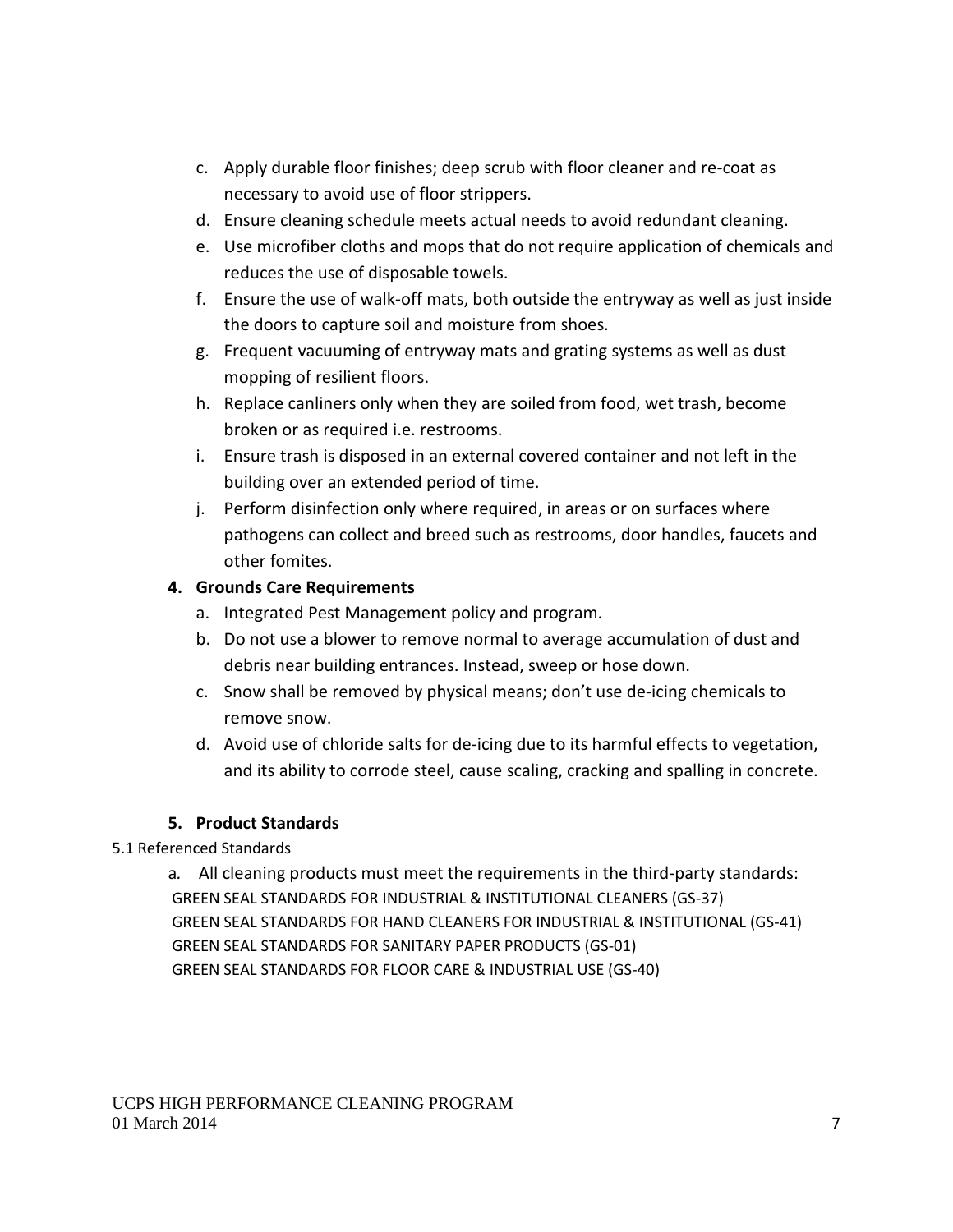## 5.2 List of Prohibited Cleaning Chemicals

The chemicals found in cleaning products include toxins such as carcinogens, narcotics, neurotoxins, teratogens and mutagens. The EPA has cataloged complaints directly associated with cleaning products. They include: eye and respiratory irritation, headaches, chronic fatigue, dizziness, heart irregularities, impaired judgment and coordination, irritability and mood swings, nausea and joint and muscle pain. Many of these chemicals are unnecessary additives.

- a. All cleaning products will be free from the following chemicals:
	- 1. Chlorine and chlorinated compounds, including bleach a disinfectant, not a cleaner, that is highly corrosive, a severe eye and respiratory system irritant that is often contaminated with mercury (a potent neurotoxin)
	- 2. Phosphates over nitrify waterways and can cause algae blooms
	- 3. Chloramine typically used as a medical disinfectant and linked to asthma
	- 4. Chlorhexidine typically used as a medical disinfectant and linked to asthma
	- 5. Zinc and zinc compounds soluble forms are toxic to aquatic life
	- 6. Benzene volatile organic compound used as a solvent and is known carcinogen
	- 7. Phthalates and dibutyl phthalate family of chemicals frequently used as a plasticizer, probable carcinogen and know to cause chronic health effects including liver and kidney abnormalities
- 5.3 Additional Product Selection Criteria
- a. All products must be clearly labeled and prominently state dilution recommendations
- b. Avoid aerosol products
- c. Undiluted products must not contain ingredients that are toxic to humans (meet exposure limits set by NIOSH or OSHA)
- d. Undiluted products must not be corrosive to skin or eyes
- e. Products must eliminate fragrances or show that any fragrances meet the Code of Practice of the International Fragrance Association
- f. Products must not be combustible (flashpoint above 150° F)
- g. Ingredients must not pollute waterway, directly or indirectly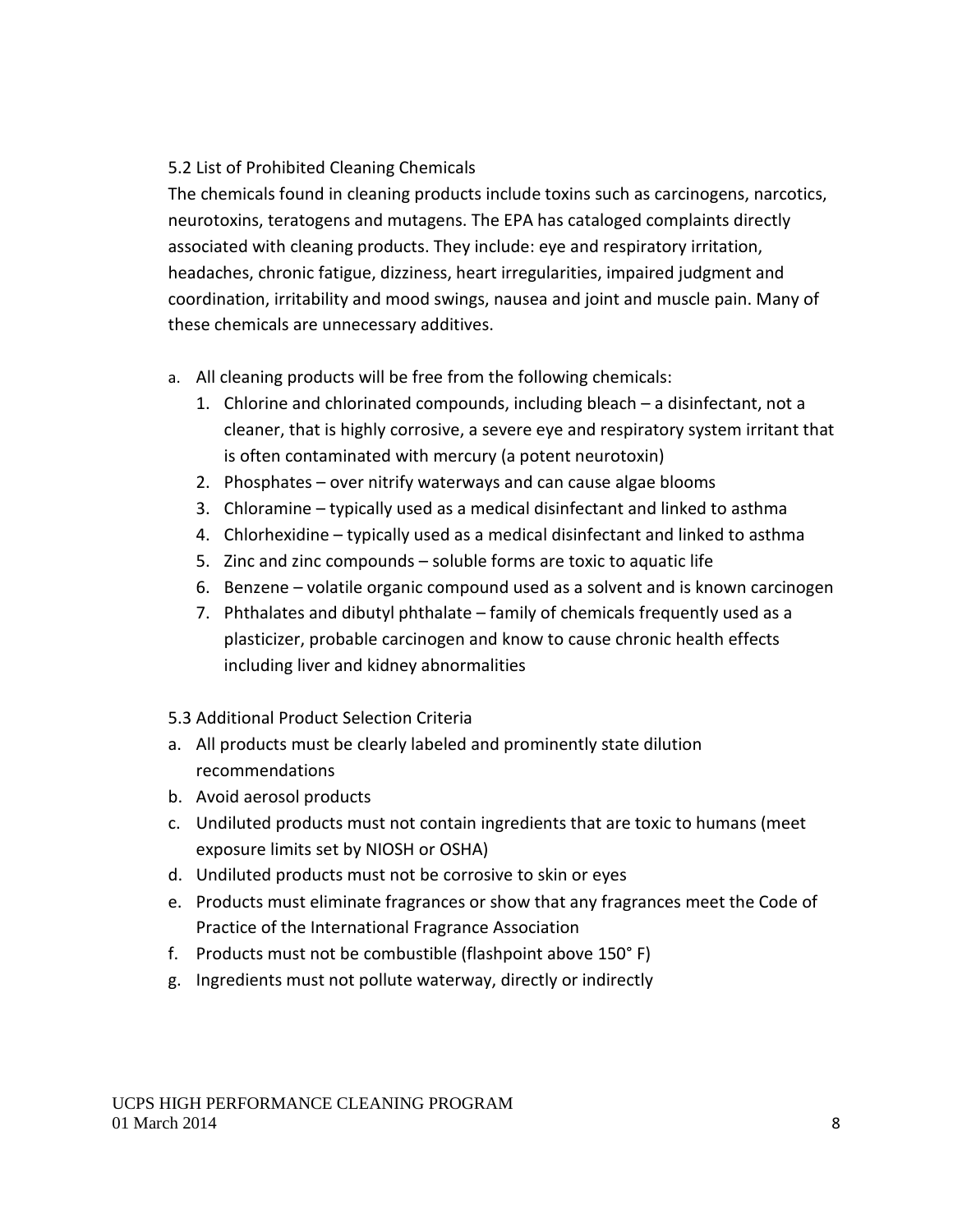#### **6. Product Recommendations**

Following are product recommendations for each cleaning application that meet policies and standards defined above. They provide examples of acceptable cleaning products; however, substitute products may be used, provided they meet the criteria set forth in this plan. Prior to purchase and use, all products will be evaluated and approved by UCPS Facilities Department Custodial Services.

#### 6.1 General Cleaning:

**Hillyard Arsenal Re-juv-nal #16 -** will be used for disinfecting, cleaning, and deodorizing all areas including restrooms

**Hillyard Arsenal Suprox #33 -** will be used for cleaning, and deodorizing all areas including restrooms. It cleans glass, countertops, sinks, stainless steel, chrome, carpet and upholstery.

**Hillyard Arsenal Glass Cleaner #27** - cleans glass, stainless steel and chrome.

**Hillyard Assurance -** when mixed with water at different dilution rates it may be used as an all-purpose surface cleaner for walls, student desks, light fixtures, window sills and door frames. Cleaner can also be used with warm water to scrub tile floors.

**Live Enzymes** – used to control odor in restrooms AFTER cleaning/disinfecting process.

**Lemon Juice –** used to remove mold, mildew from hard surfaces and deodorize area.

6.2 Floor Care:

**Hillyard Arsenal Super Shine-All #8**- used to wet mop floors resilient floors and can be used in auto scrub machine.

**Hillyard One Plus Zinc Free Floor Finish**- used to seal tile floors after scrubbing or stripping procedure.

**Hillyard Contender Gym Finish**- used to seal wood floors after screening and tacking procedure.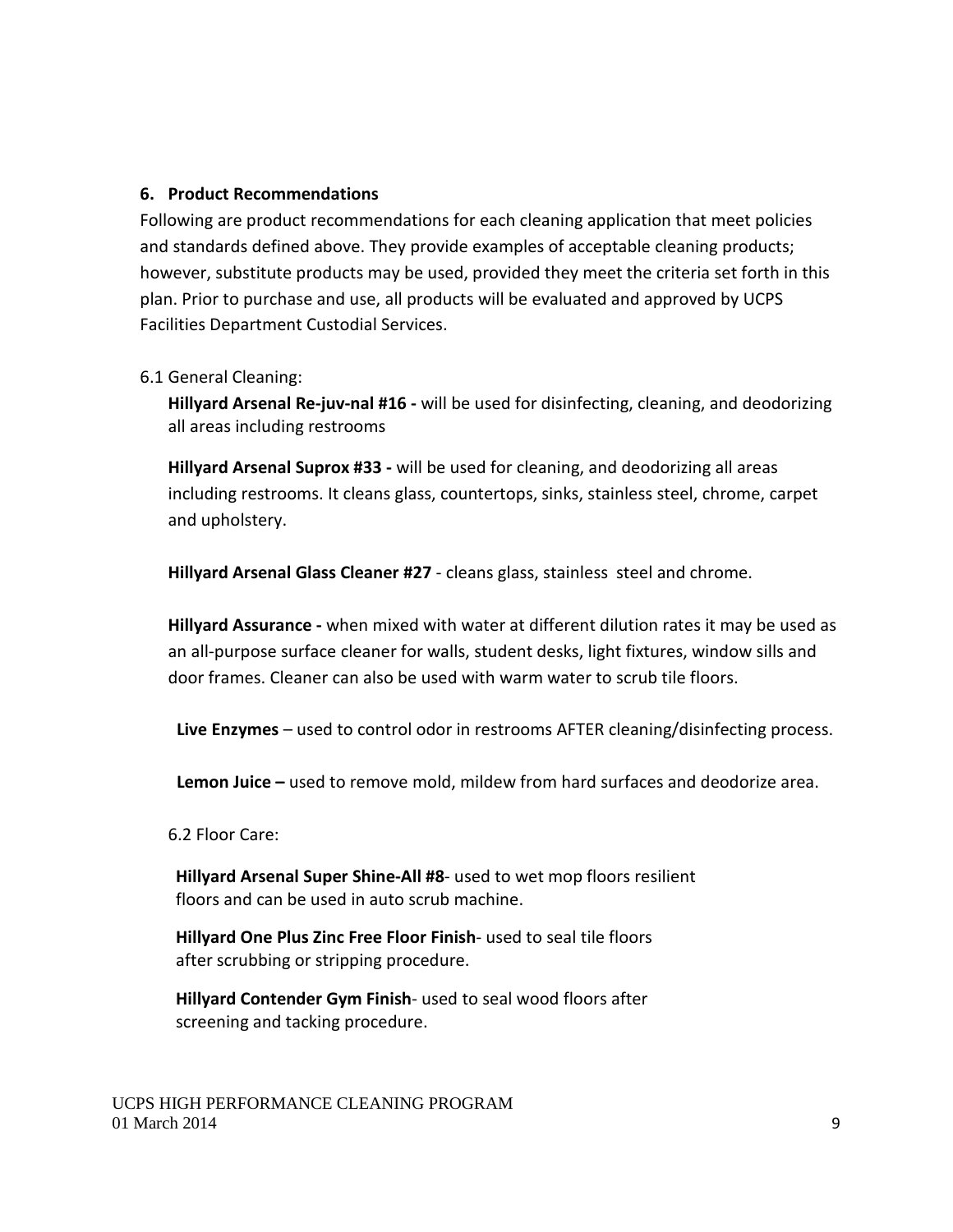**Hillyard Tack-It** - used for tacking wood floors after screening procedure.

**Hillyard Green Select Stripper**- mixed with water to strip tile floors with wax build-up present.

#### **Carpet Care Supplies:**

**Hillyard Carpet Pre-Spray & Extraction** will be used to spot clean and bonnet buff carpets.

**Vinegar**- can be used as a de-foamer in carpet extractor machines

6.3 Restrooms – Includes sinks, showers, floors, drains, urinals, restocking etc.

**General Cleaning** – See "General Cleaning" products listed above.

**Symmetry Green Certified Foaming Hand Soap** -does not contain anti-microbial ingredients, such as triclosan, (antibacterial and antifungal agent) and should has a pH between 6 and 8.5

6.4 Paper Products

## **BAY WEST ECO-SOFT GREEN SEAL #31300 – BROWN ROLL TOWEL**

## **CASCADE NORTH RIVER GREEN SEAL #4058 REGULAR TOILET TISSUE**

## **CASCADE NORTH RIVER GREEN SEAL #4097 JR. JUMBO TOILET TISSUE**

## **7. Training Requirements**

All cleaning personnel shall be trained in the proper handling of chemicals, proper use and maintenance of capital equipment, and proper cleaning procedures. In addition, procurement officers shall be trained in the selection of green cleaning materials.

- a. All cleaning personnel shall be trained in the proper handling of chemicals, proper use and maintenance of capital equipment, and proper cleaning procedures.
- b. Upon hiring, all cleaning personnel are required to undergo initial training on standard operating procedures, the proper sequencing of cleaning steps, and the proper use of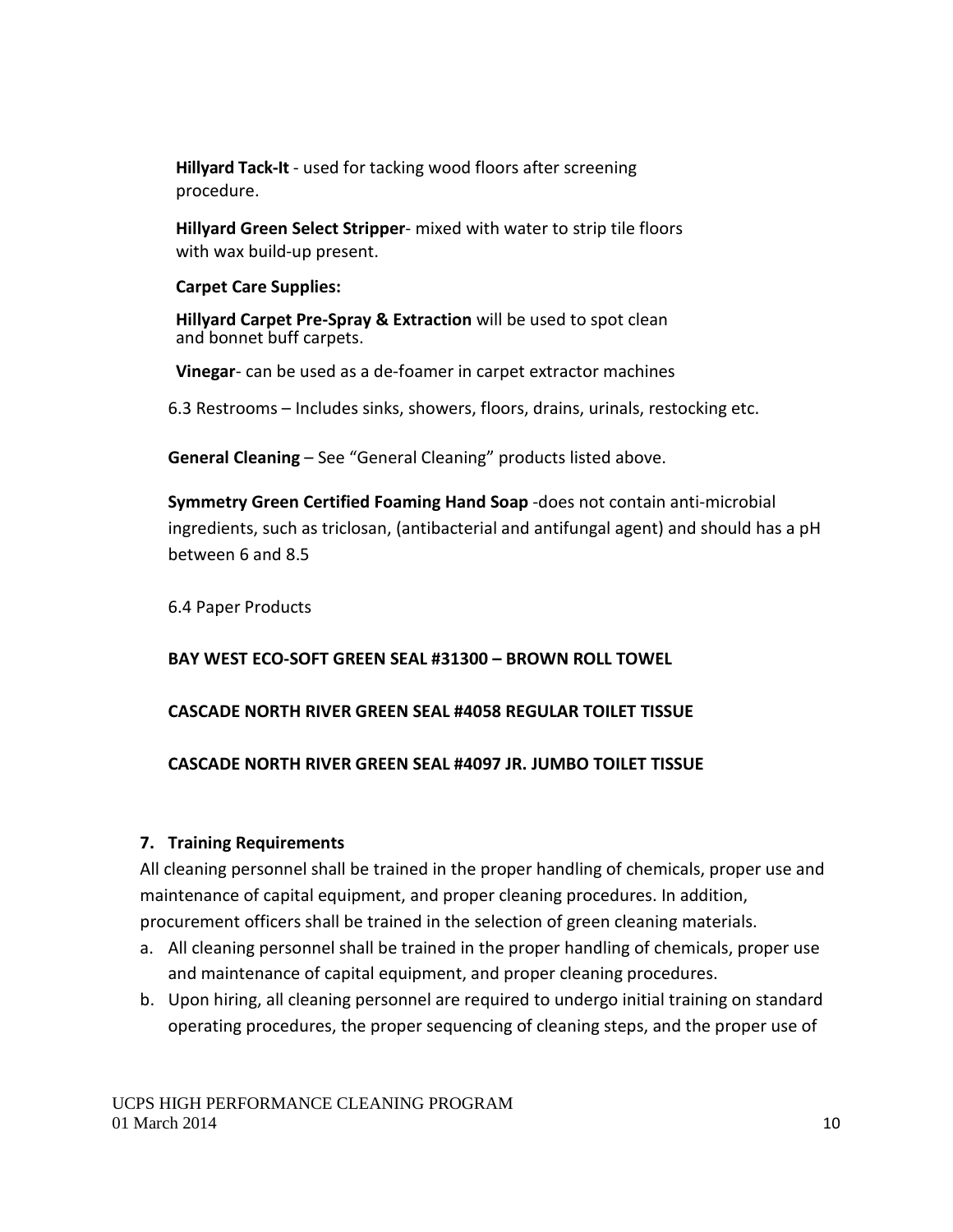personal protective equipment. This training may occur before personnel are assigned to a facility or it may be conducted at the site, before beginning independent work.

- c. As part of initial training, all personnel are to be given standard safety training including focusing on reducing and preventing ergonomic injuries and exposure to hazardous materials encountered by UCPS and their personnel.
- d. Site-specific training such as providing specific job-site training focusing on standards for the facility to which they will be assigned. Site-specific training shall cover:
	- Facility specific cleaning plan.
	- Tailored procedural training (e.g., servicing areas for vulnerable populations) based on the Building-specific Green Cleaning Plan.
	- Hazardous communication standards.
- e. All employees shall receive continuing training and/or education on an annual basis to maintain knowledge of correct procedures for safety, tools, techniques, and pertinent environmental standards.
- f. Records of training shall be maintained on each employee for all training specified within this Standard. The documentation shall include topics of what was included in the training, including a general outline of information covered, the name and qualifications of the trainer, and the date(s) and duration of the training or courses. For current employees, records shall be retained for two years from their hiring date; records shall be retained for one year for former employees.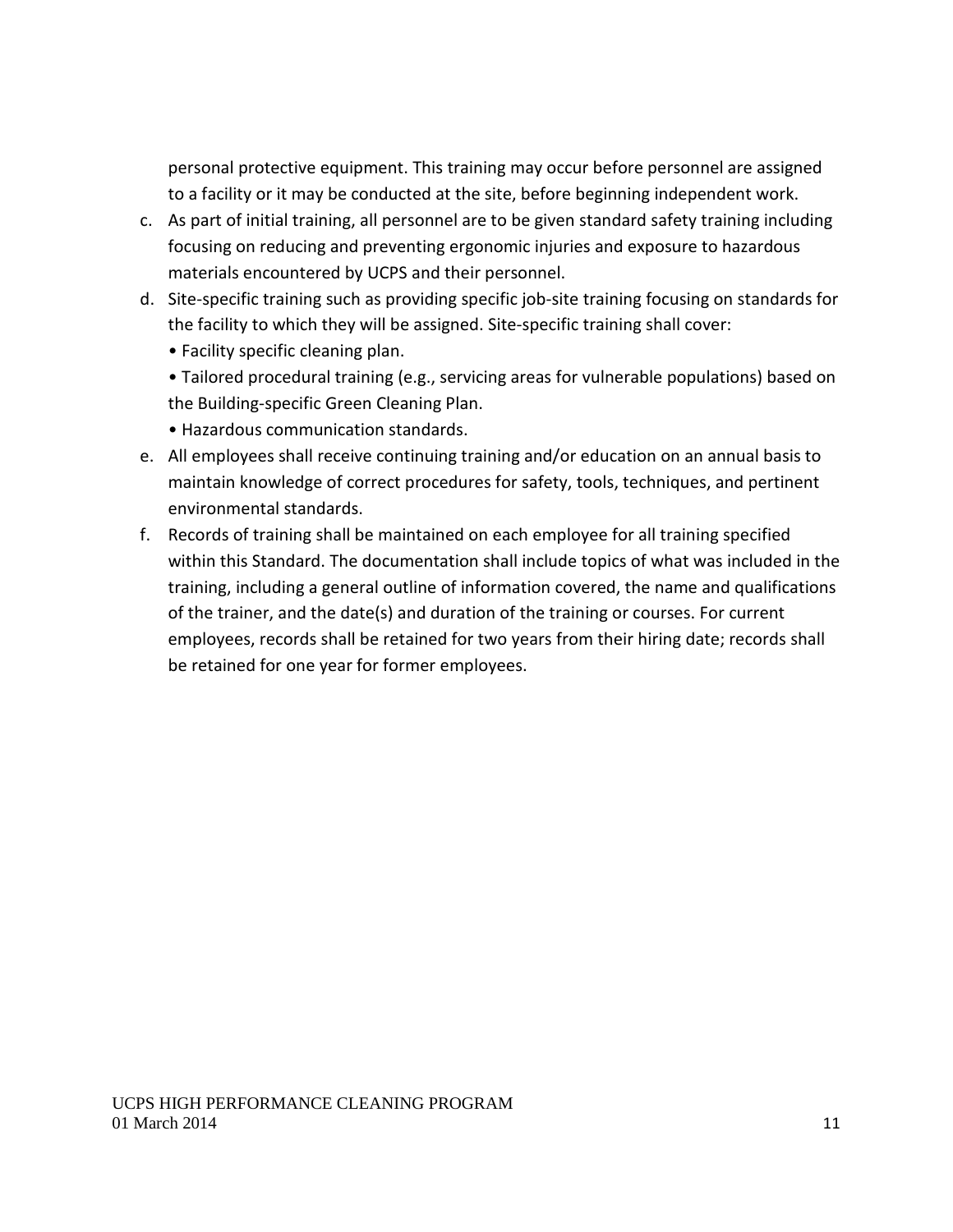## **SECTION F - RESOURCES**

#### *a. Additional Information:*

\*Agency for Toxic Substances and Disease Reg[istry, http://atsdr.cdc.gov](http://atsdr.cdc.gov/)

\* Center For Disease Control and Preven[tion, www.cdc.gov o](http://www.cdc.gov/) Center for Health, Enviro[nment](http://www.chej.org/)  [and Justice, www.chej.org o](http://www.chej.org/) Environmental Protection Agency (EP[A\), www.epa.gov](http://www.epa.gov/)

\*Green Seal, *Choose Green Reports*[, www.greenseal.org](http://www.greenseal.org/)

\* Healthy Schools Network, *Guide to Healthier Cleaning & Maintenance Practices and Products*[,](http://www.healthyschools.org/)  [www.healthyschools.org](http://www.healthyschools.org/)

\* Inform, *cleaning for Health: Products and Practices for a Safer Indoor Environment*[, www.informinc.org](http://www.informinc.org/)

\* Institute for Health and Environ[ment, www.albany.edu/ihe](http://www.albany.edu/ihe)

\* National Institute of Environmental Health Sciences [\(NIEHS\), www.niehs.nih.gov](http://www.niehs.nih.gov/)

\*Natural Resources Defense Council (NR[DC\), www.nrdc.org](http://www.nrdc.org/)

\* Ninth Report on Carcinogens, U.S. Department of Health and Human Services[,](http://ehis.niehs.nih.gov/roc/toc9.html) <http://ehis.niehs.nih.gov/roc/toc9.html>

\* US Green Building Council, [www.usgbc.org](http://www.usgbc.org/)

## *b. Product Manufacturers:*

- \* Hillyard, www.Hillyard.com
- \* Cascade North River, www.afh.cascades.com
- *\* Buckeye International, Inc., www.buckeyeinternational.com*
- \* *www.symmetryhandhygiene.com*
- \* Seventh Ge[neration, www.seventhgeneration.com](http://www.seventhgeneration.com/)
- \* Penford Pro[ducts., www.penfordproducts.com](http://www.penfordproducts.com/)
- \* Glacial Technologie[s, www.anti-icers.com](http://www.anti-icers.com/)
- \* Seneca Min[eral, www.senecamineral.com](http://www.senecamineral.com/)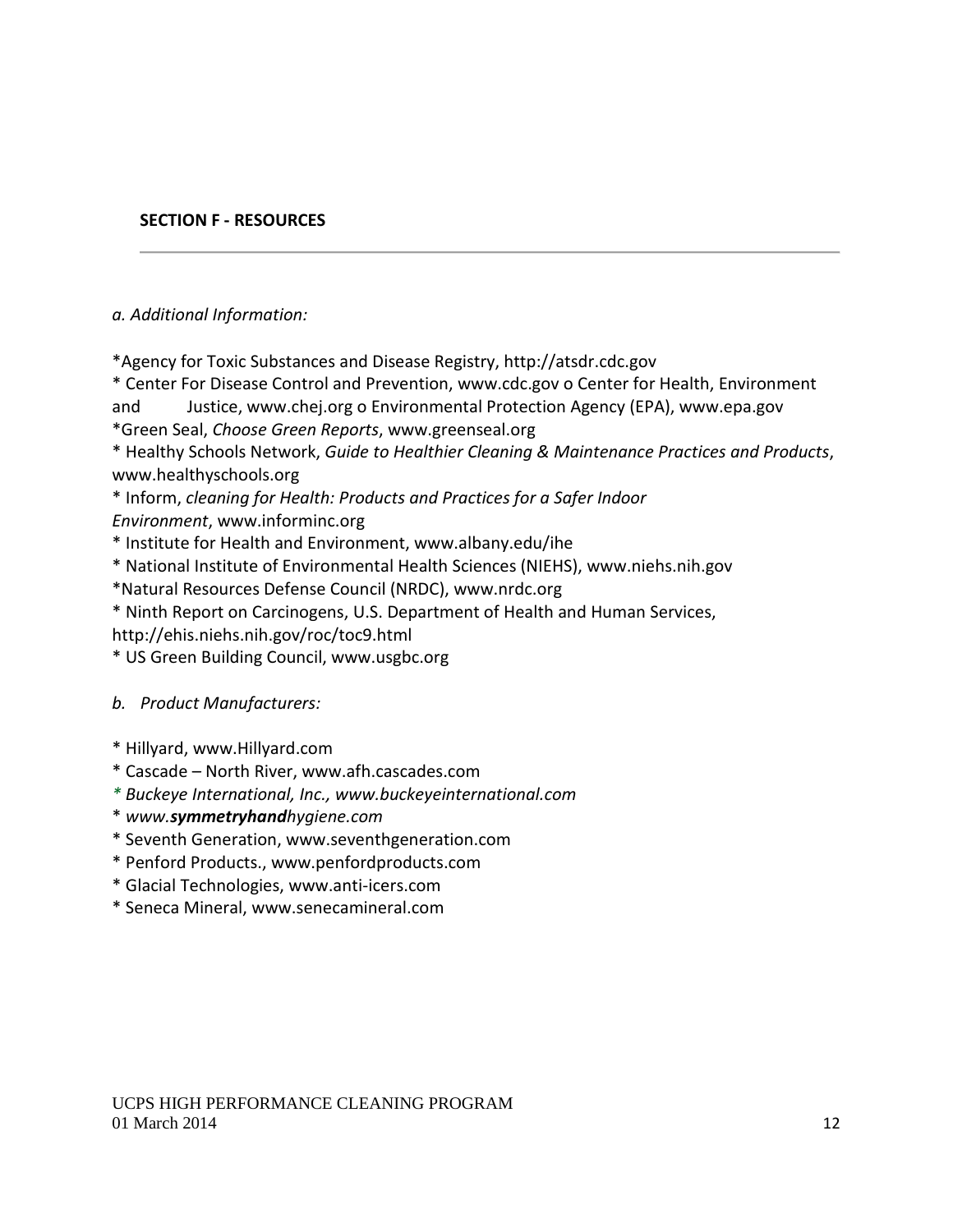## **SECTION G - DEFINITIONS**

| A            | <b>Antimicrobial</b>                      | An agent that destroys or inhibits the growth of micro-organisms, such<br>as bacteria and fungi                                                                                                                                                                                                                                                                                                     |
|--------------|-------------------------------------------|-----------------------------------------------------------------------------------------------------------------------------------------------------------------------------------------------------------------------------------------------------------------------------------------------------------------------------------------------------------------------------------------------------|
|              | <b>ASTM</b>                               | American Society for Testing and Materials                                                                                                                                                                                                                                                                                                                                                          |
| B            | <b>Bathroom Cleaners</b>                  | A category of products used to clean hard surfaces in a bathroom, such<br>as counters, walls, floors, fixtures, basins, tubs, and tile. It includes<br>products that are required to be registered under the Federal<br>Insecticide, Fungicide, and Rodenticide Act (FIFRA), such as disinfectants<br>and sanitizers, but does not include products specifically intended to<br>clean toilet bowls. |
|              | <b>Bio-Accumulation</b>                   | The tendency of a substance to concentrate in the tissues of an<br>organism over time.                                                                                                                                                                                                                                                                                                              |
|              | <b>Biodegradable</b>                      | Material that can be broken down by microorganisms into simpler,<br>more stable compounds                                                                                                                                                                                                                                                                                                           |
|              | <b>BOD</b>                                | Biological oxygen demand                                                                                                                                                                                                                                                                                                                                                                            |
|              | <b>Building-Related</b><br><b>Illness</b> | Illness whose cause and symptoms can be diagnosed an attributed to a<br>specific pollutant source within a building                                                                                                                                                                                                                                                                                 |
| $\mathsf{C}$ | Carcinogen                                | A chemical listed as a known, probable, or possible human carcinogen<br>by the International Agency for Research on Cancer (IARC), the National<br>Toxicology Program (NTP), the U.S. Environmental Protection Agency, or<br>the Occupational Health and Safety Administration.                                                                                                                     |
|              | <b>CPSC</b>                               | <b>Consumer Product Safety Commission</b>                                                                                                                                                                                                                                                                                                                                                           |
|              | <b>Concentrate</b>                        | A product that must be diluted by at least eight parts by volume water<br>prior to its intended use.                                                                                                                                                                                                                                                                                                |
|              | Contaminant                               | A substance (physical, biological, chemical or radiological) that has an<br>adverse effect on soil, air and/or water                                                                                                                                                                                                                                                                                |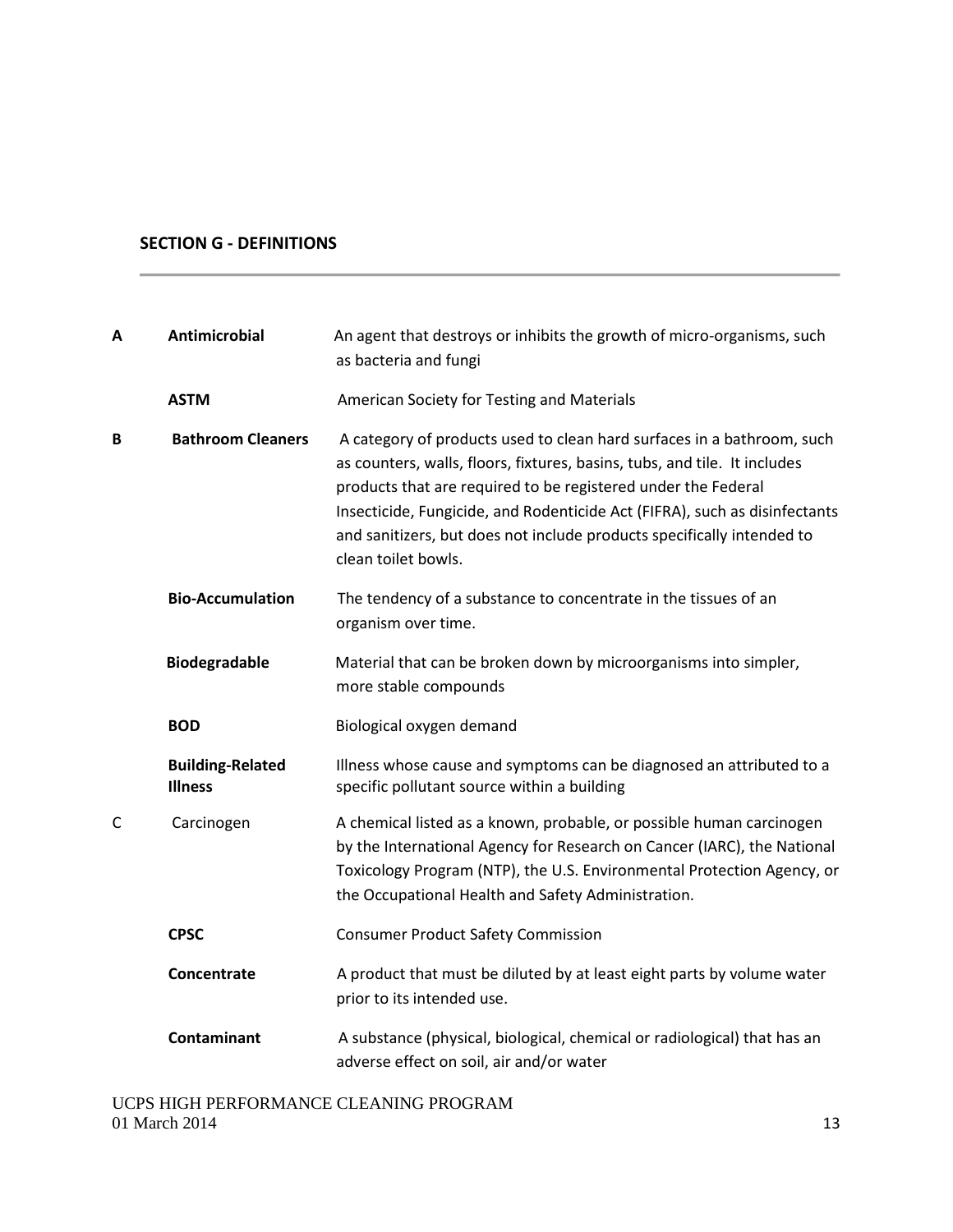|   | <b>Corrosive</b>                          | A substance that causes visible destruction of, or irreversible alterations<br>in, living tissue by chemical action at the site of contact.                                                    |
|---|-------------------------------------------|------------------------------------------------------------------------------------------------------------------------------------------------------------------------------------------------|
| D | <b>Dispensing System</b><br>Concentrate   | Products designed to be used in dispensing systems that cannot<br>be practically accessed by users.                                                                                            |
|   | <b>Disinfectant</b>                       | Products used on hard surfaces to destroy or irreversibly inactivate all<br>forms of microbial life, but not necessarily their spores. Not all<br>disinfectants destroy all types of microbes. |
|   | <b>DOC</b>                                | Dissolved organic carbon                                                                                                                                                                       |
| F | <b>FIFRA</b>                              | Federal Insecticide, Fungicide, and Rodenticide Act                                                                                                                                            |
|   | <b>Fungus</b>                             | A group of organisms such as mildew, mold, yeast and mushrooms that<br>lack chlorophyll.                                                                                                       |
| G | <b>Glass Cleaners</b>                     | A category of products used to clean windows, glass and polished<br>surfaces.                                                                                                                  |
|   | <b>General Purpose</b><br><b>Cleaners</b> | Products used for routine cleaning of hard surfaces including impervious<br>flooring such as concrete or tile.                                                                                 |
| н | <b>HSDB</b>                               | Hazardous Substance Data Bank                                                                                                                                                                  |
| L | IAQ (Indoor Air<br>Quality)               | Considered to be acceptable when no known air-borne contaminants<br>exist at concentrations that may be harmful or cause irritation.                                                           |
|   | Ingredient                                | Any constituent of a product, whether intentionally added or not, that<br>comprises at least 0.01% by weight of the product.                                                                   |
|   | <b>ISO</b>                                | International Organization for Standardization                                                                                                                                                 |
|   | <b>IARC</b>                               | International Agency for Research on Cancer - An arm of the World<br>Health Organization that studies association between substances and<br>cancer.                                            |
| М | <b>Microbial Growth</b>                   | Multiplication of microorganisms such as fungi and bacteria                                                                                                                                    |
|   | <b>Mutagen</b>                            | A substance that has been linked to increased rates of genetic mutation<br>(above the average rate).                                                                                           |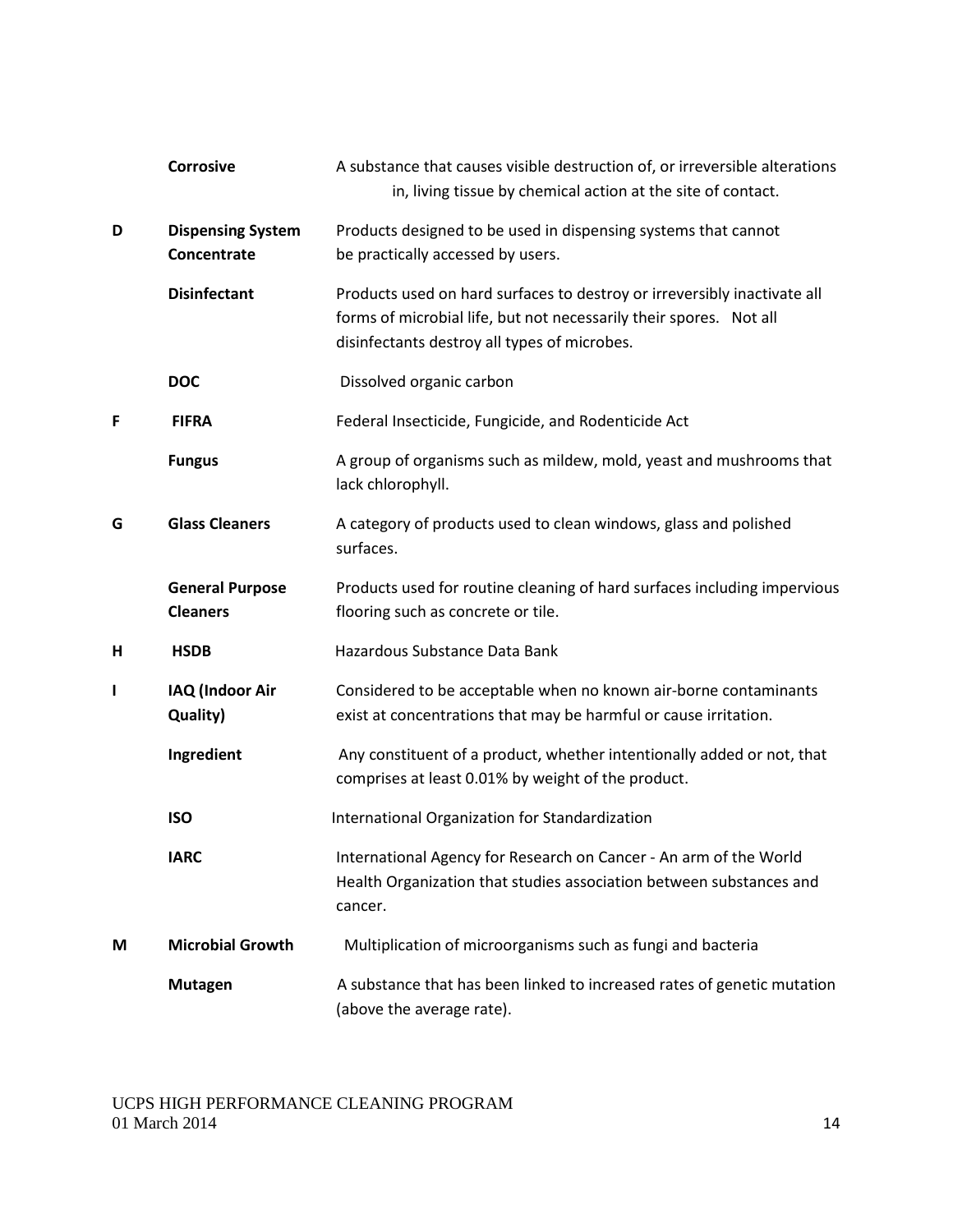| N | <b>Neurotoxin</b>              | A substance with toxic effects on any portion of the central or<br>peripheral nervous system.                                                                                                                                                                                       |
|---|--------------------------------|-------------------------------------------------------------------------------------------------------------------------------------------------------------------------------------------------------------------------------------------------------------------------------------|
|   | <b>NIOSH</b>                   | National Institute for Occupational Safety and Health-Part of the U.S.<br>Department of Health and Human Services that conducts research and<br>makes recommendations on health and safety standards, including<br>setting short- and long-term exposure limits for many chemicals. |
| O | <b>Off-Gassing</b>             | The vaporization of chemical compounds into surrounding air.                                                                                                                                                                                                                        |
|   | <b>Optical Brighteners</b>     | Additives designed to enhance the appearance of colors and whiteness<br>in materials by absorbing ultraviolet radiation and emitting blue<br>radiation. Also known as fluorescent whitening agents.                                                                                 |
|   | <b>OSHA</b>                    | Occupational Safety and Health Administration                                                                                                                                                                                                                                       |
|   | <b>ODC</b>                     | Ozone Depleting Compound - Any compound with the potential to<br>deplete stratospheric ozone.                                                                                                                                                                                       |
|   | <b>ODP</b>                     | Ozone Depleting Potential-A relative measure of the ability of a<br>substance to break down the stratospheric ozone layer.                                                                                                                                                          |
| P | <b>Post-Consumer</b>           | Waste material that has served an intended use.                                                                                                                                                                                                                                     |
|   | <b>Post-Industrial</b>         | Waste material from manufacturing processes.                                                                                                                                                                                                                                        |
|   | ppm                            | Parts per million                                                                                                                                                                                                                                                                   |
|   | <b>Primary Packaging</b>       | The material physically containing and coming into contact with the<br>product, no including the cap or lid of a bottle.                                                                                                                                                            |
|   | <b>Product as Used</b>         | The most concentrated form of the product that the manufacturer<br>recommends for an intended use.                                                                                                                                                                                  |
| R | Recyclable<br><b>Packaging</b> | Any packaging that can be diverted from the waste stream through<br>available processes and programs, and can be collected, processed, and<br>returned to use in the form of raw materials or products.                                                                             |
|   | <b>Reproductive Toxin</b>      | A chemical which may cause birth defects or sterility.                                                                                                                                                                                                                              |
|   | <b>RTECS</b>                   | Registry of Toxic Effects of Chemical Substances                                                                                                                                                                                                                                    |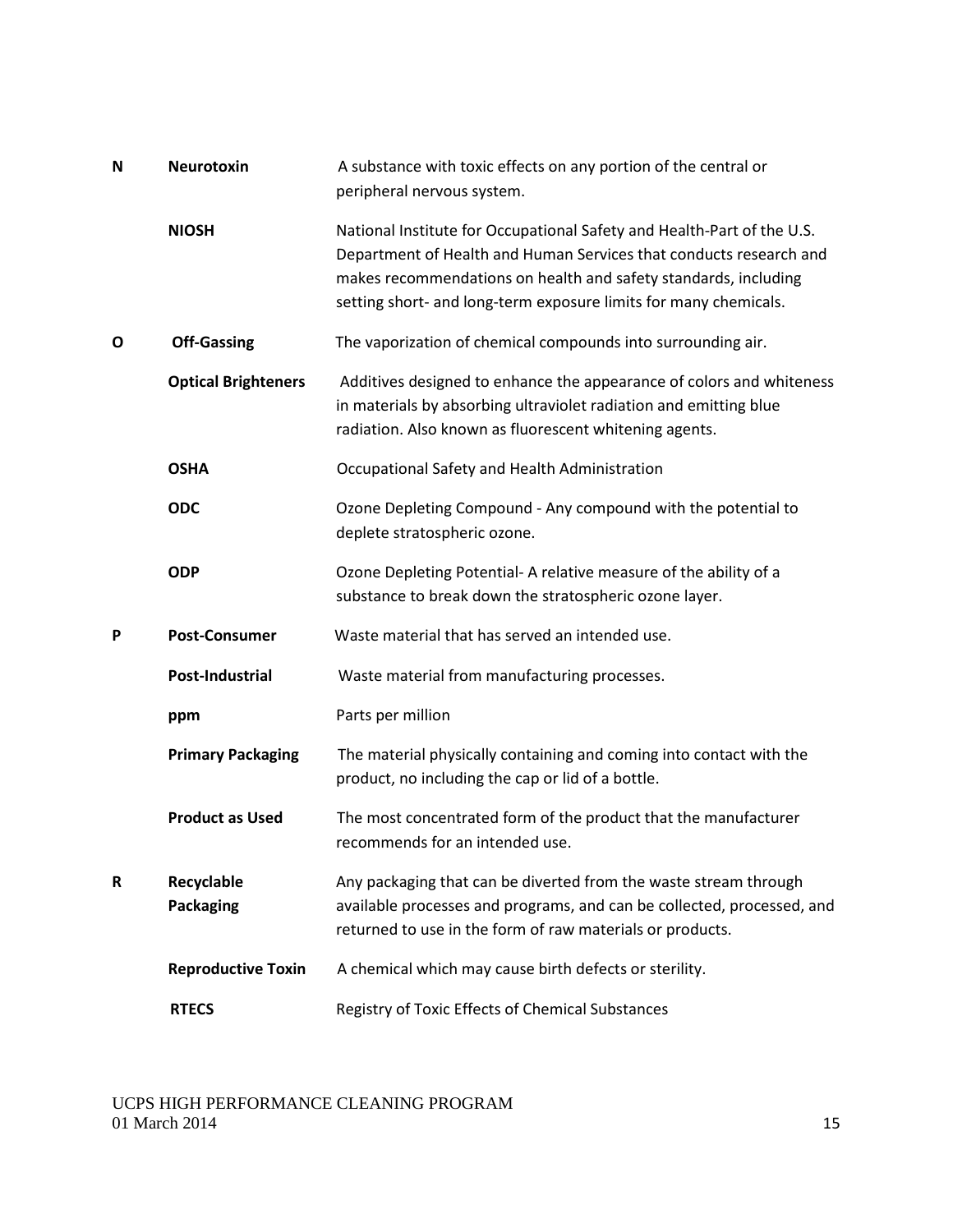| S | <b>Sanitizer</b>                 | Products that reduce, but do not necessarily eliminate, micro-organisms<br>to level that are considered safe                                                                                                                                                                                                             |
|---|----------------------------------|--------------------------------------------------------------------------------------------------------------------------------------------------------------------------------------------------------------------------------------------------------------------------------------------------------------------------|
|   | <b>Sick Building</b><br>Syndrome | a phenomenon in which building occupants experience a variety of<br>health and/or comfort effects linked to time spent in a particular<br>building, but where no specific illness or causative agent can be<br>identified. Symptoms in sufferers often include headaches, eye<br>irritation, and respiratory irritation. |
|   | <b>Sterilizer</b>                | Products used to destroy or eliminate all forms of microbial life,<br>including spores. Primarily used in healthcare settings.                                                                                                                                                                                           |
| т | Terratogen                       | A substance that has been directly linked to birth defects during human<br>fetus development.                                                                                                                                                                                                                            |
|   | <b>Toxicity</b>                  | The degree to which a material causes or threatens to cause adverse<br>health effects to living organisms at a given concentration. Expressed in<br>exposure limits.                                                                                                                                                     |
|   | <b>TVOC</b>                      | Total Volatile Organic Compounds; see VOC (Volatile Organic<br>Compound)                                                                                                                                                                                                                                                 |
| U | <b>Undiluted Product</b>         | The most concentrated form of a product produced by a manufacturer<br>for transport outside its facility                                                                                                                                                                                                                 |
| v | <b>VOC</b>                       | Volatile Organic Compound-Chemical compounds that contain carbon<br>and that partially vaporize at normal room temperature. VOCs are a<br>group of chemicals that have varying degrees of toxicity and effects.                                                                                                          |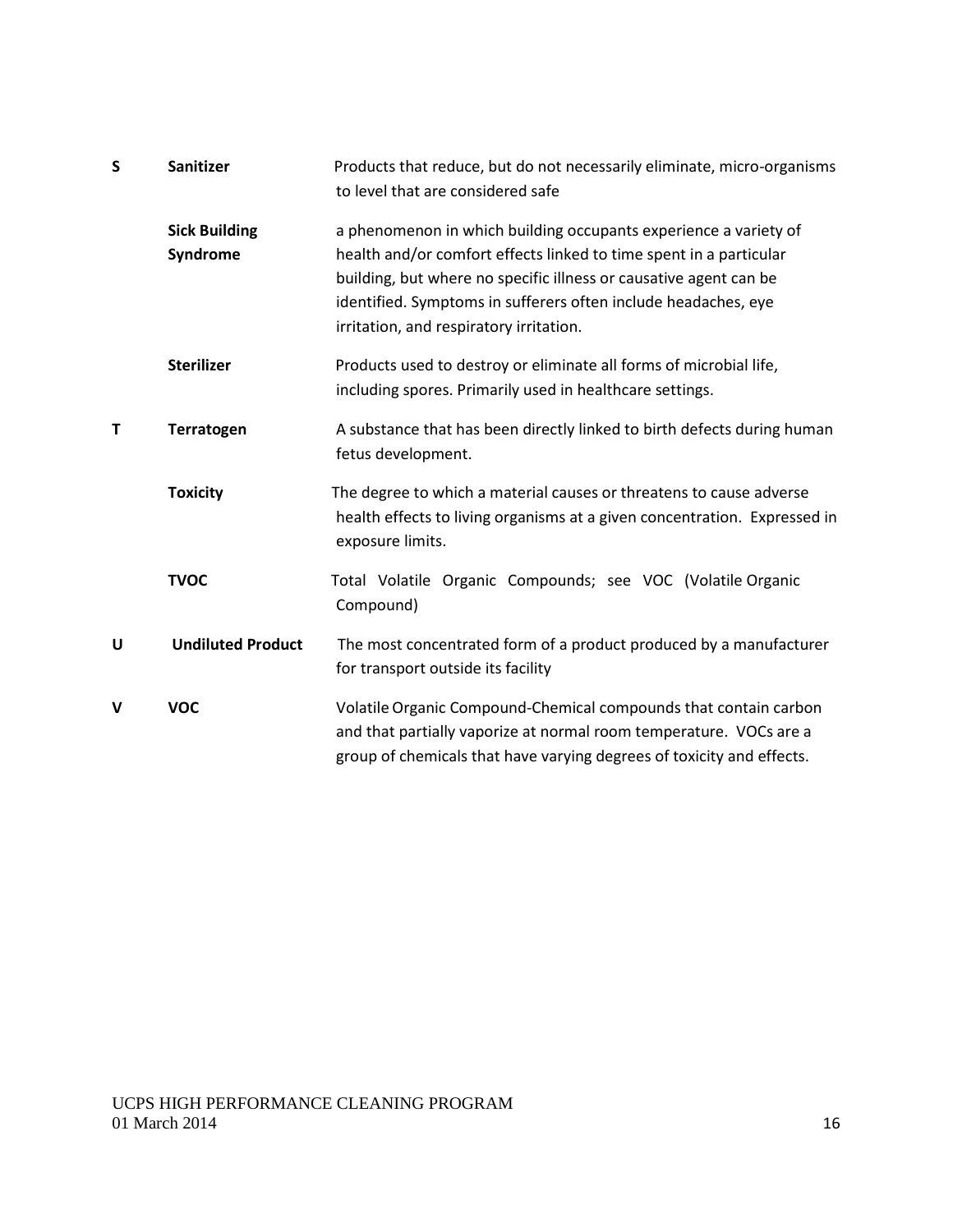#### **WHAT IS TEAM CLEANING?**

#### **by David Frank**

Like a precision machine, a cleaning program that operates at maximum efficiency and with minimal problems is a product of careful design. A fine automobile engine is created on paper first, with every part blueprinted to perform a necessary function, every component designed to interrelate efficiently and synergistically with every other. A well-made mechanical device has no extra parts, performs no redundant steps, expends no unnecessary energy. A cleaning program should be like a precision machine: dedicated to achieve its objective without superfluous parts or wasted motion. Team Cleaning<sup>®</sup> is such a precision system.

Like a well-engineered machine, Team Cleaning is first created on paper, based on a building analysis. From this blueprint or schematic, Team Cleaning's "parts"-workers, tools, skills, schedules, job card assignments, and building areas or quadrants-are made to precisely mesh and coordinate producing clean, healthy buildings at the lowest expenditure of time, energy, and other resources.

The development of Team Cleaning parallels the design and development of the automobile. Team Cleaning mirrors the latest assembly line process in automobile production. How?

When Henry Ford built the first Fords, before modern production lines, cars were assembled in a slow inefficient manner by a few workers who built the entire car, wore many hats, and who created their own assembly techniques. In short, methods were often inconsistent and there was no duplicatable system. Cars were relatively expensive, of mediocre quality, and problematic.

The first quantum leap in automobile building was the development of the assembly line. Today's production line evolved from an understanding of how to apply labor more efficiently, how all the components of a car should go together and in what sequence. This led to new methods of training and deploying workers. Employees were taught specialized skills and were cross-trained in other skills for flexibility) and focused on one or two tasks, such as installing car doors proficiently. The new assembly lines were fast, focused, duplicatable, and largely free from quality control problems.

Cleaning systems have developed similarly. Traditional zone cleaning enlists each worker to "build" the entire cleaning job, wear many hats, and create his/her own cleaning techniques.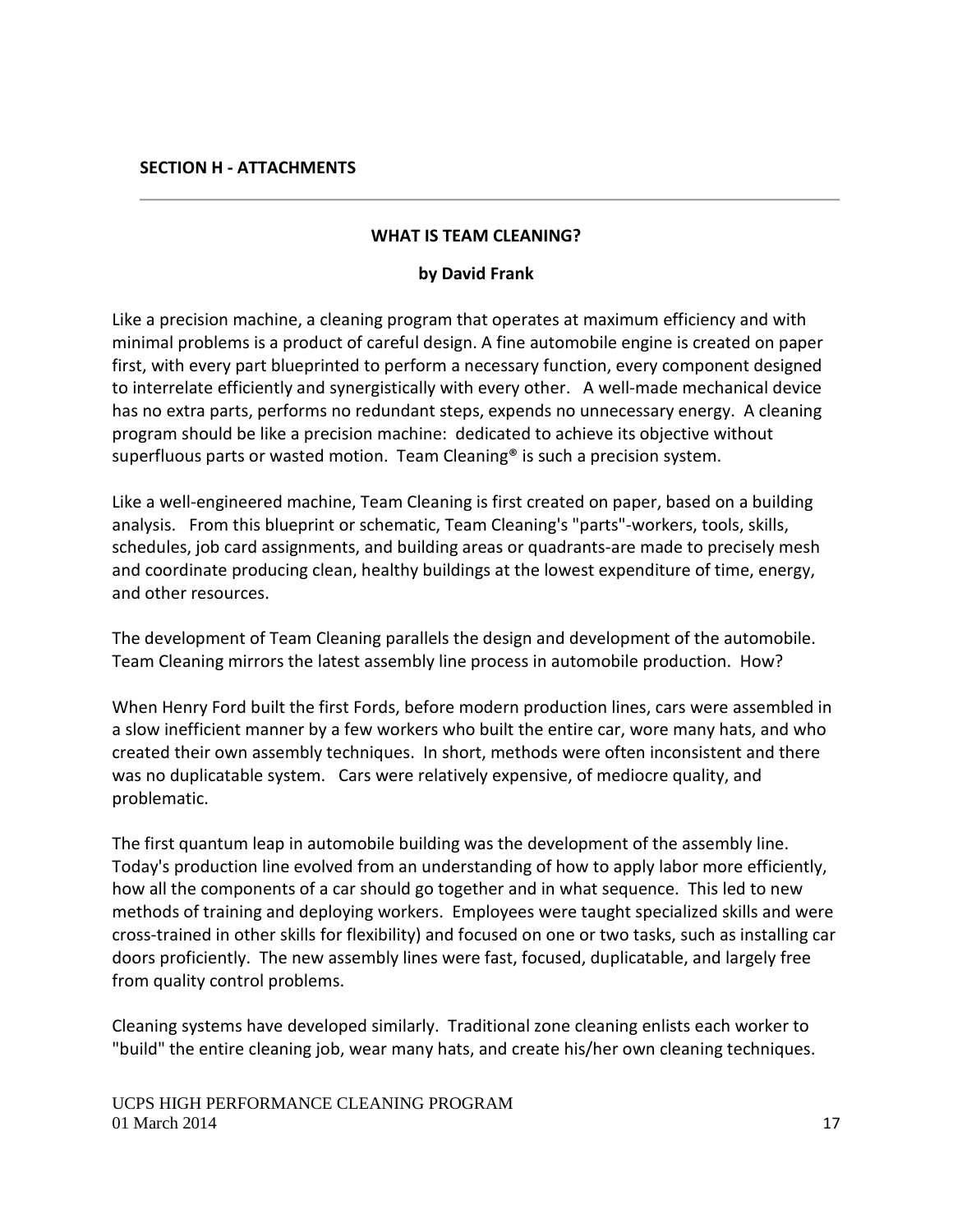Workers are responsible for all cleaning tasks in a particular area, such as an entire floor or the wing of a building. Workers fan out over an area and each does all cleaning tasks in his or her zone.

Team Cleaning deploys an assembly line of workers to "build the cleaning" in a manner that is fast, focused, duplicatable, and largely free from quality control problems. The difference is, rather than the product moving down an assembly line, the labor moves.

## **The Cleaning Production Line**

Tasks of cleaning are typically grouped into four distinct functions: Light Duty Function (dusting, emptying trash, spot cleaning, etc.), Vacuum Function (vacuuming carpets and hard floors), Restroom Function (cleaning, sanitizing and restocking restrooms), and Utility Function (cleaning lobbies, spot cleaning glass, mopping and scrubbing floors, etc.).

Team Cleaning allows flexibility in staffing levels and in the size and complexity of facility to which it is applied. Since it is an assembly line process where the labor rather than product moves, Team Cleaning allows for "teams" as small as one worker in smaller facilities. One person can complete all steps of the Team Cleaning process, by performing each function in prescribed sequence, and can do so more quickly than in older systems such as zone cleaning. In complex healthcare environments, teams may consist of up to seven workers. Most often, teams consist of between one to four workers who individually or collectively complete the four primary functions in a precise sequence that optimizes quality and speed.

Here are examples of how routine or daily Team Cleaning works in a facility with staff levels from one to four workers.

One Cleaning Worker

Person One: 1. Light-duty tasks Person One: 2. Vacuum tasks Person One: 3. Restroom tasks Person One: 4. Utility tasks

Two Cleaning Workers

| Person One: | 1. Light duty tasks |
|-------------|---------------------|
| Person Two: | 2. Vacuum tasks     |
| Person One: | 3. Restroom tasks   |
| Person Two: | 4. Utility tasks*   |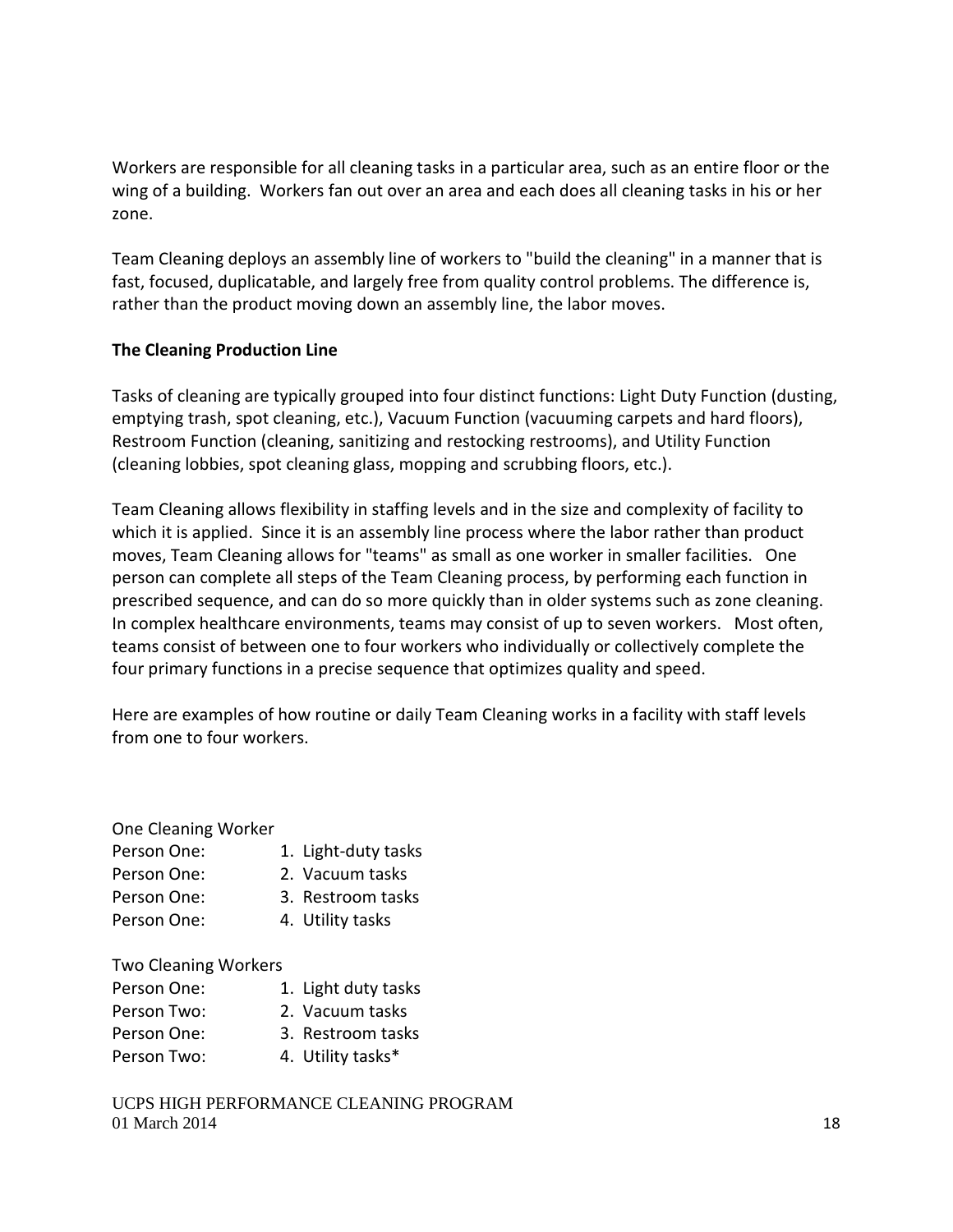Three Cleaning Workers

| Person One:   | 1. Light-duty tasks |
|---------------|---------------------|
| Person Two:   | 2. Vacuum tasks     |
| Person Three: | 3. Restroom tasks   |
| Person One:   | 4. Utility tasks*   |

| Four or More Cleaning Workers |  |                     |  |  |  |  |  |  |  |
|-------------------------------|--|---------------------|--|--|--|--|--|--|--|
| Person One:                   |  | 1. Light-duty tasks |  |  |  |  |  |  |  |
| Person Two:                   |  | 2. Vacuum tasks     |  |  |  |  |  |  |  |
| Person Three:                 |  | 3. Restroom tasks   |  |  |  |  |  |  |  |
| Person Four:                  |  | 4. Utility tasks*   |  |  |  |  |  |  |  |

Note: When a function (Light Duty, Vacuum, Restroom, or Utility) is completed, the corresponding team member moves on to the next function in sequence or assists other team members to complete their tasks.

\*Depending on the scope and nature of utility work, one or more workers may perform aspects of the utility function after completing their primary function(s).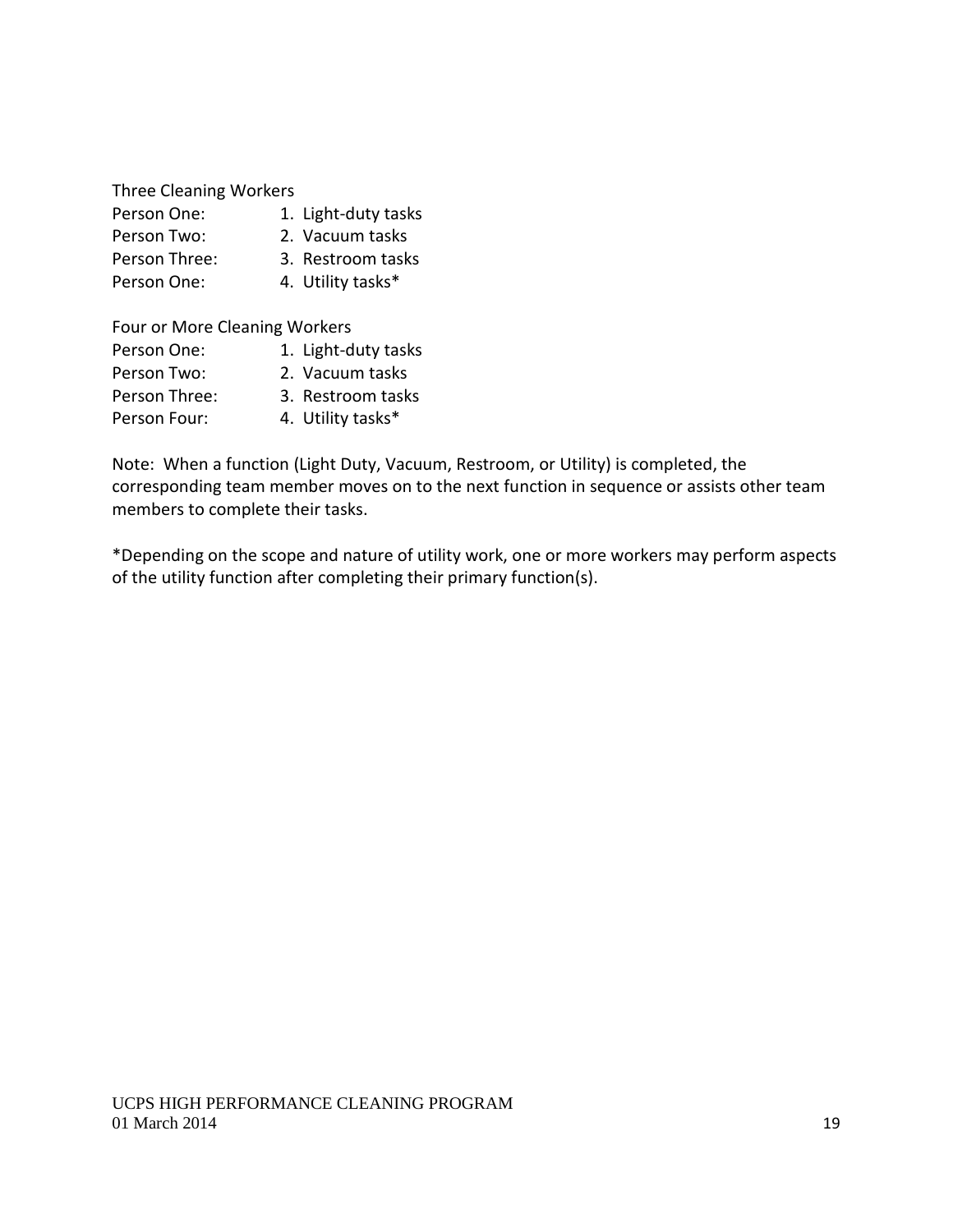#### **Job Descriptions and Responsibilities**

In Team Cleaning, each of the four functions on the "production line" is well defined. By design, like a lean machine, the team system is a simple precision approach to cleaning. Training is straightforward and easy to understand, with few cleaning tasks to learn and perform. By focusing primarily on one type of work (while cross-training and rotating for flexibility), each team member becomes more skilled, more effective, and more knowledgeable about safe, sound procedures for that job. Note examples of how the functions are sequenced and completed.

#### **Light-Duty Function**

Empty trash and reinstall liners, clean ashtrays, dust all horizontal and vertical surfaces. Pick up paper clips, paper, and pencils from floor; spot-clean door glass. Position trash in a strategic location for the utility specialist to pick up and take to the dumpster. Lay a clean liner down before placing a full trash liner on the floor. Lay the trash container on its side, and slowly remove the full liner. The above steps will prevent unnecessary spots and spills on floors, while preventing back stress. Report anything unusual to the supervisor.

#### **Vacuum Function**

Check each trashcan before vacuuming under it (double-check system). Vacuum all traffic areas and spot-vacuum all other areas. Remove crumbs, ashes, or other debris on furniture. Reposition all furniture correctly, turn out lights upon completion of the room, and secure area as required. Report anything unusual to the supervisor.

#### **Restroom Function**

Refill toilet tissue first, and then refill all other dispensers. Empty trash; clean and disinfect all fixtures and mirrors. Spot-clean and disinfect partitions and doors. Sweep and mop tile floors. Check all fixtures, and make a note of damaged or burned-out light bulbs to the supervisor.

#### **Utility Function**

The Utility Function is the most varied. Many times, utility tasks are completed by the building supervisor. This function has routine duties, but may also include other cleaning tasks such as floor and carpet maintenance. Routine tasks are to polish stairs, vacuum stairwells, clean glass, polish brass, pick up trash on specific floors or areas, spot-clean carpet, and haul trash to the dumpster.

#### **Scheduling Detail and Project Work**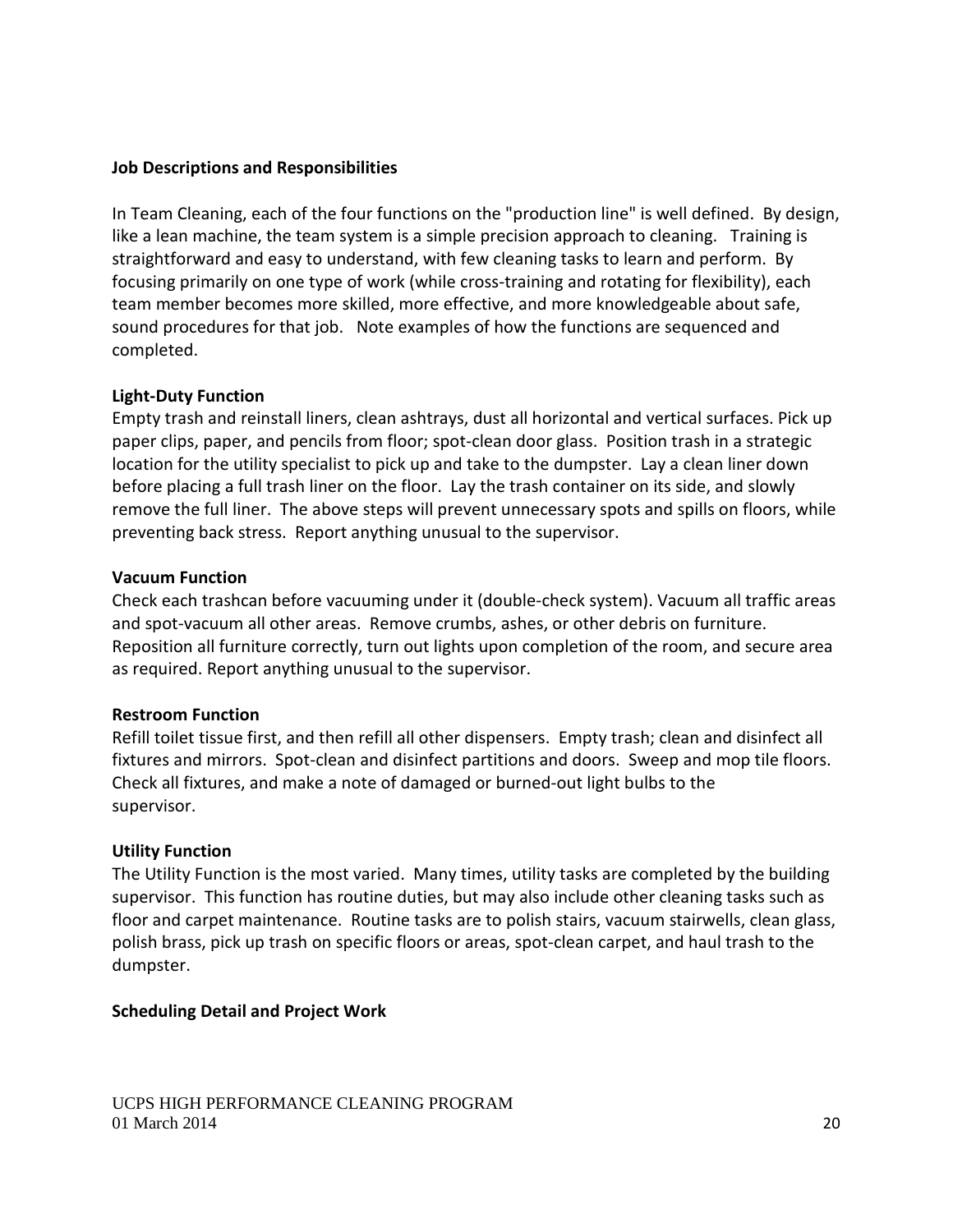Team Cleaning is divided into routine (daily cleaning as covered above), detail (in-depth detail work such as vacuuming carpet edges, etc.), and projects (regular but less frequent work such as carpet extraction, floor stripping, etc.)

Team Cleaning divides each building into four cores or quadrants to systematize cleaning. For example, Monday through Thursday, one-fourth of the facility may be detail cleaned each day. With this schedule, all four core areas are detail cleaned weekly. Of course, frequency of detail cleaning will vary according to facility needs. Team Cleaning builds detail work into the system rather than leaving it to chance.

Supervisors may allot extra time for project work on Friday. Just as detail cleaning may be workloaded over four days to accomplish all detail cleaning weekly, project work may be workloaded over the Friday's in a month according to building needs. Projects could include extraction carpet cleaning, total window cleaning, recoating floors, or smaller jobs. For example, on Friday the Light Duty worker may be assigned project work such as cleaning telephones, blinds, or break areas. Likewise, the Vacuum worker may vacuum furniture on Friday or perform other less frequent tasks.

## Example

- \* Routine Cleaning is performed in all quadrants Monday-Friday and completed daily.
- \* Detail Cleaning is performed Monday through Thursday and completed weekly.
- \* Project Work is performed on Fridays and completed monthly.

## **Team Cleaning Advantages**

## **Supervision & Work Quality**

Supervising Team Cleaning is less time consuming. In a traditional zone-cleaned building, because a different person cleans each floor or area, a supervisor must inspect each area to determine overall quality. Since Team Cleaning is an assembly line process, the supervisor can spot-check a few floors and restrooms and assess overall quality. Workers who focus on a few clearly defined responsibilities do a better job more consistently, making supervision easier.

## **Training**

Training workers in Team Cleaning functions is simpler and less time consuming. A key element of Team Cleaning, like any good assembly line, is standardization-specific tasks are performed in specific ways with specific tools and materials-and cross training for the purpose of providing back-up when a team member is absent. If a person is absent for zone cleaning, a supervisor must teach the new person numerous functions. To train a new member for Team Cleaning, a supervisor demonstrates just one set of tasks.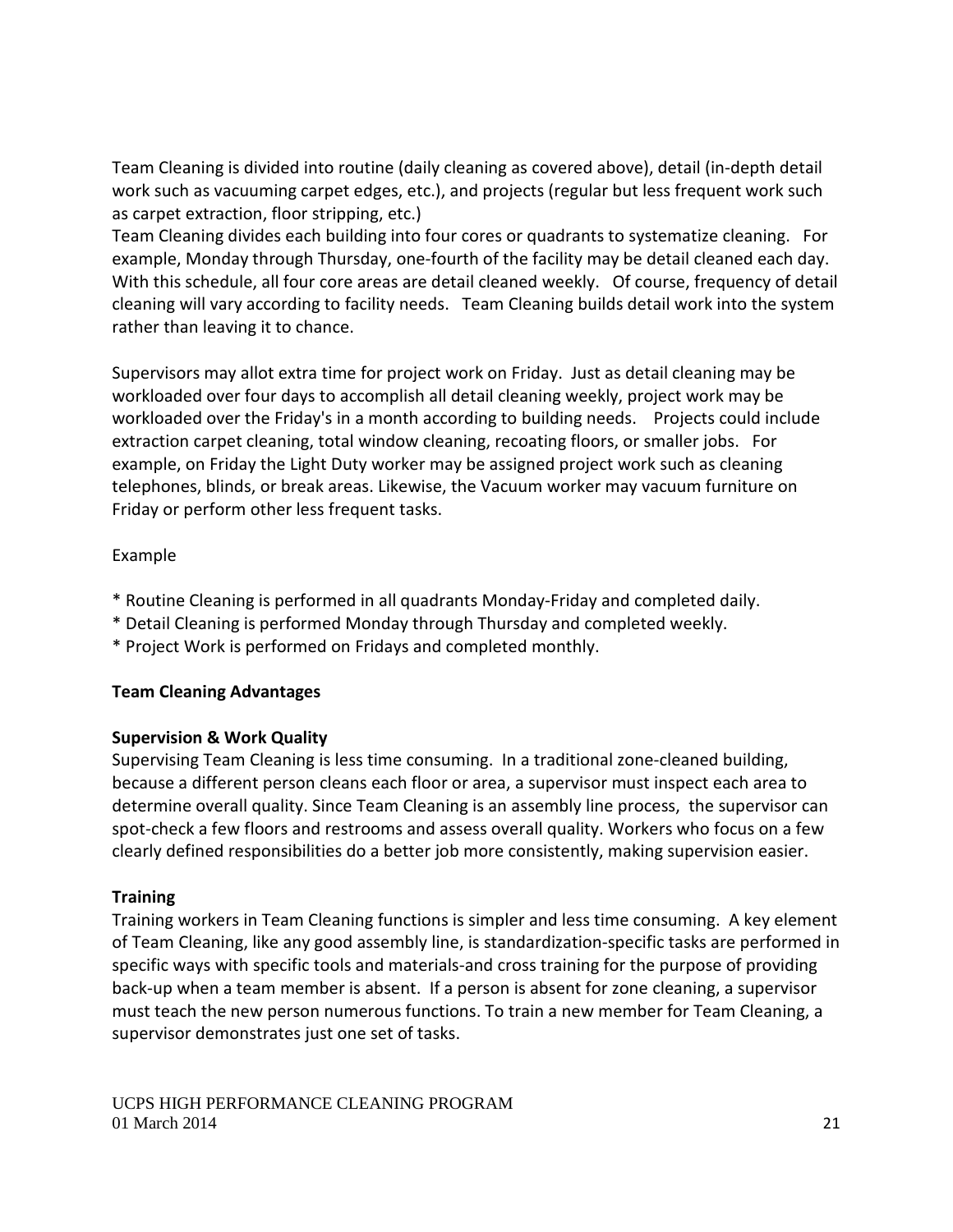## **Double-Check System**

With a sequenced team, there is a double-check system for the number one customer complaint: unemptied trash. Because the vacuum function follows the light-duty function, the vacuumer enters an office and immediately goes to the trash can, checks it, empties it if necessary, and begins vacuuming from that point.

## **Energy Savings**

Team Cleaning saves electricity. When the light-duty and vacuum functions are completed, the vacuumer turns out the lights. Only the specific areas of each floor where the restroom and utility function are in progress remain lighted.

## **Scheduling & Productivity**

Team scheduling is based on a building's size, the layout, and special needs. Job cards are carried by team members. Their duties, schedule, and estimated time for each task/function are listed, along with special instructions. These laminated cards guide employees, keep them on schedule, and allow supervisors to pinpoint worker location at any given time during a shift.

Management determines the estimated time required to clean each floor/area, based on individual building requirements, and designs job cards accordingly. Generally, the light-duty function and vacuum function allow a production rate of 10,000 square feet an hour, the restroom function requires 2-3 minutes per restroom fixture, and the utility function varies depending on the building and the defined tasks. Again, focusing and sequencing the workers on a narrow but complementary range of tasks allows much faster production at much higher quality than before possible.

## **Enhanced Security & Efficiency**

Team Cleaning uses a color-coded dot system to ensure security and efficient vacuuming.

#### **Interior Doors System**

Place small color-coded dots on the door casings and over the best electrical outlet for the vacuum to allow maximum cord reach and uninterrupted power to essential systems (e.g., computers).

Color-coded Dot System

- The door is to remain locked, use a red dot (including while a worker is inside)
- The door is to be closed, but not locked, use a green dot, after the cleaning function is completed
- The door remains as it was originally found, use a white dot or no dot
- Best electrical outlet for vacuum, use a blue dot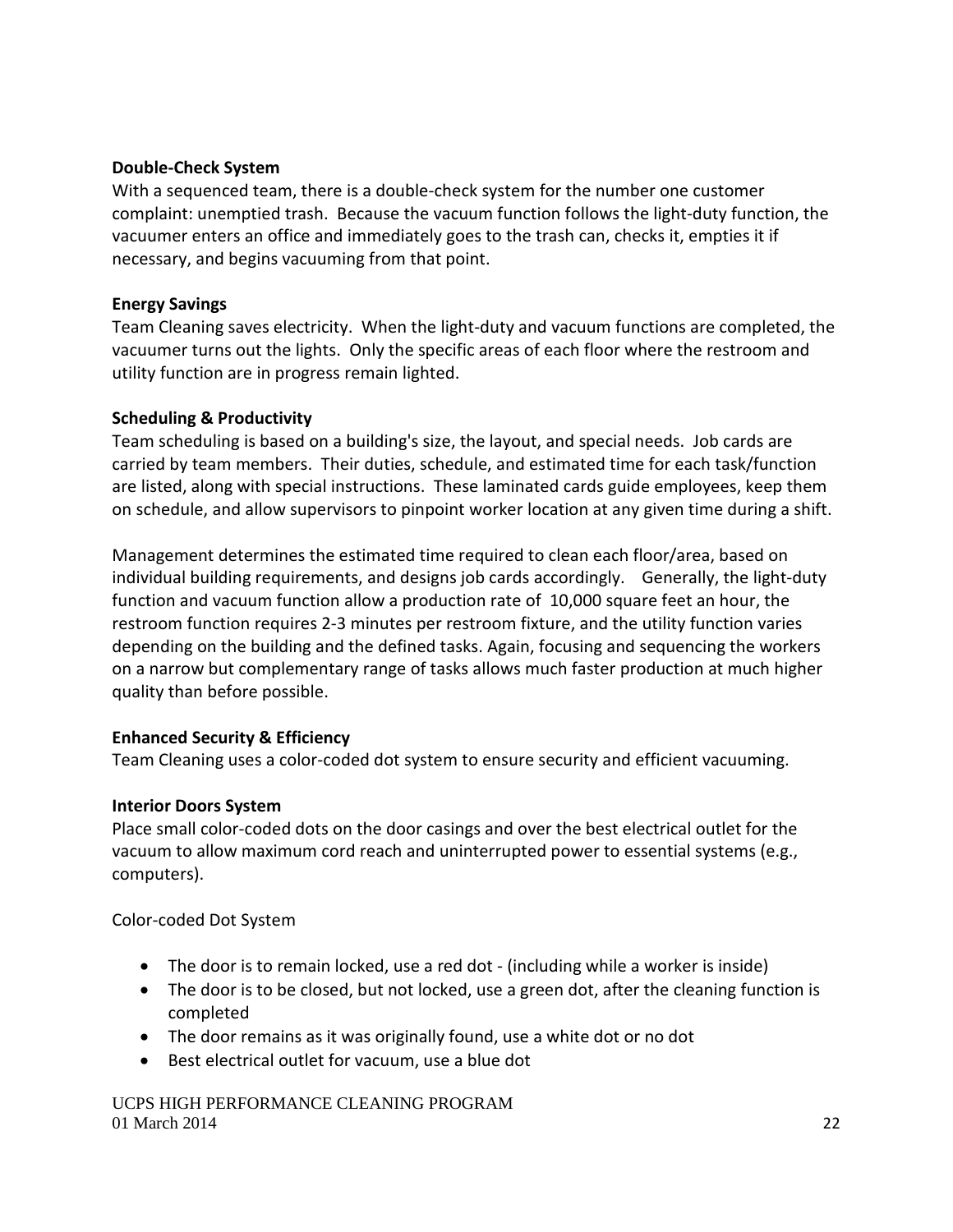## **Exterior Doors Tip**

Ensure exterior doors are properly locked by teaching workers the following procedure:

- 1. Lock the door and shake it.
- 2. Take a few steps away from the building.
- 3. Walk back to the door and shake it again.

## **Morale**

Team Cleaning succeeds because you share well-defined goals, keep custodians in the know, and encourage input and clear communication. Custodians are much happier when they work together for a common goal. Those goals may include raising customer satisfaction to desired percentage levels (100% being best), as determined by customer surveys. Surveys may be designed that allow the whole team to pinpoint and correct problem areas, and help make each worker accountable for the reputation of the entire team.

Listen and learn together. Custodians want their work validated, and to know their opinion counts. Input from workers allows refining the Team Cleaning program, making the production line work better.

The assembly-line process allocates work fairly, increasing accountability and quality. Nobody can rightly argue that they are doing all the work. This boosts morale and team spirit.

## **Improved Indoor Air Quality - Cleaning For Health®**

Growing public concern over indoor air quality (IAQ) has encouraged many facilities to be proactive toward cleaning with health issues in mind. Many health risks relate to the way buildings are maintained. The quality of the indoor environment-both from a health and aesthetic standpoint-is ensured through proper cleaning and maintenance. Moreover, Cleaning For Health, produces tangible savings and benefits.

Resettling airborne dust raises labor costs dramatically. Fine particles escape inefficient vacuum filters and re-circulate into recently cleaned areas throughout the facility, requiring more dusting, floor maintenance, HVAC cleaning, and other labor-intensive procedures. Dust contains dirt, textile fibers, pollen, hair, skin flakes, residue from cleaning chemicals, decaying organic matter, dust mites, bacteria, fungi, viruses, and a variety of other contaminants. Dust particles carry viruses into the air, creating additional health hazards.

Using proper Four-level Filtration™ vacuums, along with a simple program of filter care, significantly reduces airborne particles, producing labor savings and healthier air for building occupants.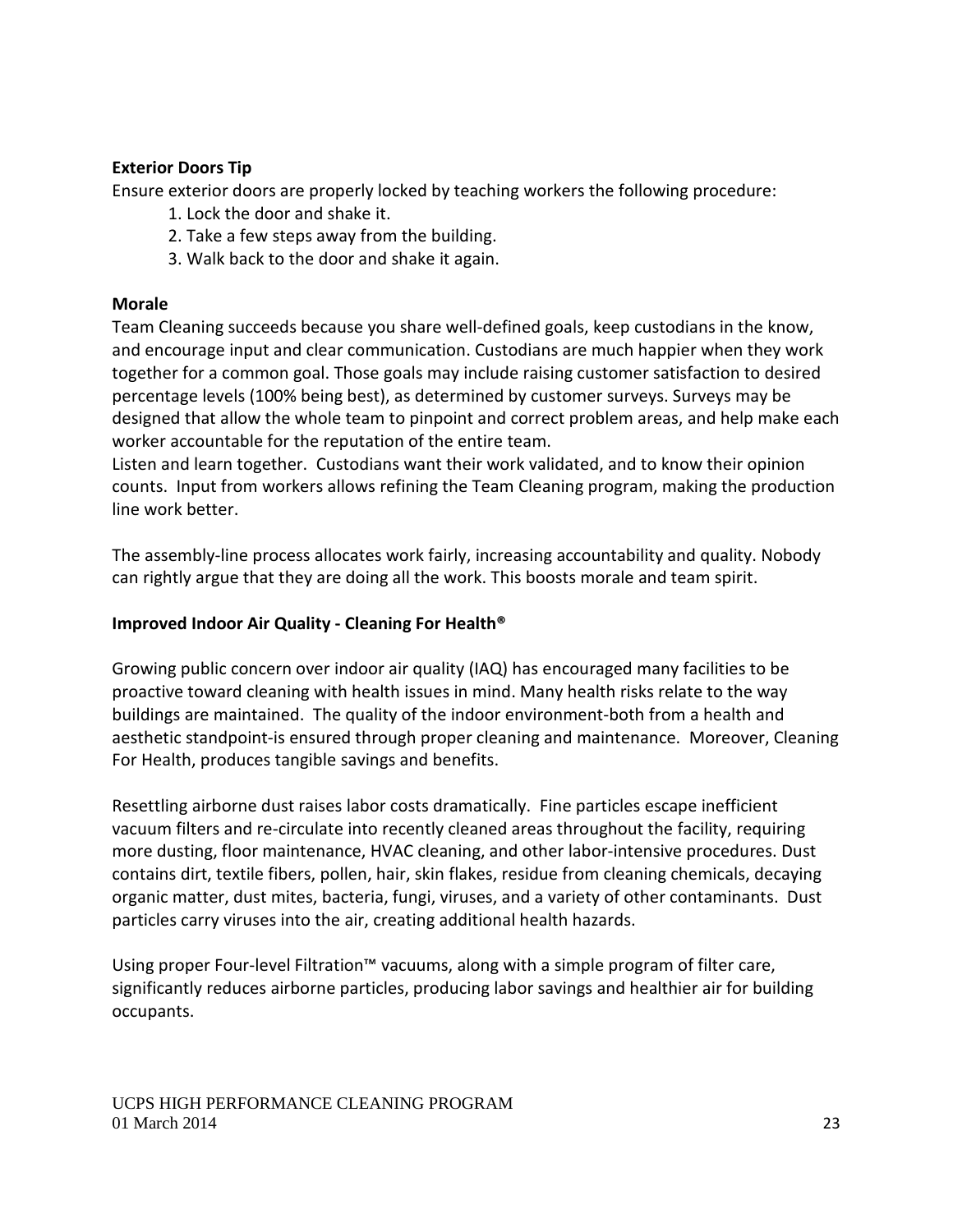#### **Conclusion**

Team Cleaning is synonymous with Cleaning for Health, high productivity, work quality, and worker satisfaction. Like a fine machine engineered for a well-defined purpose, Team Cleaning is a simple precision approach achieved by design to serve the interests of people in creating a clean, healthy, and safe environment at the lowest possible cost.

*David J. Frank has over 12 years experience in the sanitary supply industry. He is an active member of the International Sanitary Supply Association and the Building Service Contractors Association International.*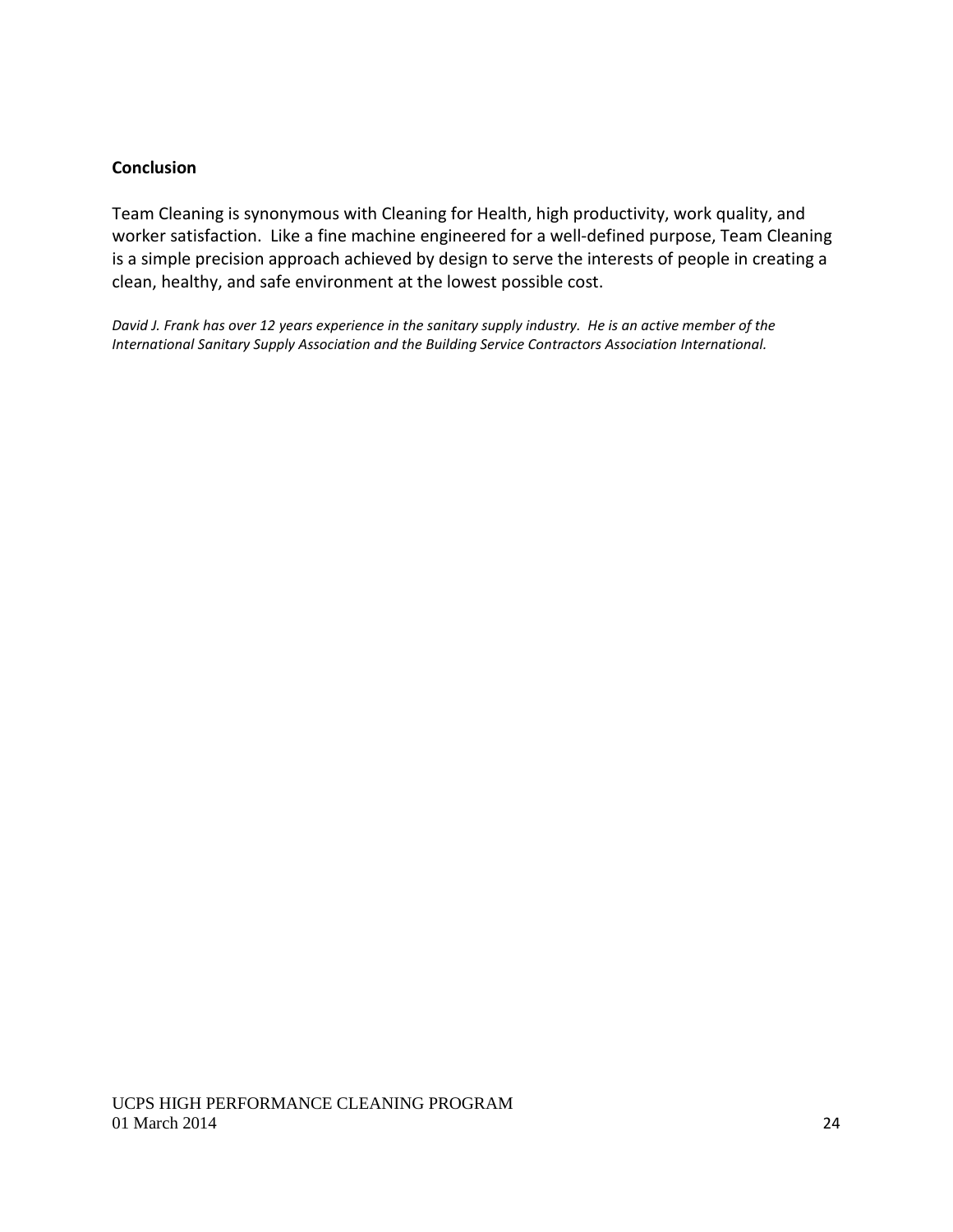| z<br>rgnilisfi oqiW<br>≩∣≩<br>3333<br>š<br>≩∣≩<br>S S Met Mop Floors<br>3333<br>š<br>3<br>s<br>Vacuum/Spot Clean Fabric Furniture<br>A/R<br>۵<br>۰l<br>۵<br>۵<br>۰<br>۰<br>D Ascnnu Csubeting<br>S<br>ه ه<br>۰<br>Sweep/Mop Stains/Ramps<br>۵<br>o<br>۵<br>$\circ$<br>۰<br>$\circ$<br>o<br>onsimu <sup>q</sup> esinsgeOinstrigian800<br>z<br>Stock Organize Custodial Supplies<br>ooooo<br> a a a a<br> 0 0 0<br>$\Omega$<br>D D D sos Clean Glast/Doors/Walls/Carpeting<br>a a<br>ە<br>⋖<br>⋖<br>«<br>⋖<br>⋖<br>ď<br>¢<br>⋖<br>$\leqslant$ $\leqslant$<br>ৰ∣ৰ∣ৰ∣ৰ<br>∢<br>anoola deinitefinish floors<br>A/R<br>Æ<br>K<br>इंइड<br>A/R<br>A/R<br><b>A/R</b><br>A/R<br><b>A/R</b><br>R<br>Į<br>Į<br>S & S antace Light Bulbe/Celling Tiles<br>A/R)<br><b>AR</b><br>A/R<br>$\overline{\mathbf{R}}$<br>ş<br>A/R<br>ş<br>$\circ$<br>alalalalalajalaja<br>o<br>abnuoti mort ands@ideatT asvoms!<br>A/R<br>Removes SnowiApplies lce Melt<br><u>इह इ</u> इ इ इ इ इ इ इ इ इ इ<br>$\frac{1}{2} \frac{1}{2} \frac{1}{2} \frac{1}{2} \frac{1}{2} \frac{1}{2} \frac{1}{2} \frac{1}{2} \frac{1}{2} \frac{1}{2} \frac{1}{2} \frac{1}{2} \frac{1}{2} \frac{1}{2} \frac{1}{2} \frac{1}{2} \frac{1}{2} \frac{1}{2} \frac{1}{2} \frac{1}{2} \frac{1}{2} \frac{1}{2} \frac{1}{2} \frac{1}{2} \frac{1}{2} \frac{1}{2} \frac{1}{2} \frac{1}{2} \frac{1}{2} \frac{1}{2} \frac{1}{2} \frac{$<br>š<br>Removes Debris from Walkways & Entrances - Leaf Blower<br>SA<br>Power wash Welkways/Vicanopies<br> a a a a <br>$\circ$<br>$\overline{a}$<br> a <br>B<br>š<br>۵l<br>$ \mathbf{o}  \mathbf{o}$<br>O O Low Dust Verticalitiorizontal Surfaces<br>≩ ≩<br>3333<br>3333<br>333<br>3333<br>Sisgh Dust Vertical/Horizontal Surfaces<br>Ł<br>š<br>Flush Restroom Floor Drains<br>$\overline{\circ}$<br>o<br>۱a<br>o<br>lo<br>a<br>OO EIII Disponsous<br>ها<br>۰<br>999999999999<br> a a a a b <br>o<br>$\bullet$<br>o o o ouse _trash, replace liner as needed<br>la<br>o<br>$\overline{\phantom{a}}$<br>۱۵<br>la<br>U Empty Pencil Sharpeners<br>۵<br>s s s s<br>E<br>s s s<br>s s<br>$\mathbf{z} \,   \, \mathbf{z}$<br><b>E SOUN Vents/Air Ducts</b><br>z<br>まき<br>l s<br>ь<br>0000<br>0000<br>$\overline{\circ}\circ$<br>$\overline{\phantom{a}}$<br>o<br>a a<br>o o o pret Mop/ Spot Mop Floors/Remove Scuffs<br>š<br>≨joner Enuiture<br>≩∣≋<br>š<br>3<br>Ł<br>¥<br>B<br>医多区<br>Ł<br>š<br>S S pust Bilnds/Window Ledges<br>la<br>finamqiup3 laiboteuO anistriisMansalO<br>š<br>Cleans Dumpster Area<br>o<br>a<br>Cleans Display Cases<br>$\overline{a}$<br>Clean/Sanitize Water Fountain & Mouth Guard<br>z<br>피피<br>E<br>3 3 3 3 3 3<br>×<br>E E E Roanibisintest Trash Containers/Lids<br>333333<br>×<br>o<br>o<br>enoenogelOlalsnivUletelioT soehnielOlnsolO O<br>$\overline{\mathbf{a}}$<br> a a<br>۱a<br>۵<br>۵<br>ە<br>o<br>closuclassics Sinks/Counters<br>۵<br>Clean/Disinfect Showers/Partitions/Benches<br>$\mathbf{a}   \mathbf{a}$<br>$\circ$<br>$\alpha$<br>ە ە ە<br>$\Omega$<br> a a a a <br>a<br>a o clean/ Disinfect Doortnobs/Light Switches/Telephones<br>≅ ≅<br>Ł<br>š<br>E<br>z<br>š<br>Ł<br>š<br>š<br><b>SCiean Marker boards/Chalk tray</b><br>E<br>$\leq$<br><∣<∣<∣∢<br>∢<br>k<br>¢<br>⋖<br>4<br>¢<br>×<br>⋖<br>⋖∣<br>¢<br>Clean Interior/Exterior Windows<br> a a<br>b<br>Clean Entry Ways & Mats<br>c<br>Clean Custodial Rooms/Floors Sinks<br>≩ ≩<br>$5333$<br>多多<br>ままま<br>33333<br>S S Clean Cove Base/Cove Tile<br>$\geq$<br>330W<br>3XW<br>3.XVV<br><b>ZEW</b><br>5/4<br>SIA<br>ã<br>anool <sup>3</sup> daimu8lflu8 일일<br>SIA<br>SIA<br>¢<br>ĸ<br>d<br>Bonnet & Extract Carpeting<br>Æ<br>ď<br>å<br><b>Date</b><br><b>AREER TRAINING CLASSROOM</b><br><b>IEALTH ROOM (Nurses Office)</b><br><b>Vincipal/Designee Signature</b><br>CADEMIC CLASSROOMS<br>untodial Services Signaturo<br><b>AINTENANCE ROOMS</b><br>ULTI-PURPOSE ROOM<br>ROOM<br><b>CASHONS AREAS</b><br><b>THLETIC AREAS</b><br><b>DCKER ROOMS</b><br><b>AUNDRY ROOM</b><br><b>DIA CENTER</b><br>CIENCE LAB<br>AGE BACK<br>DRKROOMS<br><b>ESTROOMS</b><br><b>AUDITORUM</b><br><b>JELD HOUSE</b><br>COMPUTER<br><b>JUSTODIAL</b><br><b>AFETERIA</b><br>ALL WAYS | seidaT& anisri⊃idee0 trebut8 toehnielOleqIW S S |  |  | ≩ | š | š |     |  |              |  |               |  |                                  | š |   |  |
|---------------------------------------------------------------------------------------------------------------------------------------------------------------------------------------------------------------------------------------------------------------------------------------------------------------------------------------------------------------------------------------------------------------------------------------------------------------------------------------------------------------------------------------------------------------------------------------------------------------------------------------------------------------------------------------------------------------------------------------------------------------------------------------------------------------------------------------------------------------------------------------------------------------------------------------------------------------------------------------------------------------------------------------------------------------------------------------------------------------------------------------------------------------------------------------------------------------------------------------------------------------------------------------------------------------------------------------------------------------------------------------------------------------------------------------------------------------------------------------------------------------------------------------------------------------------------------------------------------------------------------------------------------------------------------------------------------------------------------------------------------------------------------------------------------------------------------------------------------------------------------------------------------------------------------------------------------------------------------------------------------------------------------------------------------------------------------------------------------------------------------------------------------------------------------------------------------------------------------------------------------------------------------------------------------------------------------------------------------------------------------------------------------------------------------------------------------------------------------------------------------------------------------------------------------------------------------------------------------------------------------------------------------------------------------------------------------------------------------------------------------------------------------------------------------------------------------------------------------------------------------------------------------------------------------------------------------------------------------------------------------------------------------------------------------------------------------------------------------------------------------------------------------------------------------------------------------------------------------------------------------------------------------------------------------------------------------------------------------------------------------------------------------------------------------------------------------------------------------------------------------------------------------------------------------------------------------------------------------------------------------------------------------------------------------------------------------------------------------------------------------------------------------------------------------------------------------------------------------------------------------------------------------------------------------------------------------------------------------------------------------------------------------------------------------------------------------------------------------------------------------------|-------------------------------------------------|--|--|---|---|---|-----|--|--------------|--|---------------|--|----------------------------------|---|---|--|
|                                                                                                                                                                                                                                                                                                                                                                                                                                                                                                                                                                                                                                                                                                                                                                                                                                                                                                                                                                                                                                                                                                                                                                                                                                                                                                                                                                                                                                                                                                                                                                                                                                                                                                                                                                                                                                                                                                                                                                                                                                                                                                                                                                                                                                                                                                                                                                                                                                                                                                                                                                                                                                                                                                                                                                                                                                                                                                                                                                                                                                                                                                                                                                                                                                                                                                                                                                                                                                                                                                                                                                                                                                                                                                                                                                                                                                                                                                                                                                                                                                                                                                                                       |                                                 |  |  |   |   |   |     |  |              |  |               |  |                                  |   |   |  |
|                                                                                                                                                                                                                                                                                                                                                                                                                                                                                                                                                                                                                                                                                                                                                                                                                                                                                                                                                                                                                                                                                                                                                                                                                                                                                                                                                                                                                                                                                                                                                                                                                                                                                                                                                                                                                                                                                                                                                                                                                                                                                                                                                                                                                                                                                                                                                                                                                                                                                                                                                                                                                                                                                                                                                                                                                                                                                                                                                                                                                                                                                                                                                                                                                                                                                                                                                                                                                                                                                                                                                                                                                                                                                                                                                                                                                                                                                                                                                                                                                                                                                                                                       |                                                 |  |  |   |   |   |     |  |              |  |               |  |                                  |   |   |  |
|                                                                                                                                                                                                                                                                                                                                                                                                                                                                                                                                                                                                                                                                                                                                                                                                                                                                                                                                                                                                                                                                                                                                                                                                                                                                                                                                                                                                                                                                                                                                                                                                                                                                                                                                                                                                                                                                                                                                                                                                                                                                                                                                                                                                                                                                                                                                                                                                                                                                                                                                                                                                                                                                                                                                                                                                                                                                                                                                                                                                                                                                                                                                                                                                                                                                                                                                                                                                                                                                                                                                                                                                                                                                                                                                                                                                                                                                                                                                                                                                                                                                                                                                       |                                                 |  |  |   |   |   |     |  |              |  |               |  |                                  |   |   |  |
|                                                                                                                                                                                                                                                                                                                                                                                                                                                                                                                                                                                                                                                                                                                                                                                                                                                                                                                                                                                                                                                                                                                                                                                                                                                                                                                                                                                                                                                                                                                                                                                                                                                                                                                                                                                                                                                                                                                                                                                                                                                                                                                                                                                                                                                                                                                                                                                                                                                                                                                                                                                                                                                                                                                                                                                                                                                                                                                                                                                                                                                                                                                                                                                                                                                                                                                                                                                                                                                                                                                                                                                                                                                                                                                                                                                                                                                                                                                                                                                                                                                                                                                                       |                                                 |  |  |   |   |   |     |  |              |  |               |  |                                  |   |   |  |
|                                                                                                                                                                                                                                                                                                                                                                                                                                                                                                                                                                                                                                                                                                                                                                                                                                                                                                                                                                                                                                                                                                                                                                                                                                                                                                                                                                                                                                                                                                                                                                                                                                                                                                                                                                                                                                                                                                                                                                                                                                                                                                                                                                                                                                                                                                                                                                                                                                                                                                                                                                                                                                                                                                                                                                                                                                                                                                                                                                                                                                                                                                                                                                                                                                                                                                                                                                                                                                                                                                                                                                                                                                                                                                                                                                                                                                                                                                                                                                                                                                                                                                                                       |                                                 |  |  |   |   |   |     |  |              |  |               |  |                                  |   |   |  |
|                                                                                                                                                                                                                                                                                                                                                                                                                                                                                                                                                                                                                                                                                                                                                                                                                                                                                                                                                                                                                                                                                                                                                                                                                                                                                                                                                                                                                                                                                                                                                                                                                                                                                                                                                                                                                                                                                                                                                                                                                                                                                                                                                                                                                                                                                                                                                                                                                                                                                                                                                                                                                                                                                                                                                                                                                                                                                                                                                                                                                                                                                                                                                                                                                                                                                                                                                                                                                                                                                                                                                                                                                                                                                                                                                                                                                                                                                                                                                                                                                                                                                                                                       |                                                 |  |  |   |   |   |     |  |              |  |               |  |                                  |   |   |  |
|                                                                                                                                                                                                                                                                                                                                                                                                                                                                                                                                                                                                                                                                                                                                                                                                                                                                                                                                                                                                                                                                                                                                                                                                                                                                                                                                                                                                                                                                                                                                                                                                                                                                                                                                                                                                                                                                                                                                                                                                                                                                                                                                                                                                                                                                                                                                                                                                                                                                                                                                                                                                                                                                                                                                                                                                                                                                                                                                                                                                                                                                                                                                                                                                                                                                                                                                                                                                                                                                                                                                                                                                                                                                                                                                                                                                                                                                                                                                                                                                                                                                                                                                       |                                                 |  |  |   |   |   |     |  |              |  |               |  |                                  |   |   |  |
|                                                                                                                                                                                                                                                                                                                                                                                                                                                                                                                                                                                                                                                                                                                                                                                                                                                                                                                                                                                                                                                                                                                                                                                                                                                                                                                                                                                                                                                                                                                                                                                                                                                                                                                                                                                                                                                                                                                                                                                                                                                                                                                                                                                                                                                                                                                                                                                                                                                                                                                                                                                                                                                                                                                                                                                                                                                                                                                                                                                                                                                                                                                                                                                                                                                                                                                                                                                                                                                                                                                                                                                                                                                                                                                                                                                                                                                                                                                                                                                                                                                                                                                                       |                                                 |  |  |   |   |   |     |  |              |  |               |  |                                  |   |   |  |
|                                                                                                                                                                                                                                                                                                                                                                                                                                                                                                                                                                                                                                                                                                                                                                                                                                                                                                                                                                                                                                                                                                                                                                                                                                                                                                                                                                                                                                                                                                                                                                                                                                                                                                                                                                                                                                                                                                                                                                                                                                                                                                                                                                                                                                                                                                                                                                                                                                                                                                                                                                                                                                                                                                                                                                                                                                                                                                                                                                                                                                                                                                                                                                                                                                                                                                                                                                                                                                                                                                                                                                                                                                                                                                                                                                                                                                                                                                                                                                                                                                                                                                                                       |                                                 |  |  |   |   |   |     |  |              |  |               |  |                                  |   |   |  |
|                                                                                                                                                                                                                                                                                                                                                                                                                                                                                                                                                                                                                                                                                                                                                                                                                                                                                                                                                                                                                                                                                                                                                                                                                                                                                                                                                                                                                                                                                                                                                                                                                                                                                                                                                                                                                                                                                                                                                                                                                                                                                                                                                                                                                                                                                                                                                                                                                                                                                                                                                                                                                                                                                                                                                                                                                                                                                                                                                                                                                                                                                                                                                                                                                                                                                                                                                                                                                                                                                                                                                                                                                                                                                                                                                                                                                                                                                                                                                                                                                                                                                                                                       |                                                 |  |  |   |   |   |     |  |              |  |               |  |                                  |   |   |  |
|                                                                                                                                                                                                                                                                                                                                                                                                                                                                                                                                                                                                                                                                                                                                                                                                                                                                                                                                                                                                                                                                                                                                                                                                                                                                                                                                                                                                                                                                                                                                                                                                                                                                                                                                                                                                                                                                                                                                                                                                                                                                                                                                                                                                                                                                                                                                                                                                                                                                                                                                                                                                                                                                                                                                                                                                                                                                                                                                                                                                                                                                                                                                                                                                                                                                                                                                                                                                                                                                                                                                                                                                                                                                                                                                                                                                                                                                                                                                                                                                                                                                                                                                       |                                                 |  |  |   |   |   |     |  |              |  |               |  |                                  |   |   |  |
|                                                                                                                                                                                                                                                                                                                                                                                                                                                                                                                                                                                                                                                                                                                                                                                                                                                                                                                                                                                                                                                                                                                                                                                                                                                                                                                                                                                                                                                                                                                                                                                                                                                                                                                                                                                                                                                                                                                                                                                                                                                                                                                                                                                                                                                                                                                                                                                                                                                                                                                                                                                                                                                                                                                                                                                                                                                                                                                                                                                                                                                                                                                                                                                                                                                                                                                                                                                                                                                                                                                                                                                                                                                                                                                                                                                                                                                                                                                                                                                                                                                                                                                                       |                                                 |  |  |   |   |   |     |  |              |  |               |  |                                  |   |   |  |
|                                                                                                                                                                                                                                                                                                                                                                                                                                                                                                                                                                                                                                                                                                                                                                                                                                                                                                                                                                                                                                                                                                                                                                                                                                                                                                                                                                                                                                                                                                                                                                                                                                                                                                                                                                                                                                                                                                                                                                                                                                                                                                                                                                                                                                                                                                                                                                                                                                                                                                                                                                                                                                                                                                                                                                                                                                                                                                                                                                                                                                                                                                                                                                                                                                                                                                                                                                                                                                                                                                                                                                                                                                                                                                                                                                                                                                                                                                                                                                                                                                                                                                                                       |                                                 |  |  |   |   |   |     |  |              |  |               |  |                                  |   |   |  |
|                                                                                                                                                                                                                                                                                                                                                                                                                                                                                                                                                                                                                                                                                                                                                                                                                                                                                                                                                                                                                                                                                                                                                                                                                                                                                                                                                                                                                                                                                                                                                                                                                                                                                                                                                                                                                                                                                                                                                                                                                                                                                                                                                                                                                                                                                                                                                                                                                                                                                                                                                                                                                                                                                                                                                                                                                                                                                                                                                                                                                                                                                                                                                                                                                                                                                                                                                                                                                                                                                                                                                                                                                                                                                                                                                                                                                                                                                                                                                                                                                                                                                                                                       |                                                 |  |  |   |   |   |     |  |              |  |               |  |                                  |   |   |  |
|                                                                                                                                                                                                                                                                                                                                                                                                                                                                                                                                                                                                                                                                                                                                                                                                                                                                                                                                                                                                                                                                                                                                                                                                                                                                                                                                                                                                                                                                                                                                                                                                                                                                                                                                                                                                                                                                                                                                                                                                                                                                                                                                                                                                                                                                                                                                                                                                                                                                                                                                                                                                                                                                                                                                                                                                                                                                                                                                                                                                                                                                                                                                                                                                                                                                                                                                                                                                                                                                                                                                                                                                                                                                                                                                                                                                                                                                                                                                                                                                                                                                                                                                       |                                                 |  |  |   |   |   |     |  |              |  |               |  |                                  |   |   |  |
|                                                                                                                                                                                                                                                                                                                                                                                                                                                                                                                                                                                                                                                                                                                                                                                                                                                                                                                                                                                                                                                                                                                                                                                                                                                                                                                                                                                                                                                                                                                                                                                                                                                                                                                                                                                                                                                                                                                                                                                                                                                                                                                                                                                                                                                                                                                                                                                                                                                                                                                                                                                                                                                                                                                                                                                                                                                                                                                                                                                                                                                                                                                                                                                                                                                                                                                                                                                                                                                                                                                                                                                                                                                                                                                                                                                                                                                                                                                                                                                                                                                                                                                                       |                                                 |  |  |   |   |   |     |  |              |  |               |  |                                  |   |   |  |
|                                                                                                                                                                                                                                                                                                                                                                                                                                                                                                                                                                                                                                                                                                                                                                                                                                                                                                                                                                                                                                                                                                                                                                                                                                                                                                                                                                                                                                                                                                                                                                                                                                                                                                                                                                                                                                                                                                                                                                                                                                                                                                                                                                                                                                                                                                                                                                                                                                                                                                                                                                                                                                                                                                                                                                                                                                                                                                                                                                                                                                                                                                                                                                                                                                                                                                                                                                                                                                                                                                                                                                                                                                                                                                                                                                                                                                                                                                                                                                                                                                                                                                                                       |                                                 |  |  |   |   |   |     |  |              |  |               |  |                                  |   |   |  |
|                                                                                                                                                                                                                                                                                                                                                                                                                                                                                                                                                                                                                                                                                                                                                                                                                                                                                                                                                                                                                                                                                                                                                                                                                                                                                                                                                                                                                                                                                                                                                                                                                                                                                                                                                                                                                                                                                                                                                                                                                                                                                                                                                                                                                                                                                                                                                                                                                                                                                                                                                                                                                                                                                                                                                                                                                                                                                                                                                                                                                                                                                                                                                                                                                                                                                                                                                                                                                                                                                                                                                                                                                                                                                                                                                                                                                                                                                                                                                                                                                                                                                                                                       |                                                 |  |  |   |   |   |     |  |              |  |               |  |                                  |   |   |  |
|                                                                                                                                                                                                                                                                                                                                                                                                                                                                                                                                                                                                                                                                                                                                                                                                                                                                                                                                                                                                                                                                                                                                                                                                                                                                                                                                                                                                                                                                                                                                                                                                                                                                                                                                                                                                                                                                                                                                                                                                                                                                                                                                                                                                                                                                                                                                                                                                                                                                                                                                                                                                                                                                                                                                                                                                                                                                                                                                                                                                                                                                                                                                                                                                                                                                                                                                                                                                                                                                                                                                                                                                                                                                                                                                                                                                                                                                                                                                                                                                                                                                                                                                       |                                                 |  |  |   |   |   |     |  |              |  |               |  |                                  |   |   |  |
|                                                                                                                                                                                                                                                                                                                                                                                                                                                                                                                                                                                                                                                                                                                                                                                                                                                                                                                                                                                                                                                                                                                                                                                                                                                                                                                                                                                                                                                                                                                                                                                                                                                                                                                                                                                                                                                                                                                                                                                                                                                                                                                                                                                                                                                                                                                                                                                                                                                                                                                                                                                                                                                                                                                                                                                                                                                                                                                                                                                                                                                                                                                                                                                                                                                                                                                                                                                                                                                                                                                                                                                                                                                                                                                                                                                                                                                                                                                                                                                                                                                                                                                                       |                                                 |  |  |   |   |   |     |  |              |  |               |  |                                  |   |   |  |
|                                                                                                                                                                                                                                                                                                                                                                                                                                                                                                                                                                                                                                                                                                                                                                                                                                                                                                                                                                                                                                                                                                                                                                                                                                                                                                                                                                                                                                                                                                                                                                                                                                                                                                                                                                                                                                                                                                                                                                                                                                                                                                                                                                                                                                                                                                                                                                                                                                                                                                                                                                                                                                                                                                                                                                                                                                                                                                                                                                                                                                                                                                                                                                                                                                                                                                                                                                                                                                                                                                                                                                                                                                                                                                                                                                                                                                                                                                                                                                                                                                                                                                                                       |                                                 |  |  |   |   |   |     |  |              |  |               |  |                                  |   |   |  |
|                                                                                                                                                                                                                                                                                                                                                                                                                                                                                                                                                                                                                                                                                                                                                                                                                                                                                                                                                                                                                                                                                                                                                                                                                                                                                                                                                                                                                                                                                                                                                                                                                                                                                                                                                                                                                                                                                                                                                                                                                                                                                                                                                                                                                                                                                                                                                                                                                                                                                                                                                                                                                                                                                                                                                                                                                                                                                                                                                                                                                                                                                                                                                                                                                                                                                                                                                                                                                                                                                                                                                                                                                                                                                                                                                                                                                                                                                                                                                                                                                                                                                                                                       |                                                 |  |  |   |   |   |     |  |              |  |               |  |                                  |   |   |  |
|                                                                                                                                                                                                                                                                                                                                                                                                                                                                                                                                                                                                                                                                                                                                                                                                                                                                                                                                                                                                                                                                                                                                                                                                                                                                                                                                                                                                                                                                                                                                                                                                                                                                                                                                                                                                                                                                                                                                                                                                                                                                                                                                                                                                                                                                                                                                                                                                                                                                                                                                                                                                                                                                                                                                                                                                                                                                                                                                                                                                                                                                                                                                                                                                                                                                                                                                                                                                                                                                                                                                                                                                                                                                                                                                                                                                                                                                                                                                                                                                                                                                                                                                       |                                                 |  |  |   |   |   |     |  |              |  |               |  |                                  |   |   |  |
|                                                                                                                                                                                                                                                                                                                                                                                                                                                                                                                                                                                                                                                                                                                                                                                                                                                                                                                                                                                                                                                                                                                                                                                                                                                                                                                                                                                                                                                                                                                                                                                                                                                                                                                                                                                                                                                                                                                                                                                                                                                                                                                                                                                                                                                                                                                                                                                                                                                                                                                                                                                                                                                                                                                                                                                                                                                                                                                                                                                                                                                                                                                                                                                                                                                                                                                                                                                                                                                                                                                                                                                                                                                                                                                                                                                                                                                                                                                                                                                                                                                                                                                                       |                                                 |  |  |   |   |   |     |  |              |  |               |  |                                  |   |   |  |
|                                                                                                                                                                                                                                                                                                                                                                                                                                                                                                                                                                                                                                                                                                                                                                                                                                                                                                                                                                                                                                                                                                                                                                                                                                                                                                                                                                                                                                                                                                                                                                                                                                                                                                                                                                                                                                                                                                                                                                                                                                                                                                                                                                                                                                                                                                                                                                                                                                                                                                                                                                                                                                                                                                                                                                                                                                                                                                                                                                                                                                                                                                                                                                                                                                                                                                                                                                                                                                                                                                                                                                                                                                                                                                                                                                                                                                                                                                                                                                                                                                                                                                                                       |                                                 |  |  |   |   |   |     |  |              |  |               |  |                                  |   |   |  |
|                                                                                                                                                                                                                                                                                                                                                                                                                                                                                                                                                                                                                                                                                                                                                                                                                                                                                                                                                                                                                                                                                                                                                                                                                                                                                                                                                                                                                                                                                                                                                                                                                                                                                                                                                                                                                                                                                                                                                                                                                                                                                                                                                                                                                                                                                                                                                                                                                                                                                                                                                                                                                                                                                                                                                                                                                                                                                                                                                                                                                                                                                                                                                                                                                                                                                                                                                                                                                                                                                                                                                                                                                                                                                                                                                                                                                                                                                                                                                                                                                                                                                                                                       |                                                 |  |  |   |   |   |     |  |              |  |               |  |                                  |   |   |  |
|                                                                                                                                                                                                                                                                                                                                                                                                                                                                                                                                                                                                                                                                                                                                                                                                                                                                                                                                                                                                                                                                                                                                                                                                                                                                                                                                                                                                                                                                                                                                                                                                                                                                                                                                                                                                                                                                                                                                                                                                                                                                                                                                                                                                                                                                                                                                                                                                                                                                                                                                                                                                                                                                                                                                                                                                                                                                                                                                                                                                                                                                                                                                                                                                                                                                                                                                                                                                                                                                                                                                                                                                                                                                                                                                                                                                                                                                                                                                                                                                                                                                                                                                       |                                                 |  |  |   |   |   |     |  |              |  |               |  |                                  |   |   |  |
|                                                                                                                                                                                                                                                                                                                                                                                                                                                                                                                                                                                                                                                                                                                                                                                                                                                                                                                                                                                                                                                                                                                                                                                                                                                                                                                                                                                                                                                                                                                                                                                                                                                                                                                                                                                                                                                                                                                                                                                                                                                                                                                                                                                                                                                                                                                                                                                                                                                                                                                                                                                                                                                                                                                                                                                                                                                                                                                                                                                                                                                                                                                                                                                                                                                                                                                                                                                                                                                                                                                                                                                                                                                                                                                                                                                                                                                                                                                                                                                                                                                                                                                                       |                                                 |  |  |   |   |   |     |  |              |  |               |  |                                  |   |   |  |
|                                                                                                                                                                                                                                                                                                                                                                                                                                                                                                                                                                                                                                                                                                                                                                                                                                                                                                                                                                                                                                                                                                                                                                                                                                                                                                                                                                                                                                                                                                                                                                                                                                                                                                                                                                                                                                                                                                                                                                                                                                                                                                                                                                                                                                                                                                                                                                                                                                                                                                                                                                                                                                                                                                                                                                                                                                                                                                                                                                                                                                                                                                                                                                                                                                                                                                                                                                                                                                                                                                                                                                                                                                                                                                                                                                                                                                                                                                                                                                                                                                                                                                                                       |                                                 |  |  |   |   |   |     |  |              |  |               |  |                                  |   |   |  |
|                                                                                                                                                                                                                                                                                                                                                                                                                                                                                                                                                                                                                                                                                                                                                                                                                                                                                                                                                                                                                                                                                                                                                                                                                                                                                                                                                                                                                                                                                                                                                                                                                                                                                                                                                                                                                                                                                                                                                                                                                                                                                                                                                                                                                                                                                                                                                                                                                                                                                                                                                                                                                                                                                                                                                                                                                                                                                                                                                                                                                                                                                                                                                                                                                                                                                                                                                                                                                                                                                                                                                                                                                                                                                                                                                                                                                                                                                                                                                                                                                                                                                                                                       |                                                 |  |  |   |   |   |     |  |              |  |               |  |                                  |   |   |  |
|                                                                                                                                                                                                                                                                                                                                                                                                                                                                                                                                                                                                                                                                                                                                                                                                                                                                                                                                                                                                                                                                                                                                                                                                                                                                                                                                                                                                                                                                                                                                                                                                                                                                                                                                                                                                                                                                                                                                                                                                                                                                                                                                                                                                                                                                                                                                                                                                                                                                                                                                                                                                                                                                                                                                                                                                                                                                                                                                                                                                                                                                                                                                                                                                                                                                                                                                                                                                                                                                                                                                                                                                                                                                                                                                                                                                                                                                                                                                                                                                                                                                                                                                       |                                                 |  |  |   |   |   |     |  |              |  |               |  |                                  |   |   |  |
|                                                                                                                                                                                                                                                                                                                                                                                                                                                                                                                                                                                                                                                                                                                                                                                                                                                                                                                                                                                                                                                                                                                                                                                                                                                                                                                                                                                                                                                                                                                                                                                                                                                                                                                                                                                                                                                                                                                                                                                                                                                                                                                                                                                                                                                                                                                                                                                                                                                                                                                                                                                                                                                                                                                                                                                                                                                                                                                                                                                                                                                                                                                                                                                                                                                                                                                                                                                                                                                                                                                                                                                                                                                                                                                                                                                                                                                                                                                                                                                                                                                                                                                                       |                                                 |  |  |   |   |   |     |  |              |  |               |  |                                  |   |   |  |
|                                                                                                                                                                                                                                                                                                                                                                                                                                                                                                                                                                                                                                                                                                                                                                                                                                                                                                                                                                                                                                                                                                                                                                                                                                                                                                                                                                                                                                                                                                                                                                                                                                                                                                                                                                                                                                                                                                                                                                                                                                                                                                                                                                                                                                                                                                                                                                                                                                                                                                                                                                                                                                                                                                                                                                                                                                                                                                                                                                                                                                                                                                                                                                                                                                                                                                                                                                                                                                                                                                                                                                                                                                                                                                                                                                                                                                                                                                                                                                                                                                                                                                                                       |                                                 |  |  |   |   |   |     |  |              |  |               |  |                                  |   |   |  |
|                                                                                                                                                                                                                                                                                                                                                                                                                                                                                                                                                                                                                                                                                                                                                                                                                                                                                                                                                                                                                                                                                                                                                                                                                                                                                                                                                                                                                                                                                                                                                                                                                                                                                                                                                                                                                                                                                                                                                                                                                                                                                                                                                                                                                                                                                                                                                                                                                                                                                                                                                                                                                                                                                                                                                                                                                                                                                                                                                                                                                                                                                                                                                                                                                                                                                                                                                                                                                                                                                                                                                                                                                                                                                                                                                                                                                                                                                                                                                                                                                                                                                                                                       |                                                 |  |  |   |   |   |     |  |              |  |               |  |                                  |   |   |  |
|                                                                                                                                                                                                                                                                                                                                                                                                                                                                                                                                                                                                                                                                                                                                                                                                                                                                                                                                                                                                                                                                                                                                                                                                                                                                                                                                                                                                                                                                                                                                                                                                                                                                                                                                                                                                                                                                                                                                                                                                                                                                                                                                                                                                                                                                                                                                                                                                                                                                                                                                                                                                                                                                                                                                                                                                                                                                                                                                                                                                                                                                                                                                                                                                                                                                                                                                                                                                                                                                                                                                                                                                                                                                                                                                                                                                                                                                                                                                                                                                                                                                                                                                       |                                                 |  |  |   |   |   |     |  |              |  |               |  |                                  |   |   |  |
|                                                                                                                                                                                                                                                                                                                                                                                                                                                                                                                                                                                                                                                                                                                                                                                                                                                                                                                                                                                                                                                                                                                                                                                                                                                                                                                                                                                                                                                                                                                                                                                                                                                                                                                                                                                                                                                                                                                                                                                                                                                                                                                                                                                                                                                                                                                                                                                                                                                                                                                                                                                                                                                                                                                                                                                                                                                                                                                                                                                                                                                                                                                                                                                                                                                                                                                                                                                                                                                                                                                                                                                                                                                                                                                                                                                                                                                                                                                                                                                                                                                                                                                                       |                                                 |  |  |   |   |   |     |  |              |  |               |  |                                  |   |   |  |
|                                                                                                                                                                                                                                                                                                                                                                                                                                                                                                                                                                                                                                                                                                                                                                                                                                                                                                                                                                                                                                                                                                                                                                                                                                                                                                                                                                                                                                                                                                                                                                                                                                                                                                                                                                                                                                                                                                                                                                                                                                                                                                                                                                                                                                                                                                                                                                                                                                                                                                                                                                                                                                                                                                                                                                                                                                                                                                                                                                                                                                                                                                                                                                                                                                                                                                                                                                                                                                                                                                                                                                                                                                                                                                                                                                                                                                                                                                                                                                                                                                                                                                                                       |                                                 |  |  |   |   |   |     |  |              |  |               |  |                                  |   |   |  |
|                                                                                                                                                                                                                                                                                                                                                                                                                                                                                                                                                                                                                                                                                                                                                                                                                                                                                                                                                                                                                                                                                                                                                                                                                                                                                                                                                                                                                                                                                                                                                                                                                                                                                                                                                                                                                                                                                                                                                                                                                                                                                                                                                                                                                                                                                                                                                                                                                                                                                                                                                                                                                                                                                                                                                                                                                                                                                                                                                                                                                                                                                                                                                                                                                                                                                                                                                                                                                                                                                                                                                                                                                                                                                                                                                                                                                                                                                                                                                                                                                                                                                                                                       |                                                 |  |  |   |   |   |     |  |              |  |               |  |                                  |   |   |  |
|                                                                                                                                                                                                                                                                                                                                                                                                                                                                                                                                                                                                                                                                                                                                                                                                                                                                                                                                                                                                                                                                                                                                                                                                                                                                                                                                                                                                                                                                                                                                                                                                                                                                                                                                                                                                                                                                                                                                                                                                                                                                                                                                                                                                                                                                                                                                                                                                                                                                                                                                                                                                                                                                                                                                                                                                                                                                                                                                                                                                                                                                                                                                                                                                                                                                                                                                                                                                                                                                                                                                                                                                                                                                                                                                                                                                                                                                                                                                                                                                                                                                                                                                       |                                                 |  |  |   |   |   |     |  |              |  |               |  |                                  |   |   |  |
|                                                                                                                                                                                                                                                                                                                                                                                                                                                                                                                                                                                                                                                                                                                                                                                                                                                                                                                                                                                                                                                                                                                                                                                                                                                                                                                                                                                                                                                                                                                                                                                                                                                                                                                                                                                                                                                                                                                                                                                                                                                                                                                                                                                                                                                                                                                                                                                                                                                                                                                                                                                                                                                                                                                                                                                                                                                                                                                                                                                                                                                                                                                                                                                                                                                                                                                                                                                                                                                                                                                                                                                                                                                                                                                                                                                                                                                                                                                                                                                                                                                                                                                                       |                                                 |  |  |   |   |   |     |  |              |  |               |  |                                  |   |   |  |
|                                                                                                                                                                                                                                                                                                                                                                                                                                                                                                                                                                                                                                                                                                                                                                                                                                                                                                                                                                                                                                                                                                                                                                                                                                                                                                                                                                                                                                                                                                                                                                                                                                                                                                                                                                                                                                                                                                                                                                                                                                                                                                                                                                                                                                                                                                                                                                                                                                                                                                                                                                                                                                                                                                                                                                                                                                                                                                                                                                                                                                                                                                                                                                                                                                                                                                                                                                                                                                                                                                                                                                                                                                                                                                                                                                                                                                                                                                                                                                                                                                                                                                                                       |                                                 |  |  |   |   |   |     |  |              |  |               |  |                                  |   |   |  |
|                                                                                                                                                                                                                                                                                                                                                                                                                                                                                                                                                                                                                                                                                                                                                                                                                                                                                                                                                                                                                                                                                                                                                                                                                                                                                                                                                                                                                                                                                                                                                                                                                                                                                                                                                                                                                                                                                                                                                                                                                                                                                                                                                                                                                                                                                                                                                                                                                                                                                                                                                                                                                                                                                                                                                                                                                                                                                                                                                                                                                                                                                                                                                                                                                                                                                                                                                                                                                                                                                                                                                                                                                                                                                                                                                                                                                                                                                                                                                                                                                                                                                                                                       |                                                 |  |  |   |   |   |     |  |              |  |               |  |                                  |   |   |  |
|                                                                                                                                                                                                                                                                                                                                                                                                                                                                                                                                                                                                                                                                                                                                                                                                                                                                                                                                                                                                                                                                                                                                                                                                                                                                                                                                                                                                                                                                                                                                                                                                                                                                                                                                                                                                                                                                                                                                                                                                                                                                                                                                                                                                                                                                                                                                                                                                                                                                                                                                                                                                                                                                                                                                                                                                                                                                                                                                                                                                                                                                                                                                                                                                                                                                                                                                                                                                                                                                                                                                                                                                                                                                                                                                                                                                                                                                                                                                                                                                                                                                                                                                       |                                                 |  |  |   |   |   |     |  |              |  |               |  |                                  |   |   |  |
|                                                                                                                                                                                                                                                                                                                                                                                                                                                                                                                                                                                                                                                                                                                                                                                                                                                                                                                                                                                                                                                                                                                                                                                                                                                                                                                                                                                                                                                                                                                                                                                                                                                                                                                                                                                                                                                                                                                                                                                                                                                                                                                                                                                                                                                                                                                                                                                                                                                                                                                                                                                                                                                                                                                                                                                                                                                                                                                                                                                                                                                                                                                                                                                                                                                                                                                                                                                                                                                                                                                                                                                                                                                                                                                                                                                                                                                                                                                                                                                                                                                                                                                                       |                                                 |  |  |   |   |   |     |  |              |  |               |  |                                  |   |   |  |
|                                                                                                                                                                                                                                                                                                                                                                                                                                                                                                                                                                                                                                                                                                                                                                                                                                                                                                                                                                                                                                                                                                                                                                                                                                                                                                                                                                                                                                                                                                                                                                                                                                                                                                                                                                                                                                                                                                                                                                                                                                                                                                                                                                                                                                                                                                                                                                                                                                                                                                                                                                                                                                                                                                                                                                                                                                                                                                                                                                                                                                                                                                                                                                                                                                                                                                                                                                                                                                                                                                                                                                                                                                                                                                                                                                                                                                                                                                                                                                                                                                                                                                                                       |                                                 |  |  |   |   |   |     |  |              |  |               |  |                                  |   |   |  |
|                                                                                                                                                                                                                                                                                                                                                                                                                                                                                                                                                                                                                                                                                                                                                                                                                                                                                                                                                                                                                                                                                                                                                                                                                                                                                                                                                                                                                                                                                                                                                                                                                                                                                                                                                                                                                                                                                                                                                                                                                                                                                                                                                                                                                                                                                                                                                                                                                                                                                                                                                                                                                                                                                                                                                                                                                                                                                                                                                                                                                                                                                                                                                                                                                                                                                                                                                                                                                                                                                                                                                                                                                                                                                                                                                                                                                                                                                                                                                                                                                                                                                                                                       |                                                 |  |  |   |   |   | NAT |  | <b>TCHEN</b> |  | <b>DUNGES</b> |  | <b>IFFICES</b><br><b>JOISIDE</b> |   | ă |  |

ABC School<br>Custodial Cleaning Plan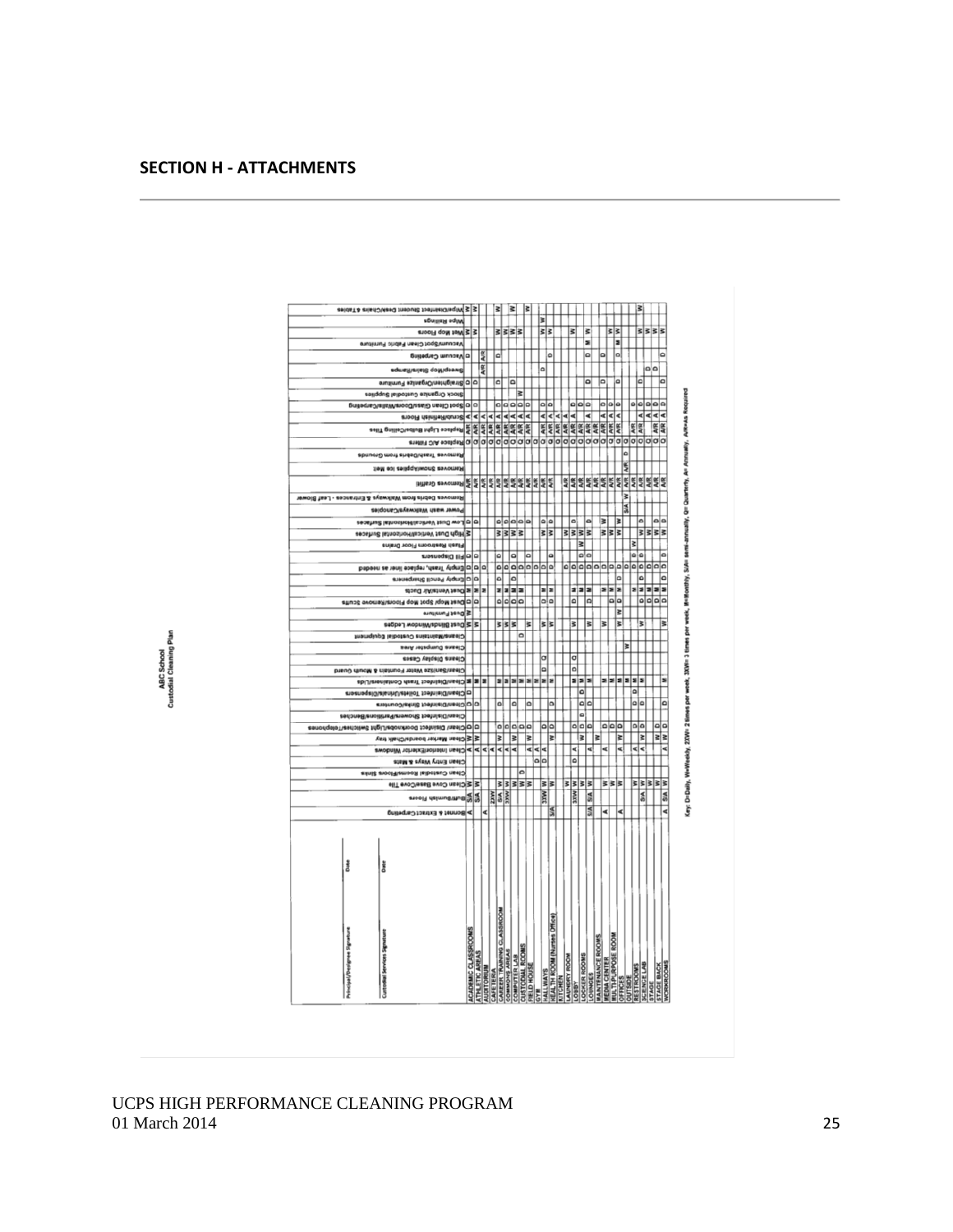#### **SECTION H - ATTACHMENTS**

|                                                                                                                                                                                                  | <b>YES</b> | NO |
|--------------------------------------------------------------------------------------------------------------------------------------------------------------------------------------------------|------------|----|
| <b>GENERAL</b>                                                                                                                                                                                   |            |    |
| 1. Clean all door and window glass with window cleaner and microfiber cloth                                                                                                                      |            |    |
| 2. Clean all doors with general cleaning solution; clean from top to bottom                                                                                                                      |            |    |
| Spot clean any graffiti on walls, floors, and desks; remove tape and chewing gum with the straight edge of a<br>3.<br>putty knife                                                                |            |    |
| 4. Post wet floor signs in cleaning area; remove only when floors are completely dry                                                                                                             |            |    |
| <b>GROUNDS CARE</b>                                                                                                                                                                              |            |    |
| 1. Perform the following each day before students arrive: remove all graffiti                                                                                                                    |            |    |
| (photograph and report to principal any gang-related graffiti);pick up trash and debris, including glass and<br>sharp objects, from entire grounds and parking lots; empty all outside trashcans |            |    |
| Clean storm drain grating weekly, or when backup occurs<br>2.                                                                                                                                    |            |    |
| Keep sidewalks and entrances free of ice and snow<br>3.                                                                                                                                          |            |    |
| See also "ENTRYWAYS" below<br>4.                                                                                                                                                                 |            |    |
| <b>ENTRYWAYS - DAILY</b>                                                                                                                                                                         |            |    |
| 1. Clean exterior sidewalk and vestibule with high quality push broom or water hose                                                                                                              |            |    |
| Vacuum entryway mat in both directions (2 passes, minimum)<br>2.                                                                                                                                 |            |    |
| 3. Clean walls, doors, handles, push plates, and kick-plates inside and outside                                                                                                                  |            |    |
| Empty all waste receptacles & recycling; clean outside of trash can and change liner if dirty<br>4.                                                                                              |            |    |
| <b>ENTRYWAYS - WEEKLY</b>                                                                                                                                                                        |            |    |
| 1. Roll up and remove entryway mats inside and outside                                                                                                                                           |            |    |
| 2. Sweep and then damp mop underneath interior entryway mat area; allow to dry completely prior to replacing<br>entryway mat                                                                     |            |    |
| 3. Sweep or pressure wash underneath exterior entryway mat; allow to dry completely prior to replacing<br>entryway mat                                                                           |            |    |
| <b>DUSTING - DAILY</b>                                                                                                                                                                           |            |    |
| 1. Use micro-fiber or damp lint-free cloth                                                                                                                                                       |            |    |
| 2. Dust from top to bottom                                                                                                                                                                       |            |    |
| 3. Dust walls, desk tops, sills, ledges, shelves, bookshelves, blinds, furniture, and                                                                                                            |            |    |
| exit signs; damp wipe walls, woodwork, baseboards, trim, and window sills weekly                                                                                                                 |            |    |
| 4. Vacuum and damp wipe chalk trays, moving chalk and erasers to cleaned area                                                                                                                    |            |    |
| <b>DUST MOPPING/VACUUMING - DAILY</b>                                                                                                                                                            |            |    |
| Start from far corner and work towards the door<br>1.                                                                                                                                            |            |    |
| Use continuous motion without lifting the mop/vacuum from the floor<br>2.                                                                                                                        |            |    |
| Turn and pivot mop head/vacuum and overlap previous path by 2 to 4 inches<br>3.                                                                                                                  |            |    |
| Pick up all debris with brush and dust pan; remove chewing gum with a putty knife<br>4.                                                                                                          |            |    |
| Replace vacuum bags when 34 full<br>5.                                                                                                                                                           |            |    |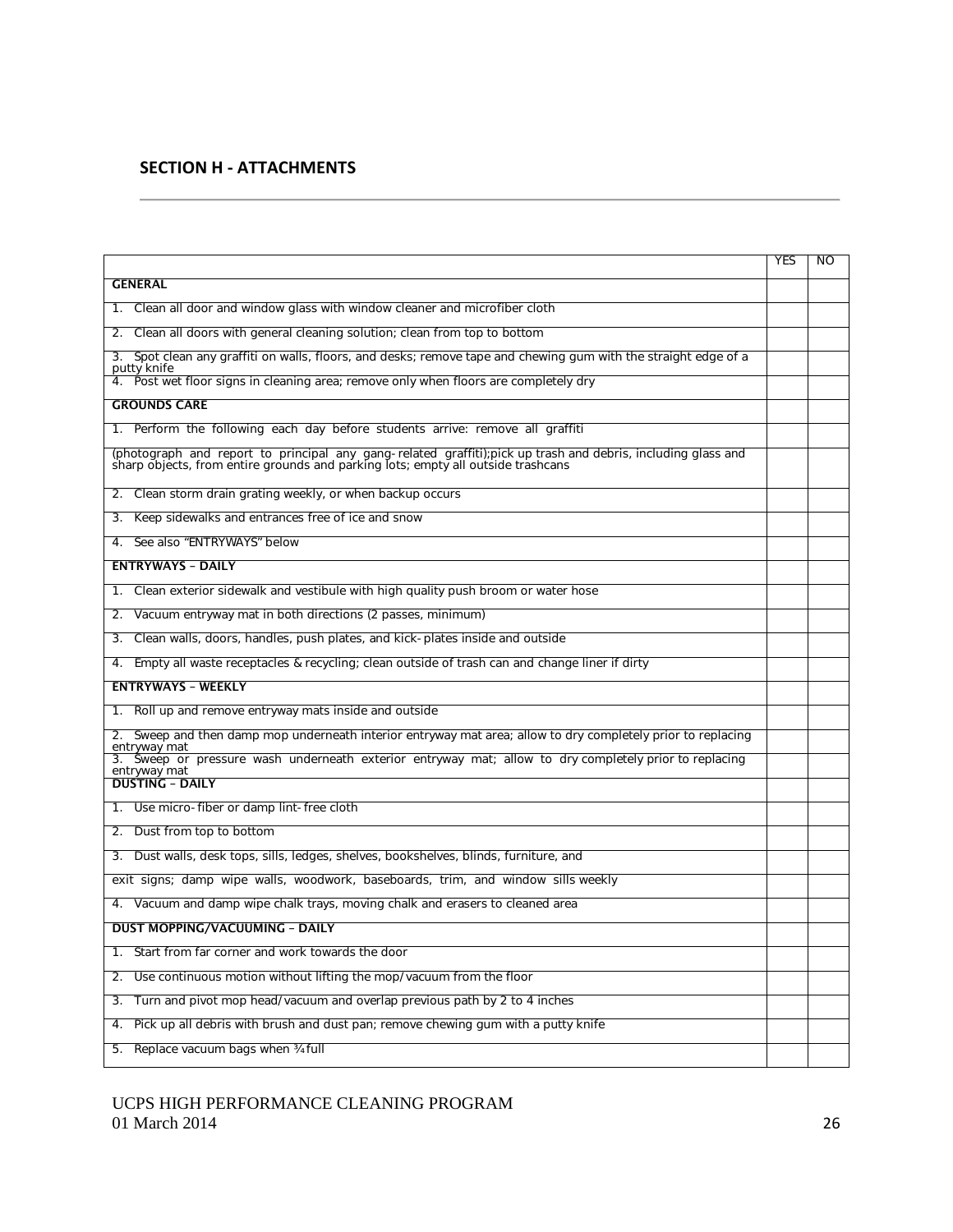| 6. Spot clean carpet and floor areas                                                                                                                                      |  |
|---------------------------------------------------------------------------------------------------------------------------------------------------------------------------|--|
| 7. Vacuum chalk board trays, vents, grates, crevices, and ceiling diffusers                                                                                               |  |
| <b>MOPPING/VACUUMING - WEEKLY</b>                                                                                                                                         |  |
| Vacuum all fabric covered furnishings weekly<br>1.                                                                                                                        |  |
| Burnish hard floors to restore finish and dust mop after burnishing<br>2.                                                                                                 |  |
| <b>CARPET CARE - CLEANING</b>                                                                                                                                             |  |
| 1. Apply spot treatment, as required                                                                                                                                      |  |
| Check for wet areas on carpet; blot and dry with wet-vac<br>2.                                                                                                            |  |
| For chronic wet areas on carpet, remove water source, inspect carpet for mold,<br>3.                                                                                      |  |
| replace any carpet with signs of mold or mildew (visual or smell), if water source cannot be eliminated, remove<br>carpet and replace with non-absorbent flooring surface |  |
| 4. See above for additional requirements                                                                                                                                  |  |
| <b>CARPET CARE - PRE-SPRAY/EXTRACTION</b>                                                                                                                                 |  |
| Apply spot treatment, as required<br>1.                                                                                                                                   |  |
| Apply pre-spray to carpet and allow to sit 10-15 minutes<br>2.                                                                                                            |  |
| Extract & rinse carpet with warm water on first pass<br>3.                                                                                                                |  |
| Dry-extract on second pass<br>4.                                                                                                                                          |  |
| Empty recovery tank when full (and refill rinse tank with warm water as required)<br>5.                                                                                   |  |
| <b>FLOOR CARE - BUFFING</b>                                                                                                                                               |  |
| 1. Mop entire floor with Super Shine All using micro-fiber flat mop before buffing. Allow to dry.                                                                         |  |
| 2. Make 3 passes with a 175 rpm buffing machine (fitted with buffing pad) in a swinging motion around the<br>work area.                                                   |  |
| 4. Change pads as necessary                                                                                                                                               |  |
| 5. Dust Mop floor with micro-fiber mop after entire area has been buffed                                                                                                  |  |
| <b>FLOOR CARE - BURNISHING</b>                                                                                                                                            |  |
| Mop entire floor with Super Shine All using micro-fiber flat mop before burnishing. Allow to dry.<br>1.                                                                   |  |
| Make one pass over the work area with burnisher<br>2.                                                                                                                     |  |
| Repeat second pass if desired gloss is not achieved<br>3.                                                                                                                 |  |
| Change pads as necessary<br>4.                                                                                                                                            |  |
| Dust Mop floor with micro-fiber mop after entire area has been buffed<br>5.                                                                                               |  |
|                                                                                                                                                                           |  |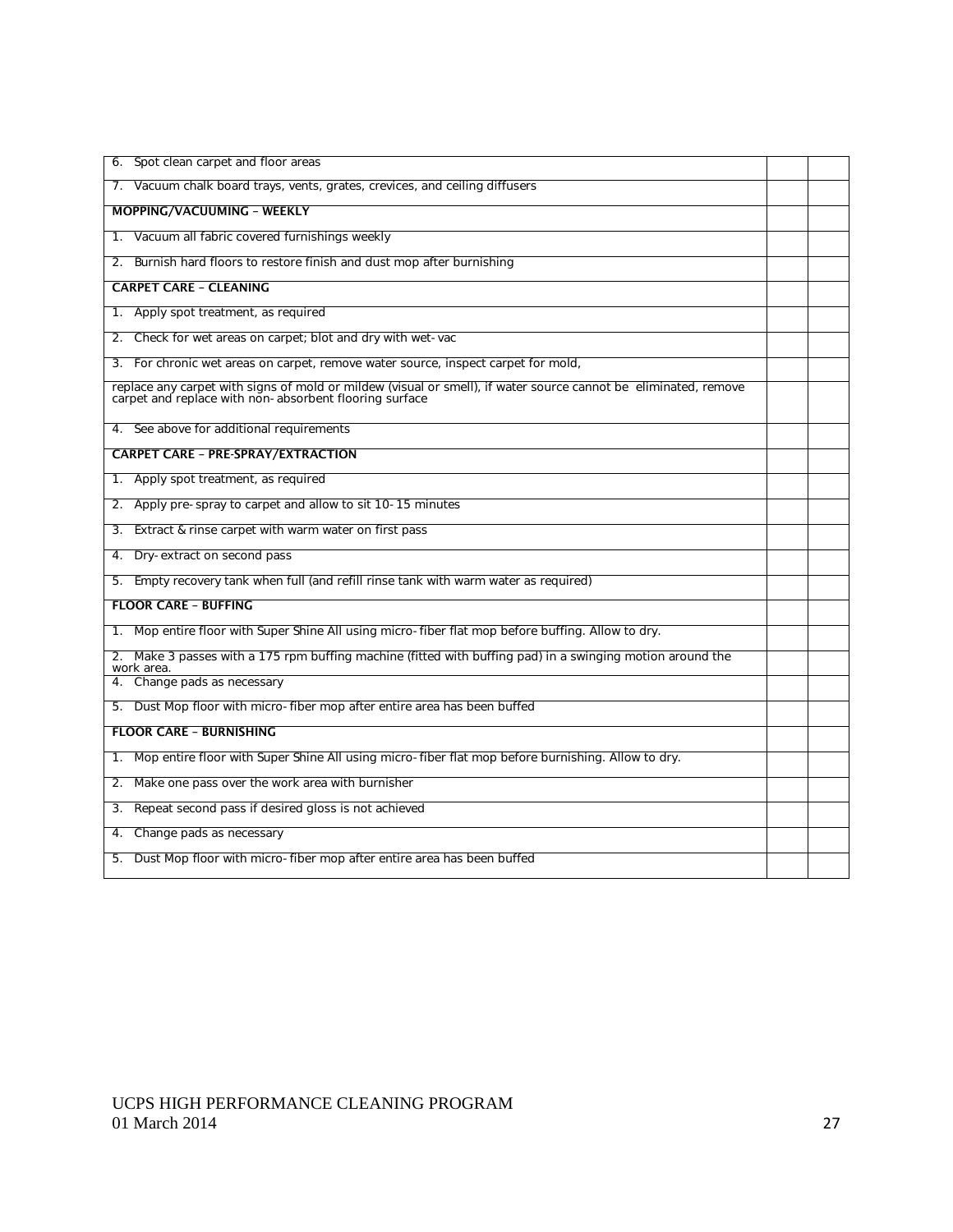# **Green Cleaning Policy** Union County Public Schools Facilities Department

## **A. Objective**

Union County Public Schools acknowledges that many cleaning products contain chemicals that pose a hazard to human health and the environment. UCPS is committed to reducing the negative impacts associated with the storage, handling, and use of cleaning chemicals through the implementation of a low environmental impact cleaning policy that includes the purchase and use of "green" cleaning products, proper storage and dilution procedures that limit or prevent contact with chemicals, and training for custodial staff.

#### **B. Implementation**

UCPS Facilities Department has developed a low environmental impact cleaning program that incorporates prevention, product selection, equipment efficiency, and effective procedures.

1. Prevention

In an effort to reduce the amount of debris, soil, and other contaminants entering the building from the outside, an entryway mat system will be used at all high-volume building entrances. An effective mat system and maintenance program will dramatically reduce the amount of soil and moisture that gets tracked into the building and costs of removing them.

2. Product Selection

Cleaning products and materials can present health and environmental concerns. These products may contain chemicals associated with eye, skin, or respiratory irritation, or other human health issues. Concentrated forms of some commercial cleaning products are classified as hazardous, creating potential handling, storage, and disposal issues for users.

- a. All cleaning products used in school buildings, either by building staff or by outsourced service providers, must meet the guidelines and specifications developed by UCPS Facilities Department [The guidelines and specifications are available on the Website along with a list of UCPS approved products.]
- b. Disposable custodial paper products and plastic trash bags will meet the minimum requirements of the U.S. Environmental Protection Agency's Comprehensive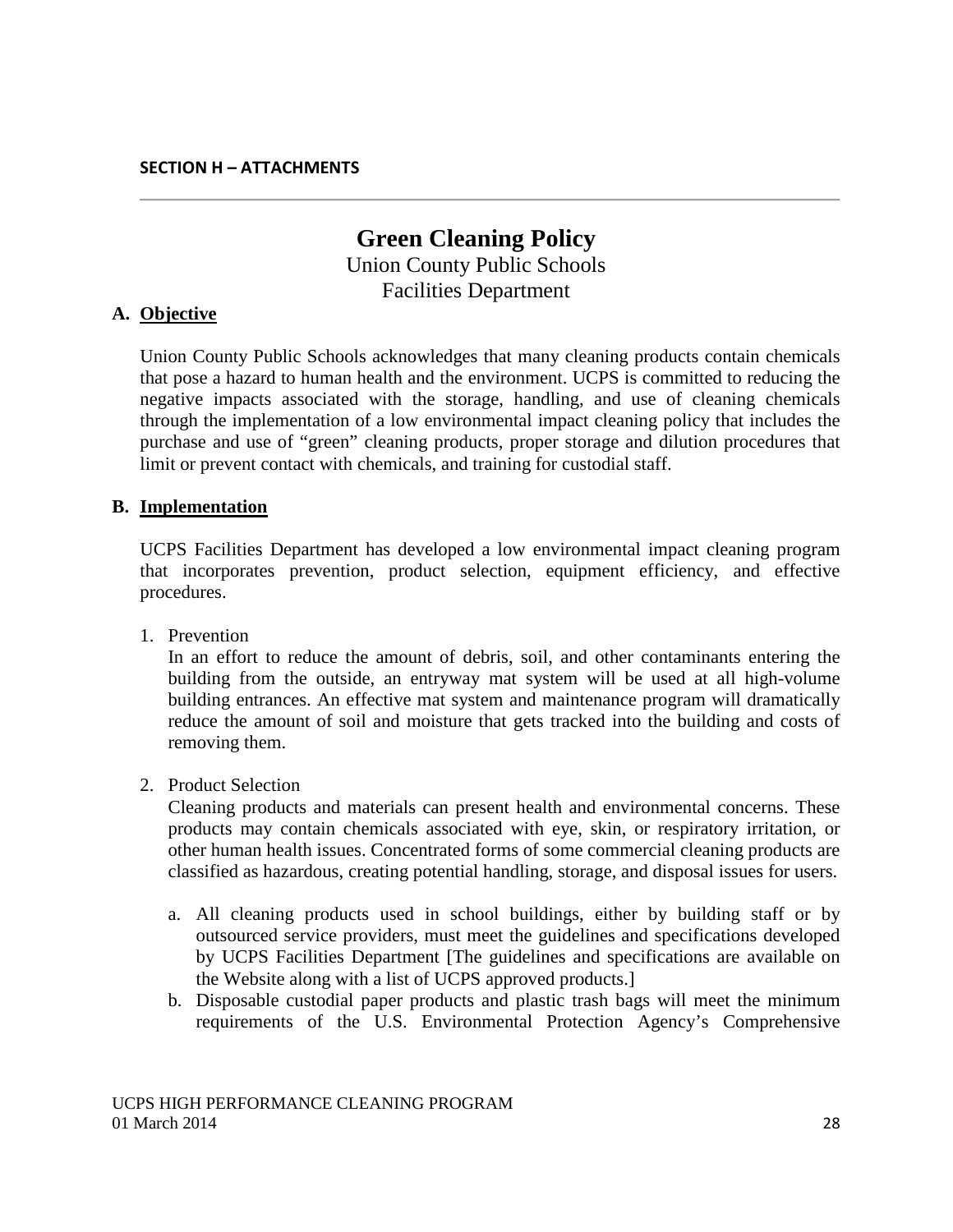Procurement Guidelines. In addition, all bathroom tissue and paper towels purchased will contain no added pigments, inks, dyes or fragrances, and should be unbleached.

- c. Material packaging for all custodial materials will be environmentally friendly. Products packaged in outer cartons that are inappropriately sized and that contain excessive inner packaging materials will be avoided. Packaging selected will have minimum impact: made of recycled and recyclable materials; imprinted with safe inks; and contain no toxic metals, dyes, inks, or fragrances.
- d. Conventional hand cleaners may contain unnecessary antimicrobial ingredients and/or ingredients that irritate the skin, be wastefully packaged, and can negatively impact indoor air quality, water ways, and aquatic ecosystems. To reduce the environmental impacts from using traditional hand soaps, we will purchase hand soaps that:
	- 1. Perform as well or better than conventional hand cleaners;
	- 2. Are biodegradable and have limited toxicity to aquatic life;
	- 3. Are packaged in recyclable packaging, ideally incorporating recycled content;
	- 4. Are approved for use by UCPS Custodial Services; and
	- 5. Have eliminated ingredients considered likely to negatively impact health and the environment (i.e., do not contain antimicrobial agents).
- 3. Equipment Efficiency
	- a. As custodial equipment is replaced it must effectively reduce building contaminants while having minimal environmental impacts. UCPS recognizes the opportunities to reduce the environmental impact from our operations by using equipment that is designed for efficiency. Cost evaluations must consider not only the initial purchase price, but also the total cost of operation and anticipated useful life of the equipment to realize the best value from our equipment investments. When purchasing new equipment, UCPS will follow the criteria provided below.
	- b. Cleaning Equipment Criteria:
		- 1. Vacuum cleaners will meet the requirements of the Carpet & Rug Institute "Green Label" Testing Program – Vacuum Cleaner Criteria and are capable of capturing 96% of particulates 0.3 microns in size and operate with a sound level less than 70 A-weighted decibels (dBA).
		- 2. Water extraction equipment for deep-cleaning carpets is capable of removing sufficient moisture so that carpets can dry in less than 24 hours;
		- 3. Powered maintenance equipment including floor buffers, burnishers, and automatic scrubbers are equipped with vacuums, guards, and/or other devices for capturing fine particulates, and shall operate with a sound level less than 70 dBA; no propane-powered floor equipment will be allowed;
		- 4. Automated scrubbing machines are equipped with variable-speed feed pumps to optimize the use of cleaning fluids;
		- 5. Battery-powered equipment is equipped with environmentally preferable gel batteries;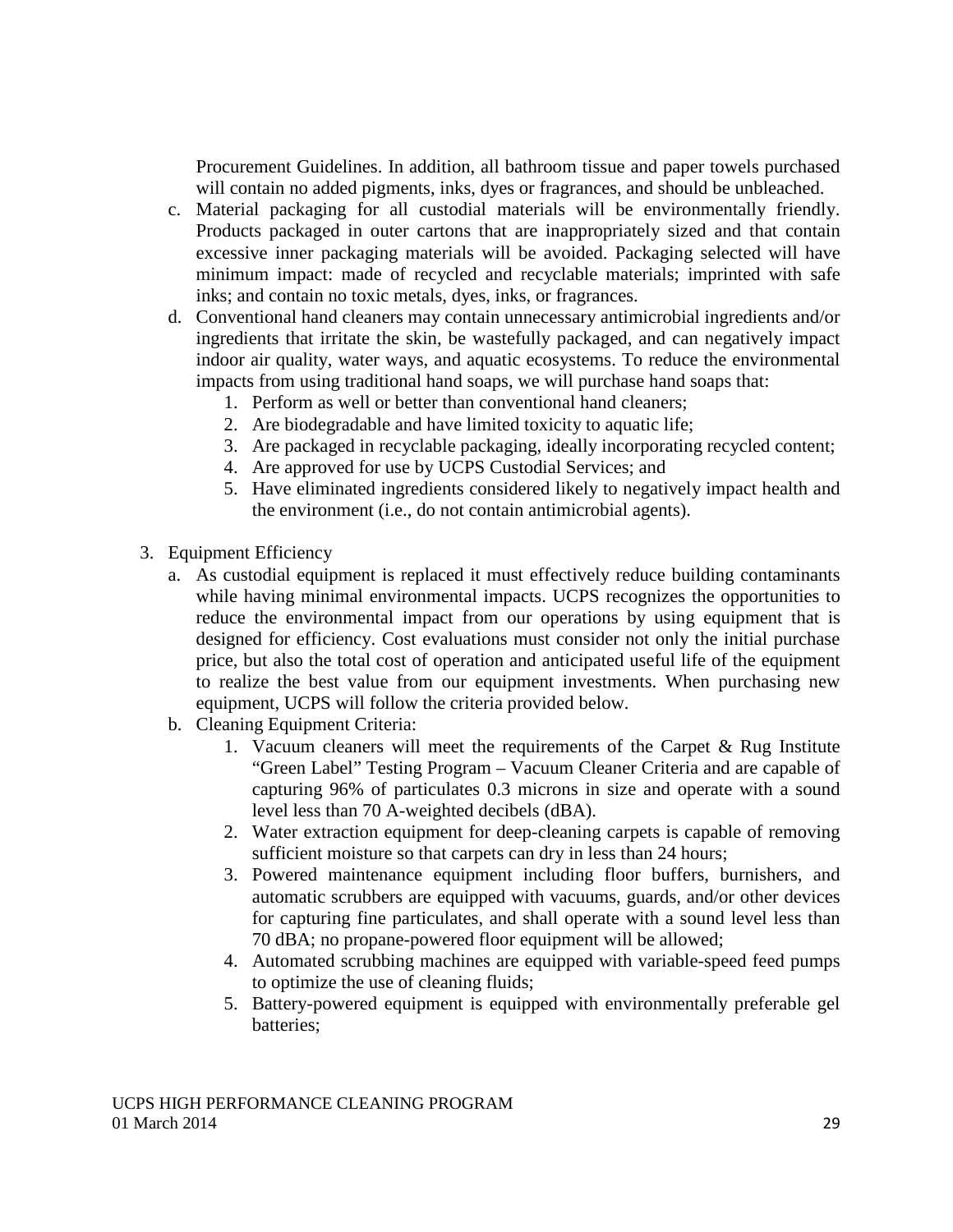- 6. Where appropriate, active microfiber technology is used to reduce cleaning chemical consumption and prolong life of deposable scrubbing pads;
- 7. Powered equipment is ergonomically designed to minimize vibration, noise, and user fatigue; and
- 8. Equipment has rubber bumpers to reduce potential damage to building surfaces.
- 4. Procedures
	- a. Entryway Systems: Specifications and maintenance procedures for entryway systems are provided in the school's *Green Cleaning Manual.*
	- b. Storage: Cleaning products will be purchased in concentrated form (where available) and stored in a locked custodial storage area accessible only to trained custodial personnel. As needed, the chemicals will be moved from the locked storage area to the appropriate custodial closets located throughout the building, where they will be dispensed through the Automatic Dispensing Unit. This unit eliminates leaks, spills, and inaccuracies in dilution, therefore lowering personnel exposure to, and waste of, the chemical concentrates. Only trained personnel will have access to the Automatic Dispensing Units. The School secures the Automatic Dispensing Units within locked custodial closets. The cleaning chemical storage policy and guidelines are provided in the school's *Green Cleaning Manual.*
	- c. Use: Cleaning procedures documenting the proper use of cleaning chemicals.
	- d. Training: All maintenance and/or custodial personnel that have access to or handle cleaning chemicals will be trained in their proper use by either vendor personnel or in-house staff who have received vendor training.

## **C. Tracking**

The Facilities Department will maintain records on all cleaning chemicals and custodial products purchased and stored within the building. A copy of the Material Safety Data Sheets (MSDS's) on all custodial cleaning chemicals will be maintained at the Facilities Department and in the MSDS Book located at the Right-To-Know Information Center in the School's custodial storage area. A list of the current cleaning products including cleaning chemicals and custodial products used in the School is provided in Right-To-Know Information Center along with copies of the MSDSs. A log will be kept of all powered housekeeping equipment and associated documents including the date of equipment purchase, all repair and maintenance activities, and vendor "cut-sheets" for each type of equipment.

## **D. Reporting**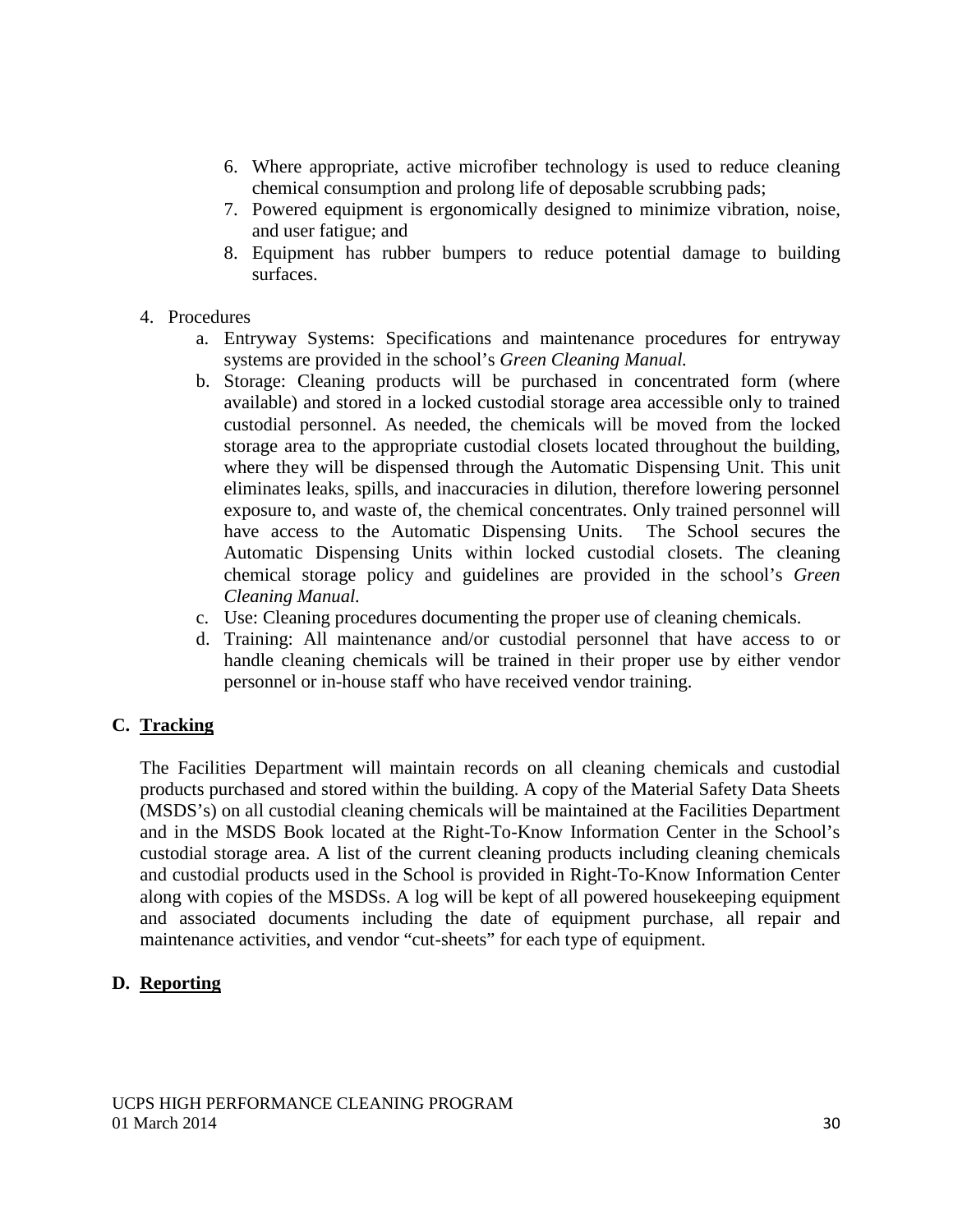The Custodial Coordinator is responsible for ensuring that all custodial staff's adhere to the requirements of this policy. The Custodial Coordinator will report any corrective actions taken during the year to the Facilities Director.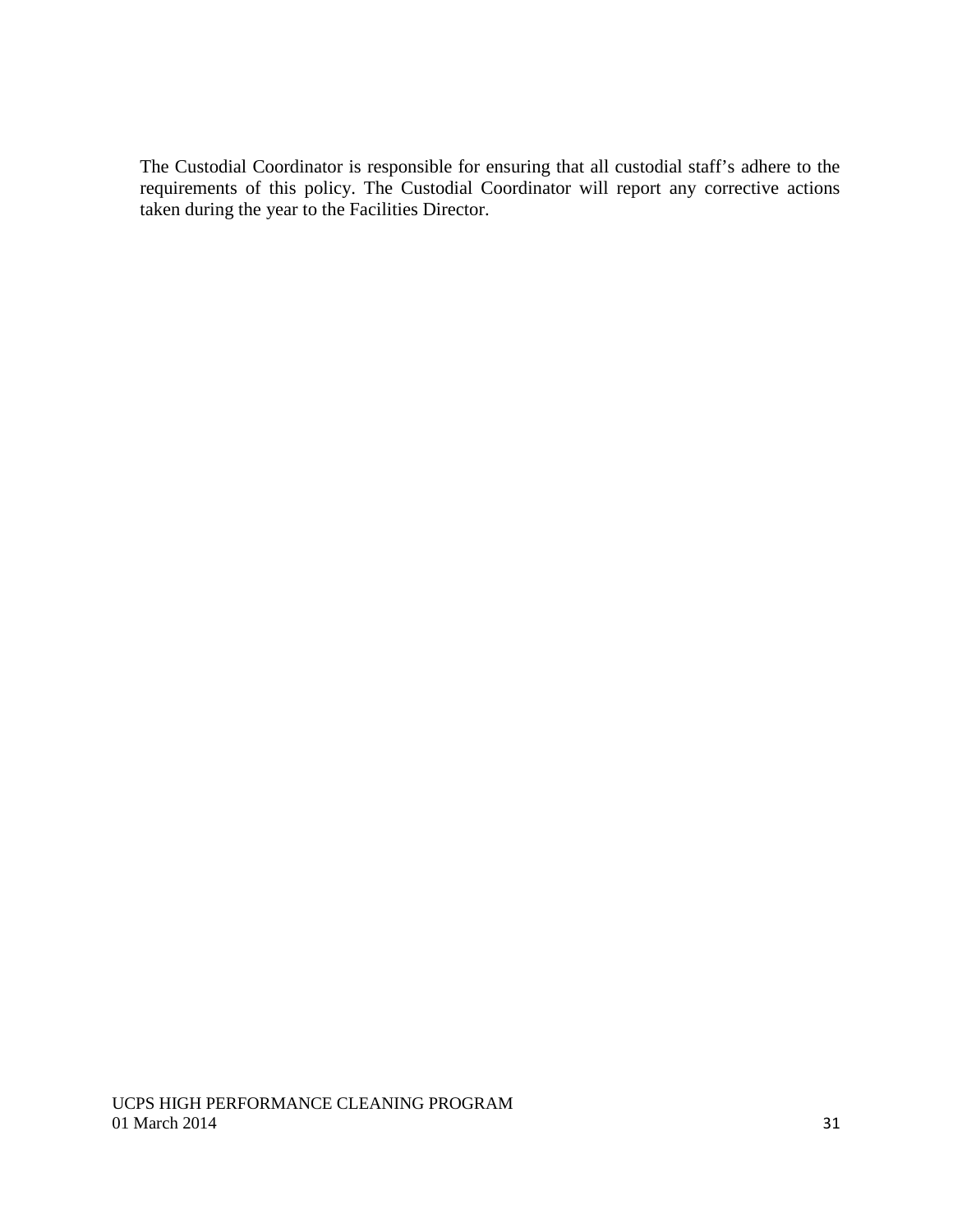# **Green Cleaning Chemical Storage Policy**

# Union County Public Schools Facilities Department

### **A. Objective**

Union County Public Schools acknowledges that many cleaning products contain chemicals that pose a hazard to human health and the environment. UCPS Facilities Department is committed to reducing the negative impacts associated with the storage, handling, and use of cleaning chemicals through the implementation of a low environmental impact green cleaning policy that includes the purchase and use of "green" cleaning products, proper storage and dilution procedures that limit or prevent contact with chemicals, and training for custodial staff.

## **B. Implementation**

- 1. All cleaning chemicals, to the extent possible, will be purchased in concentrated form. Bottled concentrates will be stored within locked custodial storage area designated for this purpose in the school. When needed, sealed bottled concentrates of approved cleaning chemicals will be transferred from the storage area and loaded into the Automatic Dispensing Units.
- 2. Containers of labeled diluted cleaning products will be returned to the appropriate custodial closet when not being used. Custodial closets will remain locked when not in use. A description and procedures for using the Automatic Dispensing Unit are provided below.
- 3. Automatic Dispensing Unit Description:

Automatic Dispensing Units are located in the custodial closets. The use of this dispensing system eliminates the potential for any chemical contact. The units are colorand number-coded for easy identification. This identification system is used on the chemical concentrate and on spray bottles. Make sure that spray bottles (secondary containers) have appropriate labels. The Unit can accommodate bottle-fill dispensing at 1 gallon per minute or bucket-fill dispensing at 4 gallons per minute. The dilution ratio is preset as recommended by the chemical manufacturer. These units are plumbed in parallel with the custodial sink faucet.

4. Custodians will be properly trained in accordance with this policy prior to filling or operating the units.

#### **C. Tracking and Reporting**

The school's Lead Custodian is responsible for ensuring that all cleaning chemicals are properly stored in either the locked custodial storage area or locked custodial closets. The District Lead Custodian is responsible for ensuring that the Automatic Dispensing Units are in proper working order.

#### **D. General Guidelines:**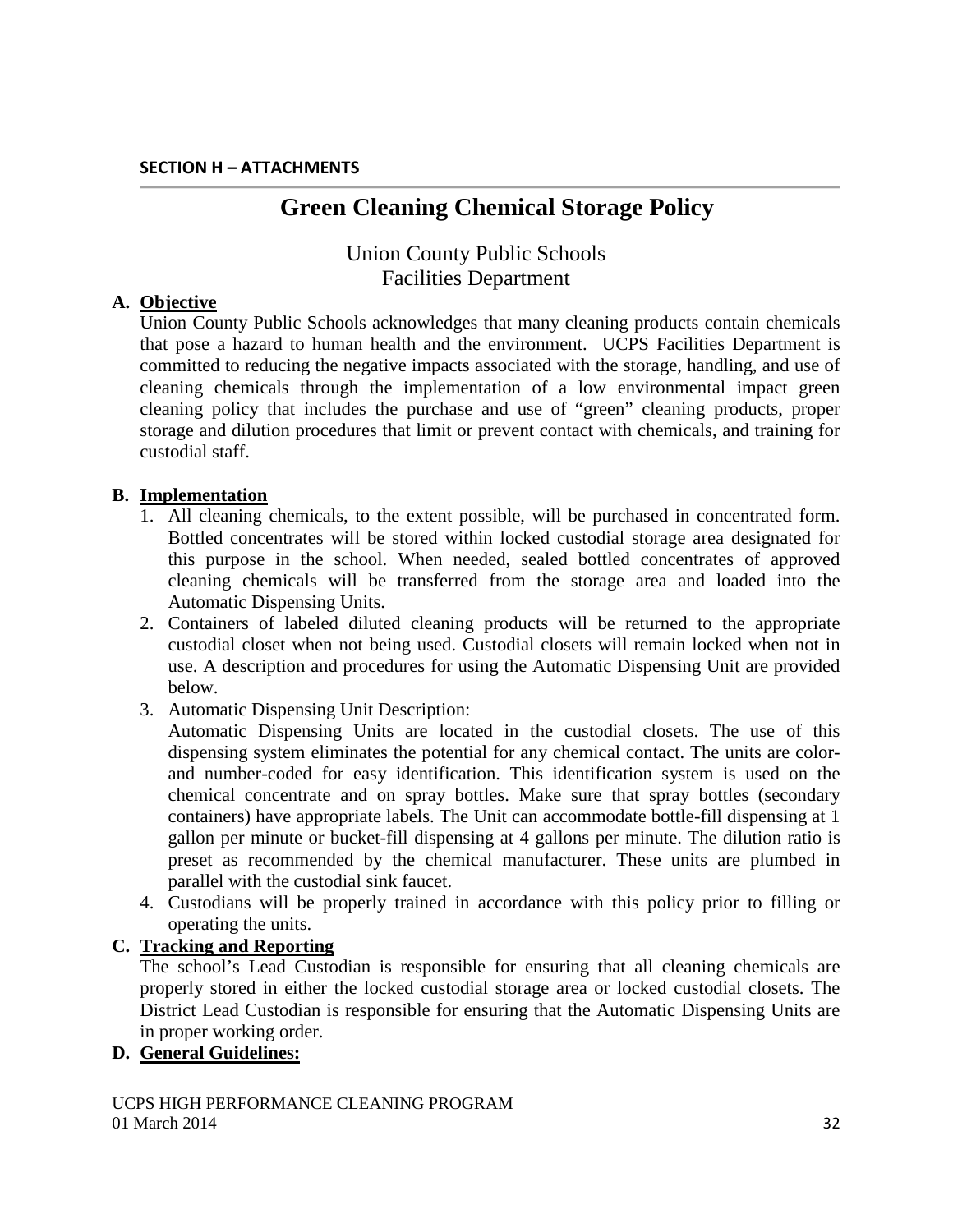- 1. Obtain all tools, supplies, and cleaning solutions needed for each task from custodial closet before beginning each cleaning task.
- 2. Restock custodial closets at the end of each work week (Friday, evening shift) with appropriate supplies located in locked custodial storage area
- 3. Proper gloves and safety glasses must be worn when using cleaning solutions.
- 4. Gloves also must be worn when handling trash.
- 5. Microfiber cloths and pads will be hand washed at the end of each shift and laundered once a week.

## **E. Approved Tools and Materials**

- 1. Cleaning Products
	- a. Hillyard #16 Rejuvnal Disinfectant
	- b. Hillyard #33 Suprox Peroxide Cleaner
	- c. Hillyard #8 Super Shine-All Floor Cleaner
	- d. Hillyard #27 Glass Cleaner
	- e. Dial Basics Foaming Hand Soap
	- f. Enzyme RTU Spray
- 2. Custodial Products
	- a. Bathroom tissue
	- b. Roll paper towels
	- c. Large trash can-liner
	- d. Small trash can-liner
- 3. Tools
- a. Microfiber cloths
- b. Microfiber dusting wand
- c. Microfiber dust mop and handle
- d. Microfiber wet pad, handle, and frame
- e. Microfiber pad bucket with wringer
- f. Cotton mop
- g. Standard mop bucket with wringer
- h. Bowl brush with holder
- i. Wet floor signs
- j. Upright broom and dust pan
- k. Trash can liner
- l. Latex gloves
- m. Rubber gauntlet gloves
- n. Upright or Back Pack vacuum cleaner with crevice tool
- o. Vacuum cleaner bags
- p. Burnisher with vacuum attachment

## **F. Cleaning Procedures**

Listed in the *Green Cleaning Manual*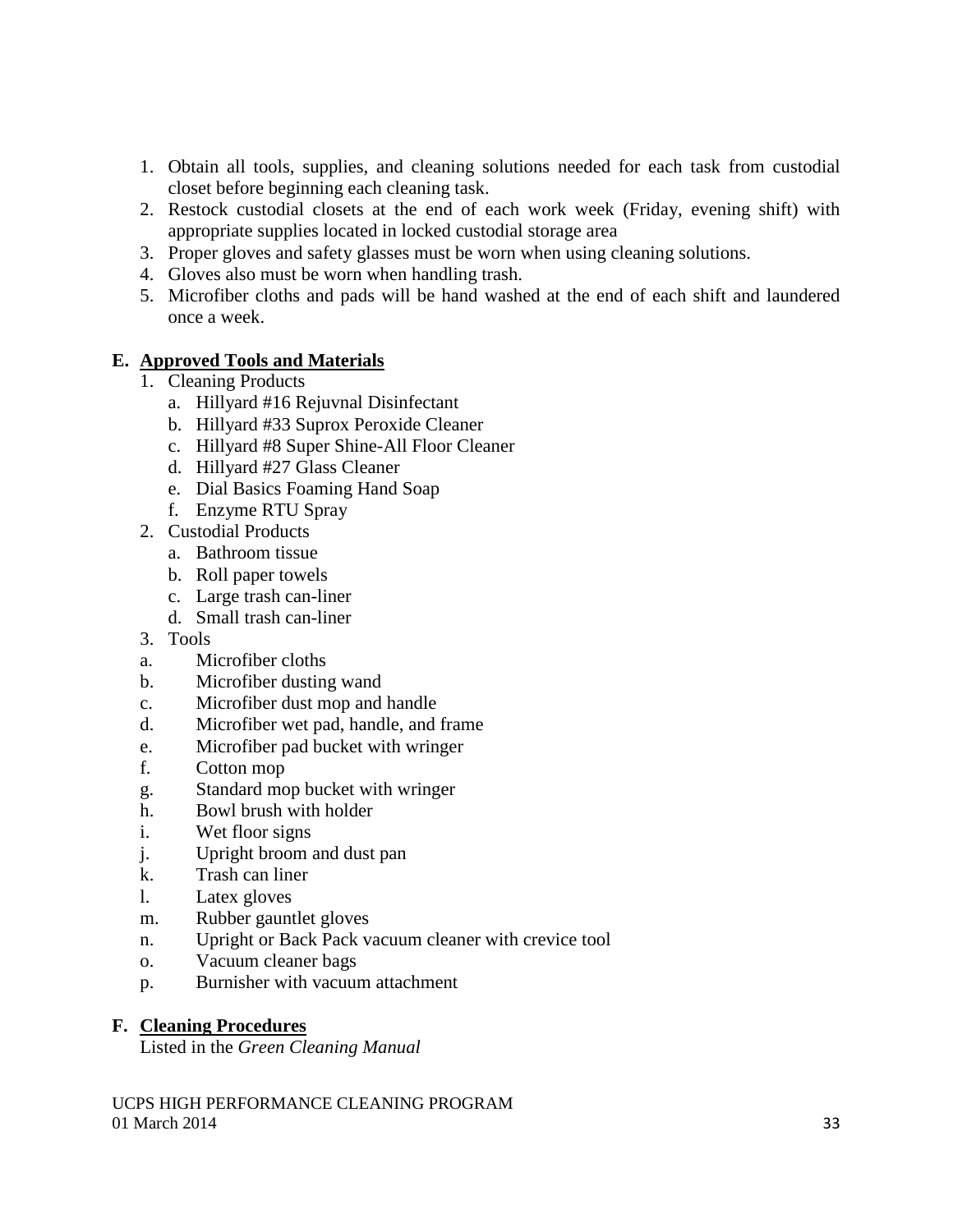# Union County Public Schools Facilities Department Entryway Maintenance Program

## **A. Entryway System Description**

UCPS Facilities Department utilizes a system of entryway mats and cleaning of exterior walkways in an effort to reduce the amount of particulates (such as dirt and pollen), and excess moisture (such as snow) entering the building via foot transfer. The primary objective of this entryway maintenance system is to prevent and limit the contamination of the building interior with these and other substances that may adversely impact air quality, health, building finishes and building systems. A system for maintaining the entryways has been developed for use at each of the building's high volume entrances, including the main lobby and the main employee entrances. To maintain maximum effectiveness of this system, all exterior and interior entryway mats and exterior walkways are to be maintained as scheduled below by custodial personnel.

#### **B. Entryway System Floor Mat Specifications**

- 1. Must extend at least 10 feet (exterior/interior) in length and be at least 3 feet wide;
- 2. Constructed with a minimum 10% recycled content;
- 3. Have a rubber backing such that the occurrence of slip is eliminated;
- 4. Constructed with mold and mildew resistant materials.

#### **C. Entryway System Maintenance Schedule**

- 1. All high traffic entrances, their mats and adjacent exterior walkways are to be cleaned of all dirt, debris, and moisture manually as needed (if this frequency is greater than the schedule detailed below) or as scheduled below;
- 2. All high traffic entrances and their mats are to be vacuumed daily;
- 3. All interior entryway mats are to be cleaned with a carpet extractor monthly spring to fall, and biweekly in the winter.
- 4. All exterior walkways which connect high-traffic entrances to exterior locations (such as parking lot, driveway and other entrances) must be swept clean of dirt and debris on a daily basis spring to fall.
- 5. All exterior walkways which connect high-traffic entrances to exterior locations are to be shoveled, plowed, and/or swept clean of all snow, dirt, debris etc, as needed in the winter.
- 6. All other exterior walkways will be swept clean of dirt and debris on a weekly basis spring to fall, and as needed in the winter. All non-high traffic entrances are to be cleaned weekly year round, or as needed (if greater frequency).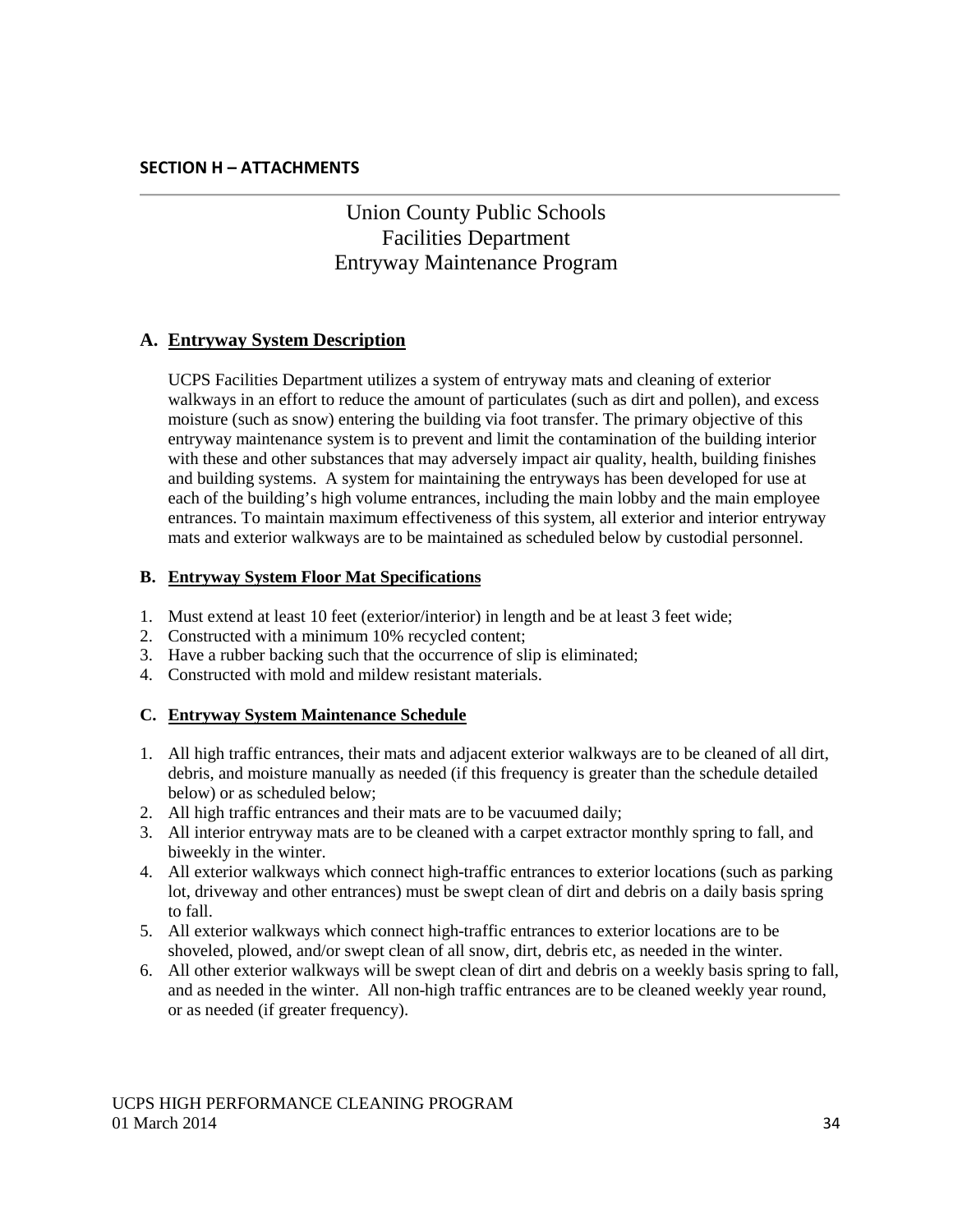#### **D. Entryway System Further Requirements**

- 1. If a mat is damaged, or removed for any reason it must be reported to Custodial Coordinator and replaced within 24 hours;
- 2. All complaints and suggestions regarding the system are to be directed to the Custodial Coordinator;
- 3. The system is to be monitored quarterly, so that improvements to the operation of the system can be made as necessary.
- 4. Non-high traffic areas will also be monitored to determine the need for an expansion of the system to these entrances as well.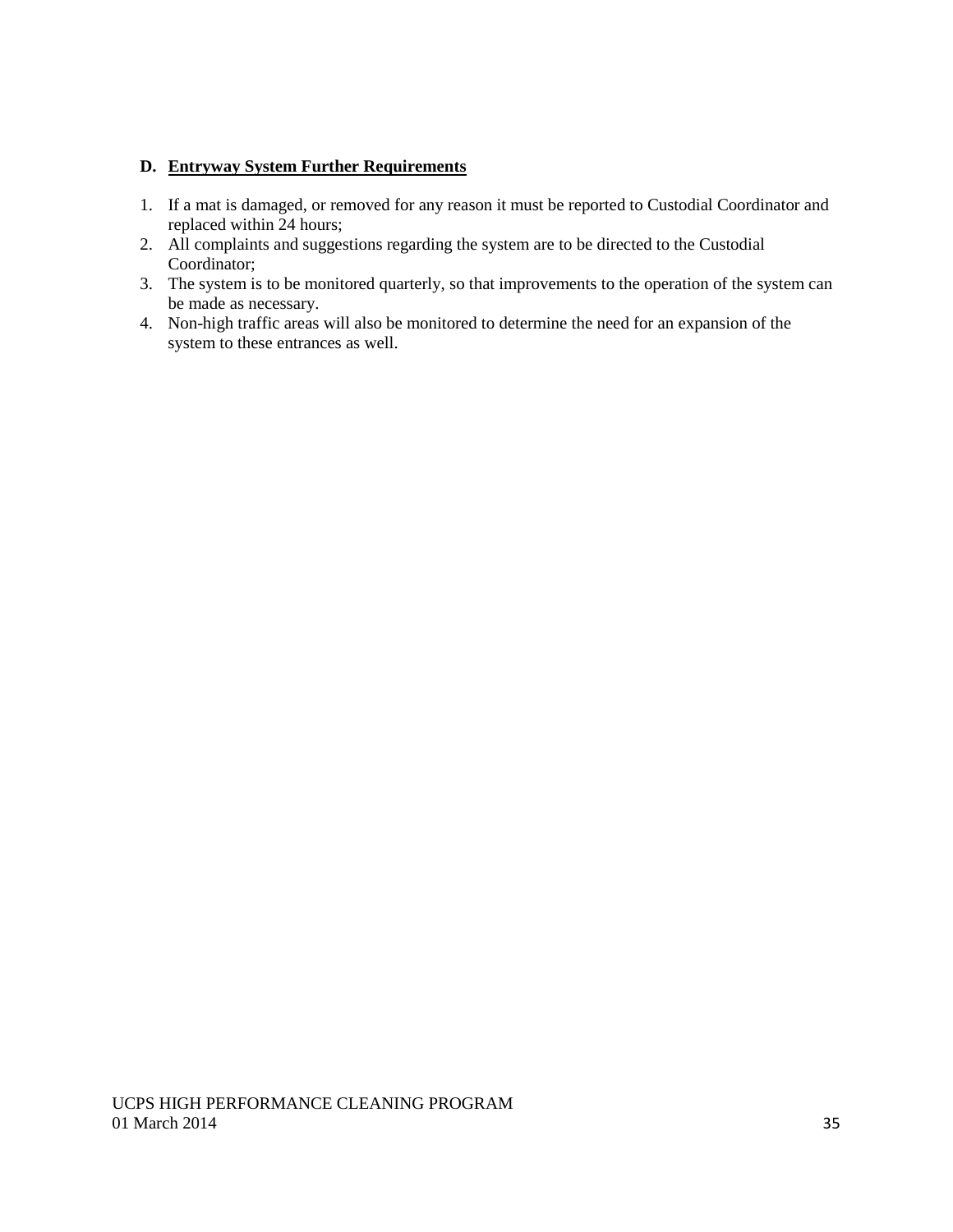# **Sustainable Purchasing Policy**

# Union County Public Schools Facilities Department

## **A. Purpose**

To encourage the purchase and use of materials, products, and services that incorporate environmental, social, community and performance goals, Union County Public Schools has developed this environmentally preferable sustainable purchasing policy for the purchase of materials.

## **B. Scope**

Substantial purchasing will be encouraged or required, if feasible, for ongoing consumables, including paper, toner cartridges, binders, batteries, and desk accessories. Food and beverage purchases are exempt. Purchasing activity for the entire school system and associated grounds will be included and documented.

- 1. Union County Public Schools will evaluate its needs and make purchases that meet 1 or more of the following criteria, where practical:
	- a. At least 10% postconsumer and/or 20% pre-consumer material.
	- b. At least 50% rapidly renewable materials.
	- c. At least 50% materials harvested or extracted and processed within 500 miles of the project.
	- d. At least 50% Forest Stewardship Council (FSC)-certified paper products.
	- e. Use of rechargeable batteries.
- 2. Extended Policy Scope in addition, Union County Public Schools will encourage the purchase and use of sustainable durable goods.
	- a. Durable Goods
	- b. Environmentally sustainable electric-powered equipment, including office equipment, appliances, external power adapters, televisions, and other audio-visual equipment, must be ENERGY STAR ® qualified, when feasible.
	- c. Conventional gas-powered equipment, such as maintenance, landscaping, and cleaning equipment or vehicles, must be replaced with electric-powered models.
	- d. In addition, environmentally preferable furniture, which meets the criteria listed above, should be used.

## **C. Performance Metric**

Percentages must be based on total purchases of applicable materials on a cost basis. Materials meeting 2 separate criteria count twice toward the total. The average mercury content of lamps purchased must be determined using the weighted average method in the LEED Reference Guide for Green Building Operations & Maintenance, 2009 Edition. Documentation of all purchases related to the applicable categories must be maintained on an annual basis.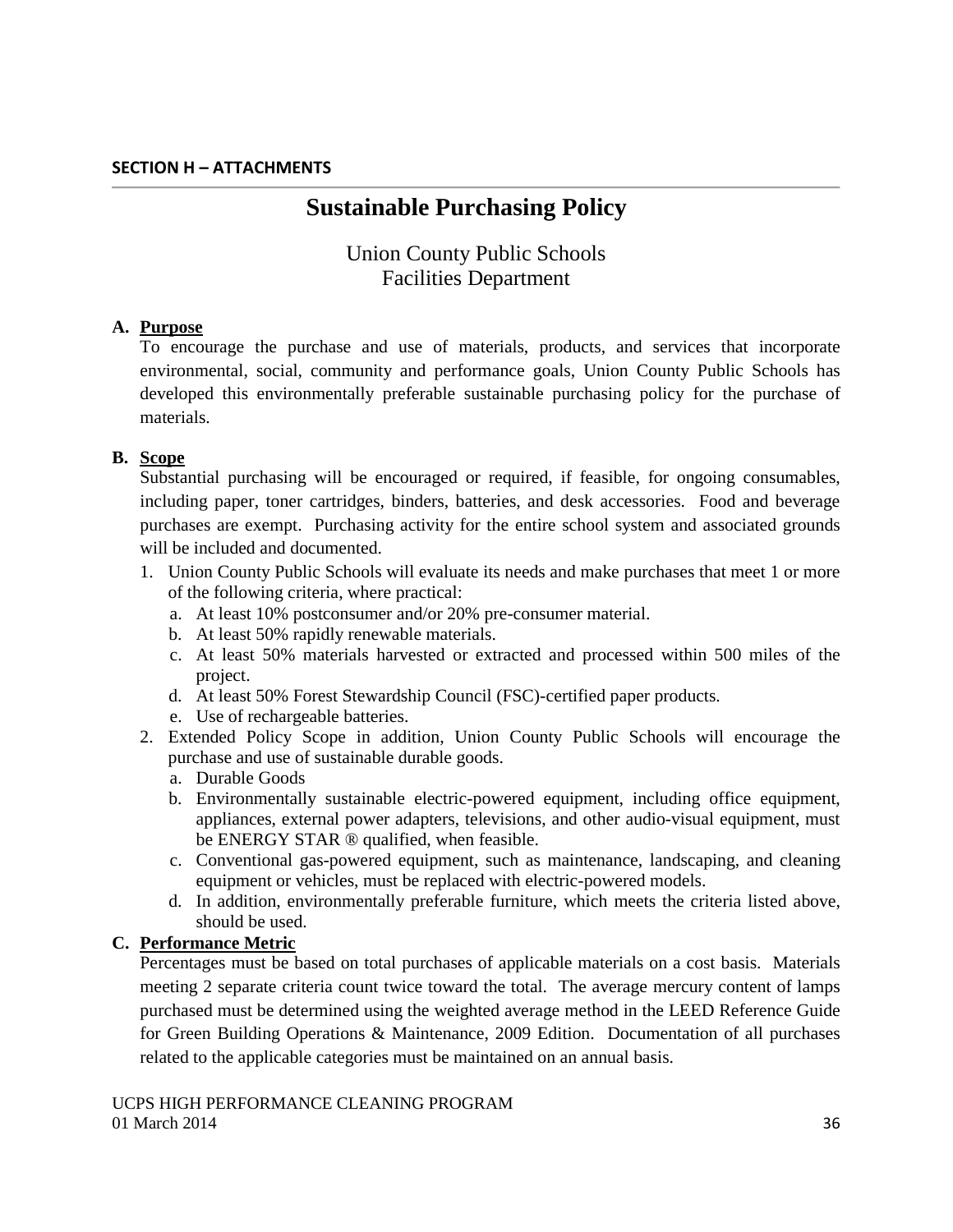## **D. Goals**

- 1. Union County Public Schools will maintain sustainable purchasing that adheres to the criteria above for at least 80% of the total annual purchase of applicable ongoing consumable materials, as deemed feasible by the Director of Purchasing.
- 2. Union County Public Schools will maintain sustainable purchasing that adheres to the criteria above for at least 90% of the total annual purchase of applicable durable materials, as deemed feasible by the Director of Purchasing.

#### **E. Procedures and Strategies**

- 1. The Director of Purchasing will be responsible for the following:
	- a. Adopting and enforcing the environmentally preferable purchasing policy.
	- b. Working with vendors to identify environmentally preferable products that meet the needs of the building.
	- c. Evaluating items that are purchased for the building, identifying opportunities for more environmentally friendly alternative, and establishing a policy to purchase the alternatives, where feasible.

#### **F. Responsible Party**

Teams and individuals involved in activities pertaining to the policy:

Director of Facilities

Director of Purchasing

Contracts Coordinator

Purchasing Agent

#### **G. Time Period**

This policy must remain in effect going forward from its inception date, June 1, 2012.

#### **H. Definitions**

- 1. Environmentally Preferable Product A product that has a reduced negative effect or increased positive effect on human health and the environment when compared with competing products that serve the same purpose. This comparison may take into consideration raw materials acquisition, productions, fabrication, manufacturing, packaging, distribution, reuse, operation, maintenance, and disposal of the products.
- 2. Rapidly Renewable Materials Materials that are planted and harvested in a less than 10 year cycle. These include materials such as bamboo, wool, cotton insulation, agrifiber, linoleum, wheat board, strawboard, and cork.